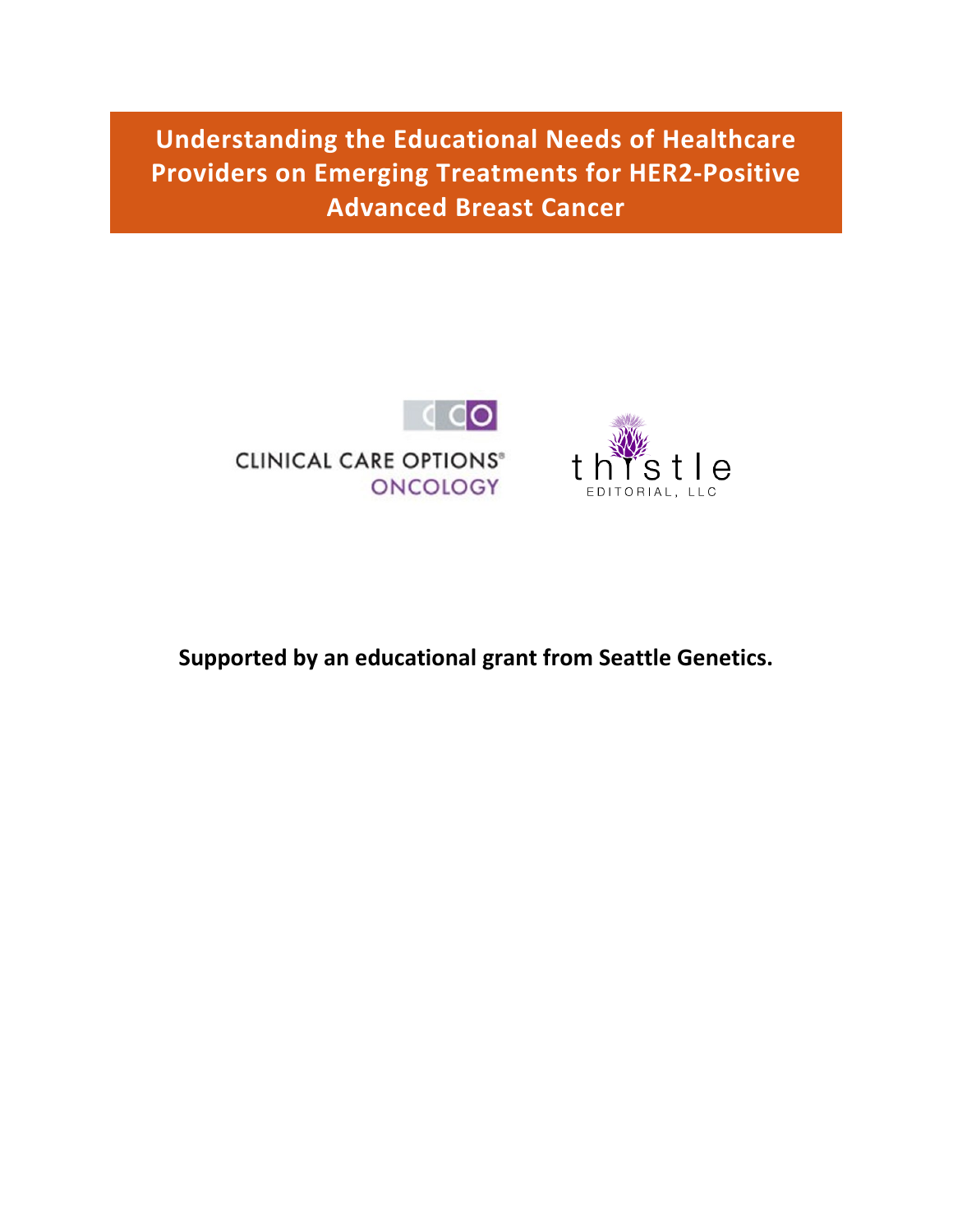# $\bullet$ Ĉ

## Table of Contents

| PRACTICE GAP #1: DISPARITIES IN USING A MULTIDISCIPLINARY APPROACH TO DECISION-MAKING AND                                                                                              |  |
|----------------------------------------------------------------------------------------------------------------------------------------------------------------------------------------|--|
|                                                                                                                                                                                        |  |
|                                                                                                                                                                                        |  |
|                                                                                                                                                                                        |  |
| <b>PRACTICE GAP #3: DEFICITS IN SELECTING OPTIMAL FIRST-LINE THERAPY FOR PATIENTS WITH DE NOVO HER2-</b>                                                                               |  |
|                                                                                                                                                                                        |  |
| PRACTICE GAP #4: CHALLENGES IN SELECTING FIRST-LINE THERAPY FOR NEWLY DIAGNOSED MBC IN PATIENTS                                                                                        |  |
| CLINICIAN RATIONALE FOR THERAPY SELECTION FOR NEWLY DIAGNOSED MBC FOLLOWING TREATMENT FOR EARLY BC 29                                                                                  |  |
| PRACTICE GAP #5: CHALLENGES IN MANAGING PATIENTS WITH HER2-POSITIVE MBC AND CNS DISEASE  37                                                                                            |  |
|                                                                                                                                                                                        |  |
| PRACTICE GAP #6: CHALLENGES IN SELECTING OPTIMAL THERAPY FOR PATIENTS WITH HER2-POSITIVE MBC AND<br>DISEASE PROGRESSION FOLLOWING TREATMENT WITH CURRENT STANDARD OF CARE THERAPIES 46 |  |
|                                                                                                                                                                                        |  |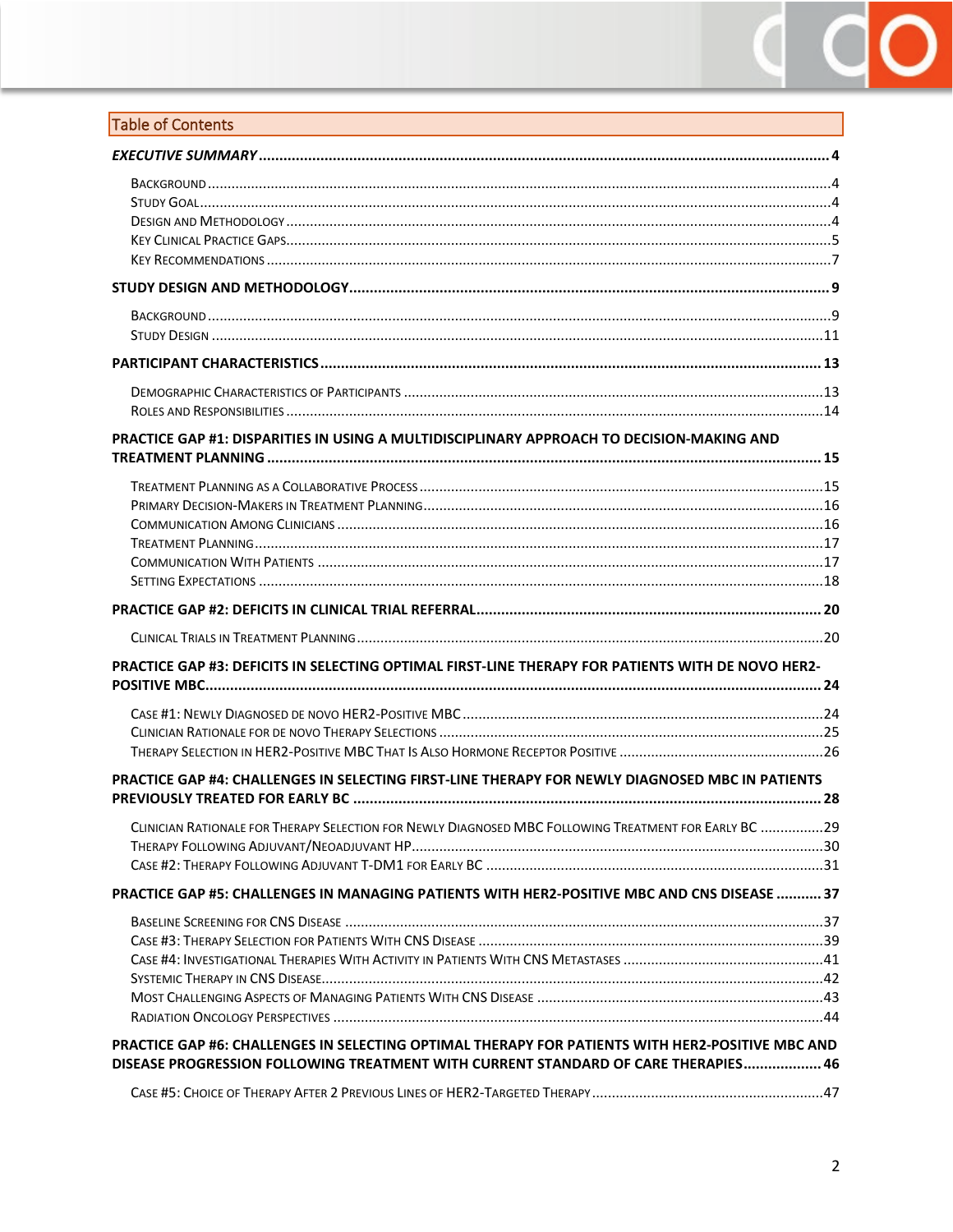

| PRACTICE GAP #9: INCONSISTENCIES IN DEFINING QUALITY OF LIFE AND PALLIATIVE CARE 57 |     |
|-------------------------------------------------------------------------------------|-----|
|                                                                                     |     |
|                                                                                     |     |
|                                                                                     |     |
|                                                                                     | .65 |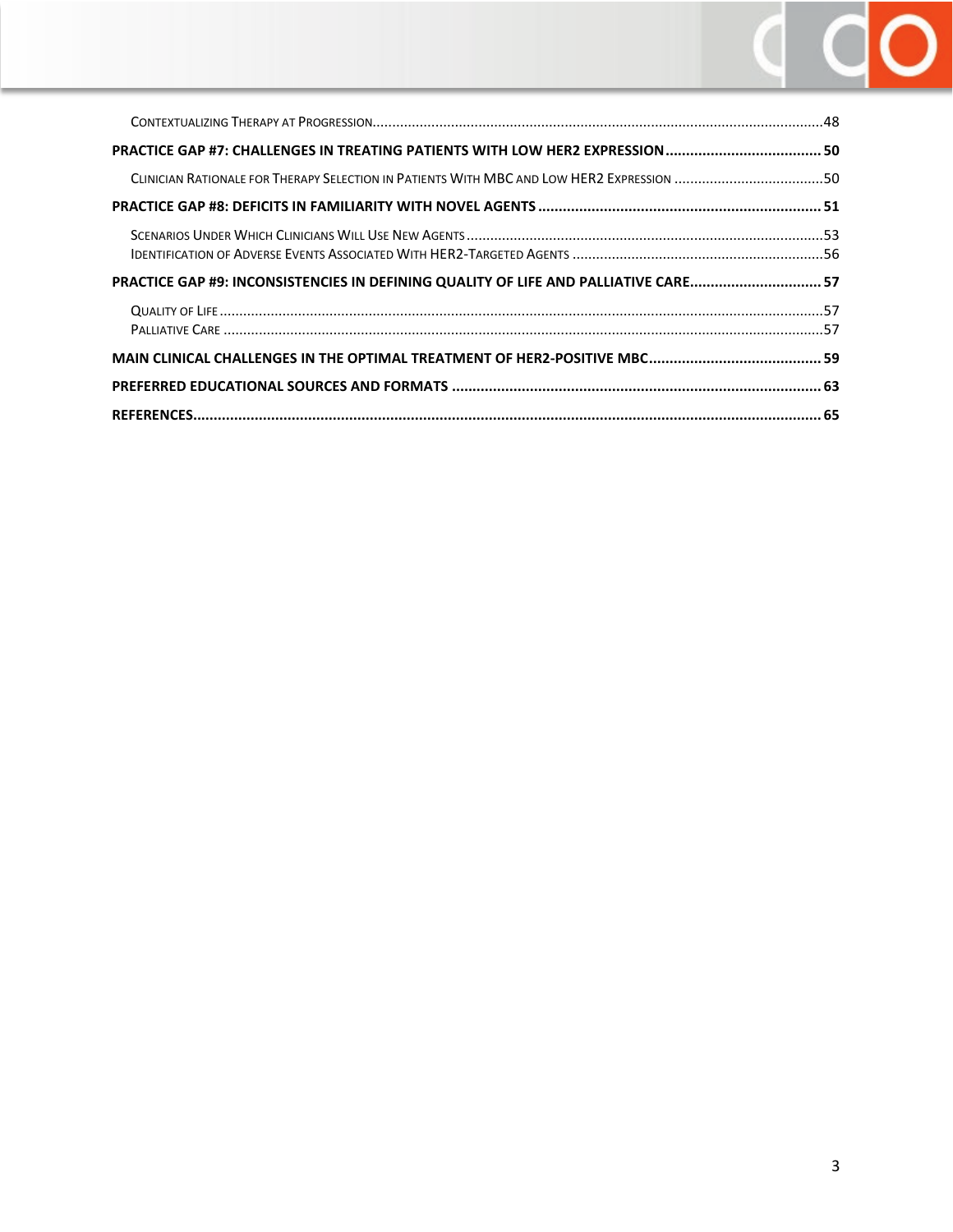#### <span id="page-3-0"></span>*EXECUTIVE SUMMARY*

#### <span id="page-3-1"></span>**Background**

The management of and the prognosis for patients with HER2-positive breast cancer (BC) drastically improved after the introduction of the HER2-targeted monoclonal antibody trastuzumab. More recently, the approvals of a second HER2-targeted monoclonal antibody, pertuzumab, and an antibody-drug conjugate, ado-trastuzumab emtansine (T-DM1), have further improved the prognosis of patients with HER2-positive breast cancer. However, many patients with HER2-positive metastatic breast cancer (MBC) continue to receive suboptimal care when compared with expert consensus recommendations. Moreover, the advent of new and next-generation HER2-targeted agents in late-stage clinical development such as the tyrosine kinase inhibitors (TKIs) tucatinib and neratinib, as well as the antibody–drug conjugates trastuzumab deruxtecan and trastuzumab duocarmazine, will likely increase the challenges faced by healthcare providers who care for patients with HER2-positive MBC.

#### <span id="page-3-2"></span>**Study Goal**

The goal of this comprehensive needs assessment was to understand current practice patterns in managing patients with HER2-positive MBC as well as clinician knowledge of emerging therapeutic options for these patients in order to identify the current educational needs of healthcare providers across the United States. Clinical Care Options (CCO) and Thistle Editorial, LLC, strategically designed a multi-methods assessment involving an in-depth qualitative exploration and a quantitative survey of current approaches to practice, knowledge of emerging therapy options, and specific challenges faced by US healthcare providers responsible for treatment decisions for patients with HER2-positive MBC.

#### <span id="page-3-3"></span>**Design and Methodology**

This two-phase, mixed-methods needs assessment study consisted of qualitative telephone interviews (Phase 1) and an online survey (Phase 2). Phase 1 of the study explored gaps in the knowledge, skills, and clinical confidence of US medical oncologists, radiation oncologists, and advanced practice providers responsible for the treatment decisions for patients with HER2-positive MBC. Phase 2 (quantitative) examined practice trends among clinicians within the United States.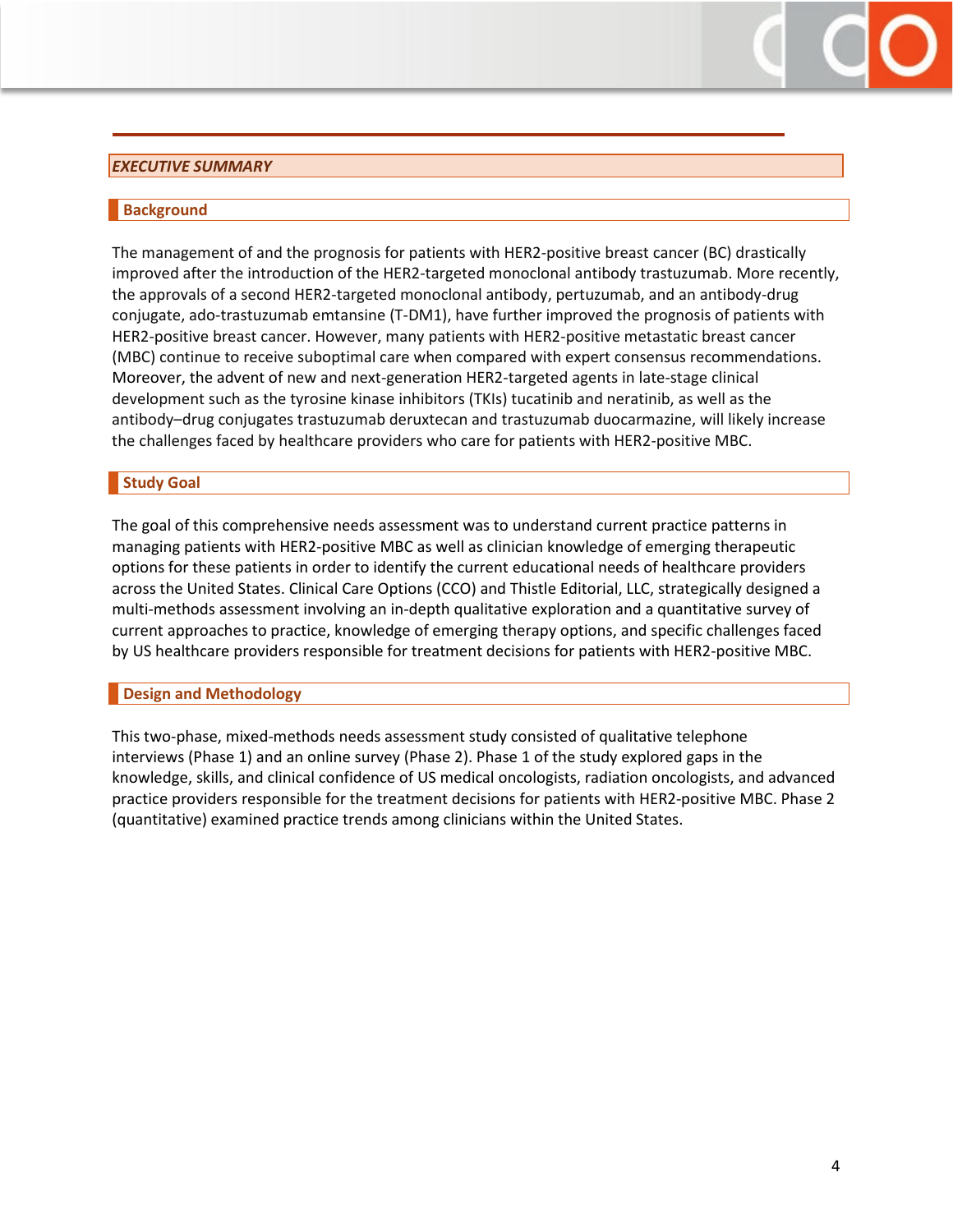

## <span id="page-4-0"></span>**Key Clinical Practice Gaps**

## **Practice Gap #1: Disparities in Using a Multidisciplinary Approach to Decision-Making and Treatment Planning**

A multidisciplinary approach to cancer care that relies on the expertise of all relevant disciplines to discuss optimal disease management is recommended by experts and clinical practice guidelines. Clinicians with access to tumor boards are more likely to describe treatment planning as a collaborative or multidisciplinary process. Clinicians without access to multidisciplinary planning or other clinical decision support resources are more likely to view themselves as primary decision-makers when it comes to treatment planning for patients with advanced HER2-positive BC.

#### **Practice Gap #2: Deficits in Clinical Trial Referral**

Participation in clinical trials is encouraged by clinical practice guidelines and experts in an effort to optimize outcomes for patients with cancer and to promote discovery of new therapies. Although clinicians say they discuss clinical trials with patients, they vary in the timing of such discussion and the estimated percentage of patients that clinicians said they were able to refer for clinical trials is low.

## **Practice Gap #3: Deficits in Selecting Optimal First-line Therapy for Patients With de novo HER2- Positive MBC**

Many clinicians appropriately chose THP (docetaxel plus trastuzumab and pertuzumab) and HP (trastuzumab and pertuzumab) maintenance as initial therapy for de novo HER2-positive MBC; however, overtreatment in the de novo setting is evident, with approximately one half of clinicians reporting they would also add local therapy (surgery or radiation) to the treatment regimen.

#### **Practice Gap #4: Challenges in Selecting First-line Therapy for Patients With Newly Diagnosed MBC Who Were Previously Treated for Early BC**

Many clinicians are unsure which first-line therapy is appropriate for patients who received TCHP (docetaxel/carboplatin plus trastuzumab, and pertuzumab) and T-DM1 for early-stage BC. Clinicians also vary in how they define a treatment-free interval, which is an important factor in choosing subsequent therapy at the time of progression to metastatic disease. Clinician uncertainty about therapy selection is noticeably greater concerning treatment for metastatic disease following therapy with adjuvant T-DM1 or for patients whose disease recurs after a longer treatment-free interval, which some clinicians defined as after more than 6 months while others defined it as after more than 12 months.

#### **Practice Gap #5: Challenges in Managing Patients With CNS Disease**

A majority of clinicians would switch systemic therapy in a patient with brain-only progression in contrast to the expert recommendation to continue with the same systemic therapy and treat central nervous system (CNS) metastases with local therapy. Managing patients with leptomeningeal disease and identifying radiation necrosis after radiation therapy are significant challenges in the management of CNS disease for clinicians in all specialties, including radiation oncology. Most clinicians are imaging symptomatic patients when they present with metastatic disease vs at baseline. Few clinicians, even radiation oncologists, are aware of investigational therapies that have shown activity in patients with CNS metastases after treatment with available standard of care options.

## **Practice Gap #6: Challenges in Selecting Optimal Therapy for Patients With HER2-Positive MBC and Disease Progression Following Treatment With Current Standard of Care Therapies**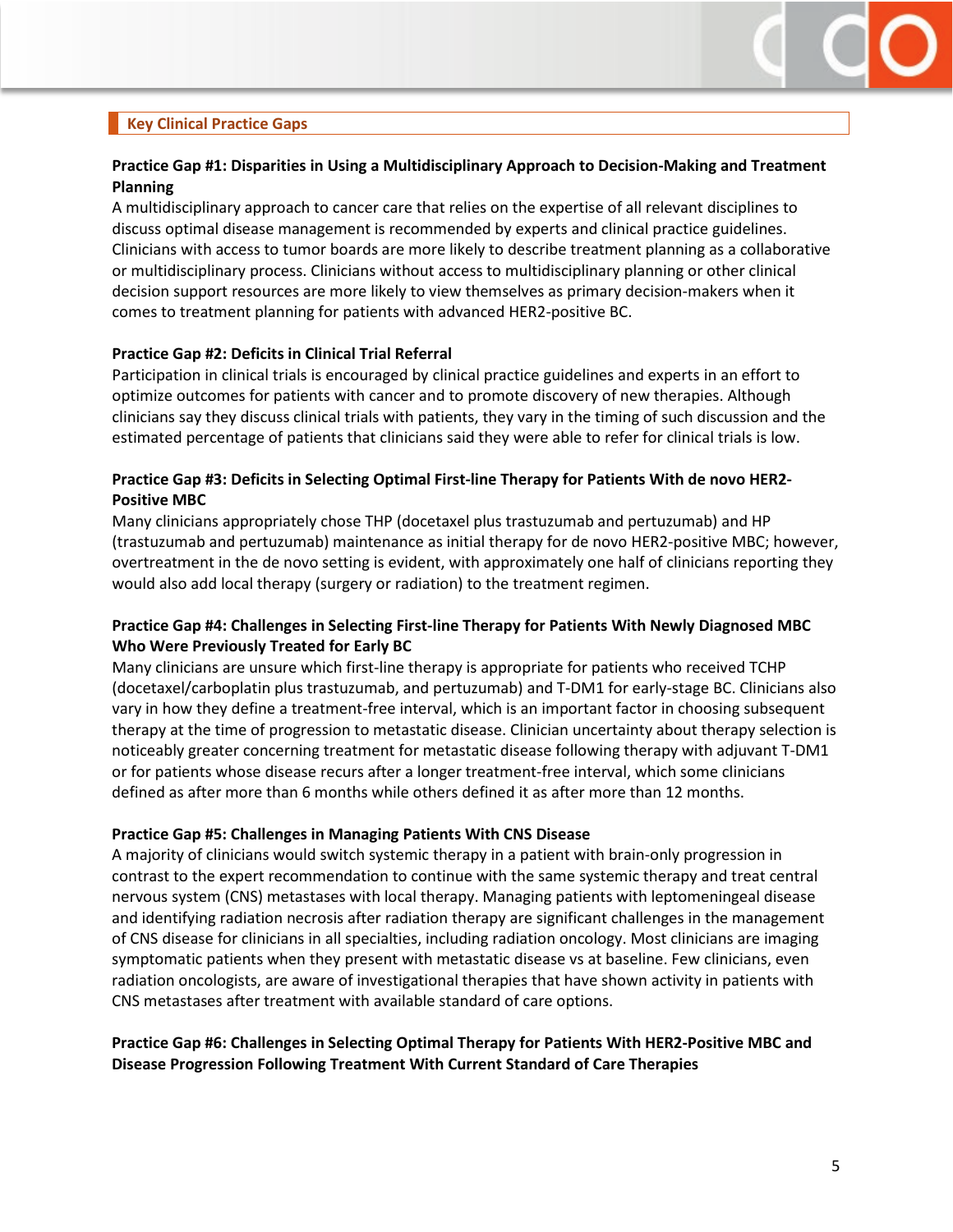

Clinicians are challenged to identify optimal third-line therapy following progression after THP and T-DM1 for HER2-positive MBC and are unfamiliar with investigational agents/regimens that have shown clinical activity in heavily pretreated patients.

#### **Practice Gap #7: Challenges in Treating Patients With Low HER2 Expression**

There was broad consensus among interviewed clinicians that they would not treat patients with low or indeterminate HER2 expression with anti-HER2 therapies and low awareness that there are emerging therapeutic options for patients with low HER2 expression.

#### **Practice Gap #8: Deficits in Familiarity With Novel Agents**

Clinicians are largely unfamiliar with novel agents being developed for the treatment of HER2-positive MBC or their associated toxicity profiles, and in interviews, their mechanisms of action. A majority consider only FDA approval based on phase III clinical data as sufficient evidence to incorporate a new agent or regimen into their practice for patients with advanced HER2-positive BC.

#### **Practice Gap #9: Inconsistencies in Defining Quality of Life and Palliative Care**

Although quality of life factors into discussions about goal and expectation setting, there is little consensus among clinicians about how best to define quality of life. Similarly, clinicians view palliative care as an important component of addressing quality of life but vary in how they define palliative care and when they initiate discussions about palliative care with their patients.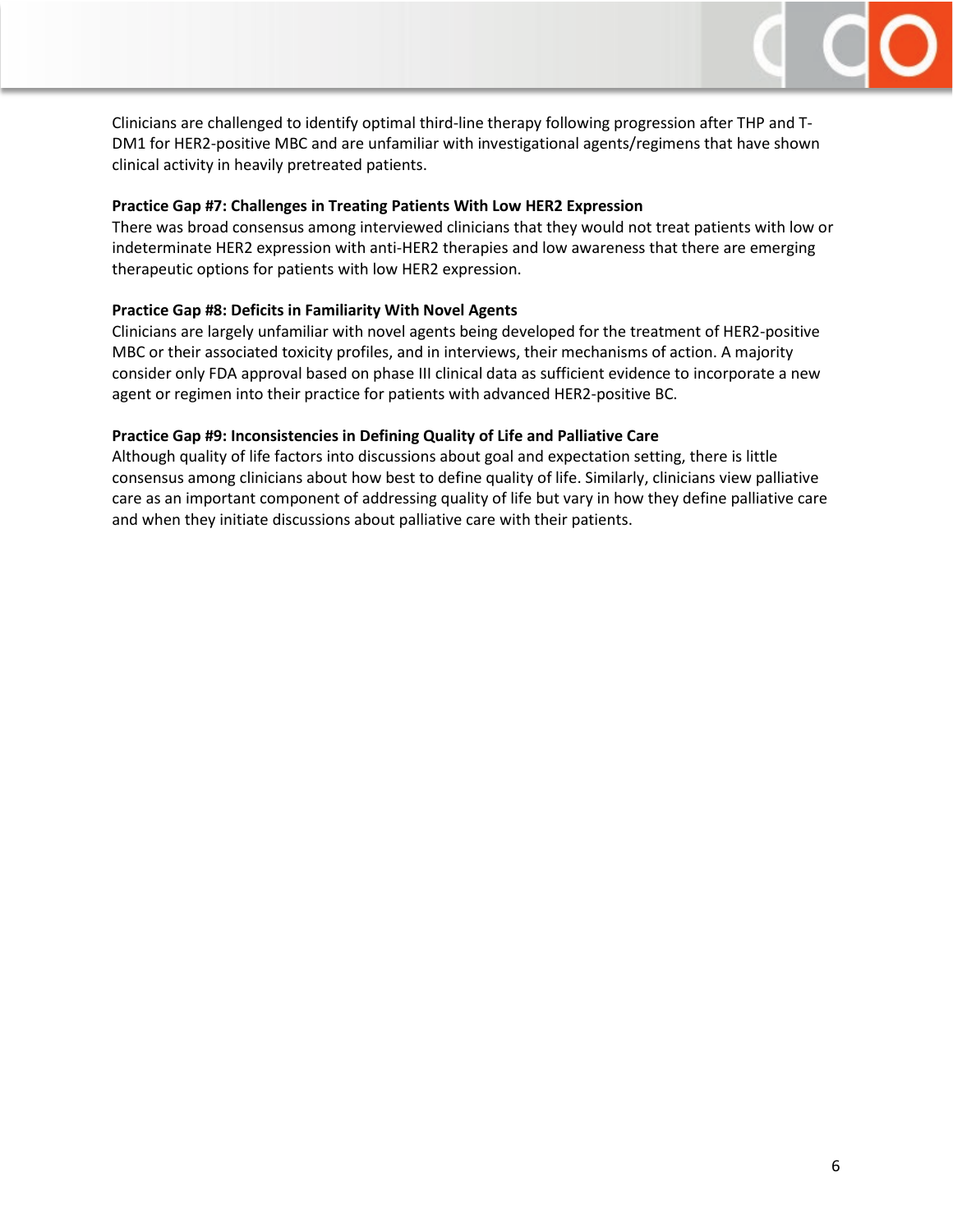

## <span id="page-6-0"></span>**Key Recommendations**

This study highlights a global need for education and resource exposure across professional role, specialty, and practice setting in the following areas of clinical knowledge and practice in the treatment of patients with HER2-positive MBC:

#### **Recommendation #1: Promote Use of a Multidisciplinary Approach to Decision-Making and Treatment Planning**

Develop resources to support multidisciplinary pathways in HER2-positive MBC treatment planning that reinforce the importance of team-based approaches to patient care.

#### **Recommendation #2: Enhance Clinical Trial Referral**

Direct clinicians to resources that increase awareness of and ability to access available clinical trials as part of their routine approach to managing patients with HER2-positive MBC.

#### **Recommendation #3: Optimize Therapy Selection for Patients With de novo HER2-Positive MBC**

Clinicians need access to expert perspectives on the appropriate therapeutic strategy for patients with de novo HER2-positive MBC. Clinicians also need expert guidance on how to integrate clinical and nonclinical criteria into their decision-making, and exposure to strategies that enable patients to remain engaged in their care over the long-term.

#### **Recommendation #4: Optimize Therapy Selection for Patients With Newly Diagnosed HER2-Positive MBC Who Were Previously Treated for Early BC**

Clinicians need access to expert perspectives on the appropriate selection of therapies for patients who received TCHP and T-DM1 for early stage BC, including guidance on how best to define a treatment-free interval, and how to integrate novel agents into clinical practice.

#### **Recommendation #5: Optimize CNS Disease Management**

Clinicians need guidance on how best to define "low threshold" for performing diagnostic MRI in the setting of neurologic symptoms suggestive of brain involvement to ensure timely access to investigational and/or newly approved agents with potential benefit for CNS disease. Clinicians also need exposure to expert guidance on the optimal management of patients with brain-only progression as well as strategies for identifying radiation necrosis after radiation therapy and managing patients with leptomeningeal disease. Finally, education on emerging treatment options that have shown activity in patients with CNS metastases is also needed.

#### **Recommendation #6: Optimize Therapy Selection for Patients With HER2-Positive MBC and Disease Progression Following Treatment With Current Standard of Care Therapies**

Clinicians need exposure to expert perspectives on the appropriate selection of therapies for patients who progress following previous treatment of first- and second-line standard of care regimens THP and T-DM1, respectively, and education that will help them build familiarity with investigational agents/regimens that have shown clinical activity in heavily pretreated patients.

#### **Recommendation #7: Optimize Therapy Selection for Patients With Low HER2 Expression**

Clinicians need exposure to expert guidance on accurate strategies to define HER2 status and emerging therapeutic options for patients with low HER2 expression.

#### **Recommendation #8: Increase Familiarity With Novel Agents**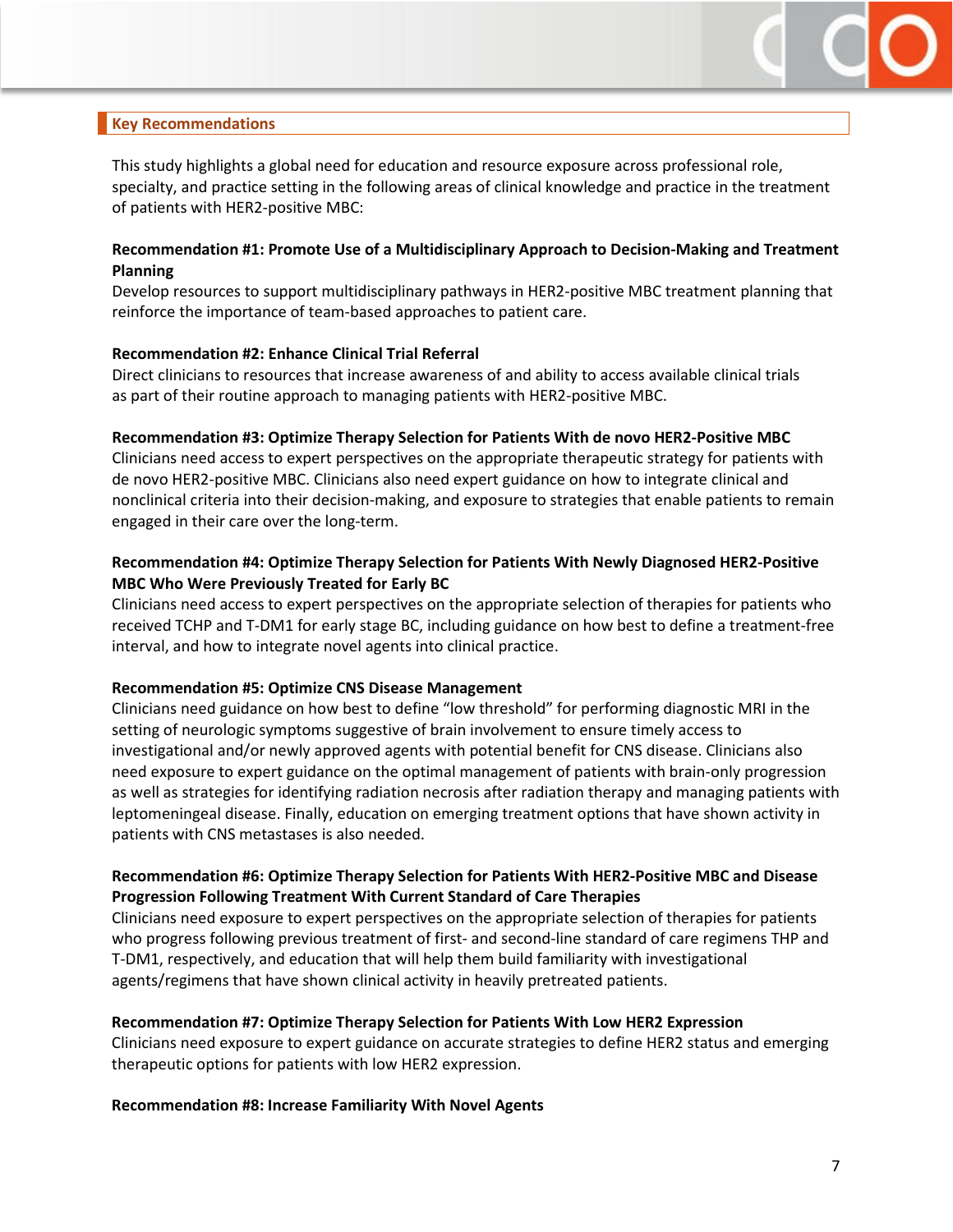

Clinicians need education on novel agents being developed for the treatment of HER2-positive MBC, including their toxicity profiles and mechanisms of action. An increase in familiarity with investigational agents could help to increase clinician comfort with and confidence in using agents sooner after regulatory approval.

#### **Recommendation #9: Define and Initiate Palliative Care Discussions**

Patients with HER2-positive MBC have complex needs that require support to minimize distress and deterioration in quality of life. Clinicians need guidance on the breadth and availability of oncology-led or palliative specialist–led palliative care options, the timing of palliative care discussions, and the impact of palliative care on quality of life.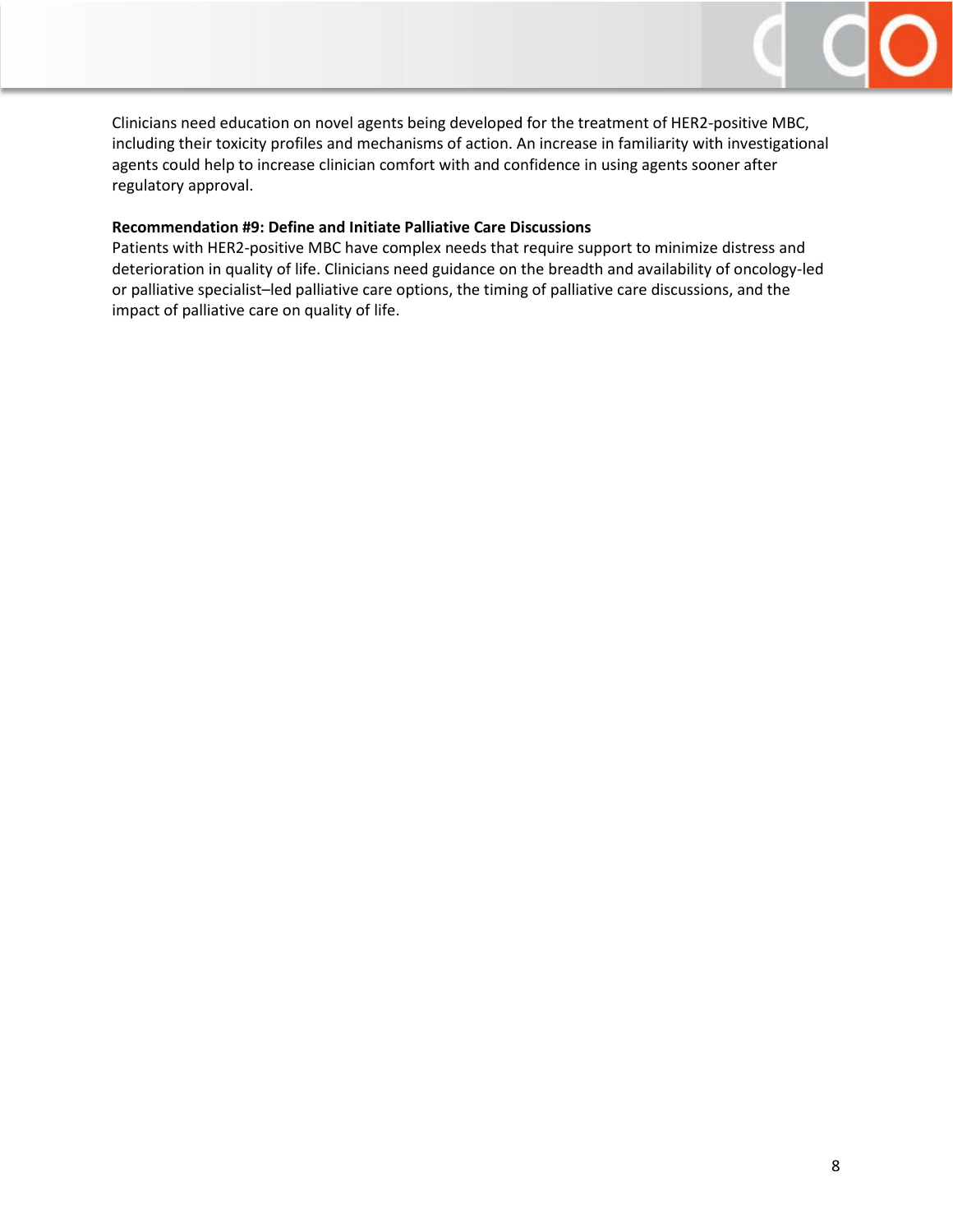#### <span id="page-8-0"></span>**Study Design and Methodology**

## <span id="page-8-1"></span>**Background**

The management of and prognosis for patients with HER2-positive BC drastically improved after the introduction of the HER2-targeted monoclonal antibody trastuzumab. Thankfully, the field is still advancing rapidly, and new HER2-targeted options have improved the survival and quality of life of patients with advanced or MBC. The CLEOPATRA and EMILIA studies established THP and T-DM1 as new standards of care for first-line and second-line therapies, respectively. However, analyses of cases entered into the CCO MBC Interactive Decision Support Tool suggest that many patients with HER2 positive MBC are still not being treated optimally when compared with expert consensus recommendations (**Figures 1 and 2**). [1]







**Figure 2. Second-line treatment choice after THP.**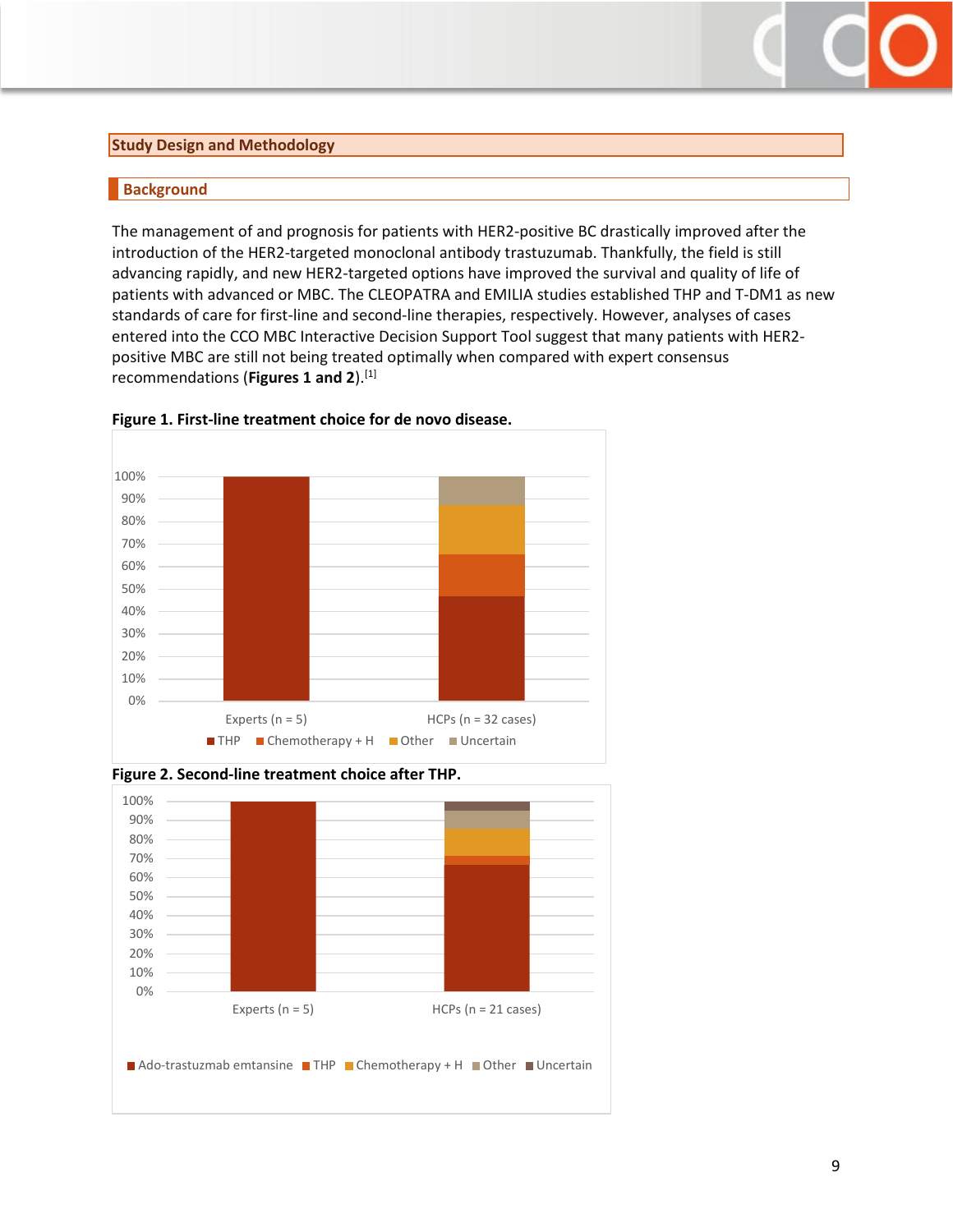

With new and next-generation HER2-targeted agents such as the TKIs tucatinib and neratinib along with antibody–drug conjugates in late-stage clinical development, the optimal choice and sequencing of HER2 therapies in MBC is highly likely to become even more challenging for healthcare providers. In addition, approximately 30% to 50% of patients with advanced HER2-positive BC will develop CNS metastases.<sup>[2]</sup> The limited penetration of trastuzumab and pertuzumab into the CNS can substantially hinder their efficacy in these patients. However, TKIs such as tucatinib and neratinib have established activity in HER2-positive BC brain metastases (BCBM).<sup>[3,4]</sup> Sara A. Hurvitz, MD, FACP, wrote in a recent editorial that "*patients with BCBM have a worse quality of life, reduced [PFS], and shorter [OS] compared with those without CNS involvement. Identifying regimens to improve outcomes for this poor prognostic subset of patients remains a considerable unmet need in [BC]*."

Clinicians will soon be challenged to understand and integrate emerging research into clinical practice. It will be critical to assess their understanding of the mechanisms of action and the role of novel HER2 targeted therapies in clinical investigations for patients with HER2-positive advanced BC. The HER2 targeted agents pertuzumab and T-DM1 currently approved in this setting, as well as neratinib and tucatinib, are being investigated in combination with each other, immunotherapies, and endocrine therapies in patients with HER2-positive and/or hormone receptor–positive MBC. Among heavily pretreated patients with HER2-positive MBC with and without brain metastases, tucatinib in combination with T-DM1 appeared to have an acceptable toxicity and promising efficacy.[5] Tucatinib is also being investigated in combination with capecitabine and trastuzumab, which has demonstrated acceptable toxicity and preliminary antitumor activity<sup>[3]</sup> and is being further studied in the doubleblinded, randomized, multi-center HER2CLIMB trial (NCT02614794). In addition, ongoing clinical investigations of next-generation, novel HER2-targeted agents as monotherapy or in combination, along with novel antibody–drug conjugates, such as trastuzumab deruxtecan<sup>[6,7]</sup> and trastuzumab duocarmazine,[8] have shown the promise of relevant clinical activity in pretreated patients, with some of the agents/combinations showing preliminary activity in BCBM and/or low HER2-expressing tumors. Other well-tolerated and promising HER2-targeted agents include margetuximab<sup>[9]</sup> and DHES0815A.

To provide targeted education that adequately prepares clinicians to confidently and safely use these emerging HER2-targeted agents, a clear understanding of the current educational needs of healthcare providers is needed.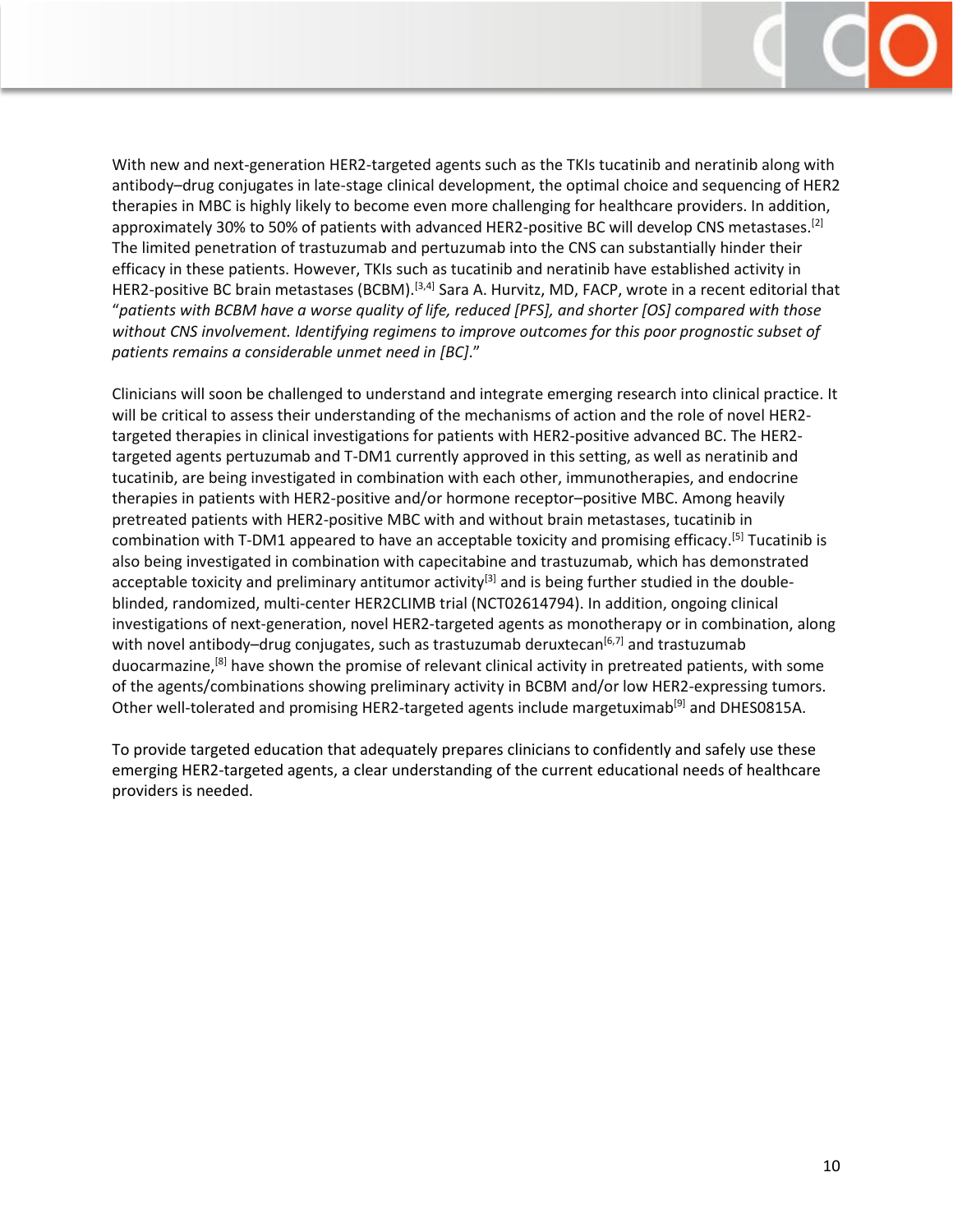

## <span id="page-10-0"></span>**Study Design**

Following a review of the literature and CCO internal data, this two-phase, mixed-methods needs assessment study was designed to include qualitative telephone interviews (Phase 1) and an online survey (Phase 2). Phase 1 of the study explored gaps in the knowledge, skills, and clinical confidence of US-based healthcare providers responsible for treatment decisions for patients with HER2-positive MBC. Phase 2 examined practice trends among clinicians within the United States. The study design included informed consent and measures to ensure protection and confidentiality for participants. Participants were offered an ethically acceptable level of compensation (ie, fair market value, but not enough to create coercion) to increase the number of participants and improve the statistical power as well as the likelihood that our study cohort is representative of the general US oncology specialist healthcare provider population.

## Qualitative Phase

Semi-structured interviews were designed to explore intuitive decision-making factors influencing clinical reasoning.[10] We conducted a series of confidential, 30- to 45-minute telephone interviews, directed by an interview topic guide based on literature review, faculty input, and synthesis. Interviews were transcribed verbatim and imported into NVivo 12 for Mac (*QSR International*), a software package designed to support the systematic analysis of unstructured textual data. Analysis was based on grounded theory and an open-ended process of constant comparison that generates themes, descriptive patterns, and hypotheses as an ongoing, iterative process.<sup>[11]</sup> This approach included 4 components:

- 1. Data immersion and familiarization
- 2. Descriptive coding and node generation
- 3. Thematic coding and analysis
- 4. Subgroup analysis by demographic and other relevant attributes

The transcript content was coded into descriptive categories, or "nodes," that were tagged to sections of text. Following descriptive node generation, a second round of coding identified potential themes of relevance until we achieved thematic saturation. Indicators of themes included words, phrases or segments of text that were used in a similar fashion by respondents across or within interviews, and that pointed to an emerging idea or concept. Qualitative findings were also examined for educationally significant differences among subgroups (ie, practice setting, specialty, designation) and reported where relevant. The conclusions for the overall group are, for the most part, relevant across all subgroups.

## Quantitative Phase

We fielded an in-depth quantitative survey to identify practice trends concerning integrating new agents and therapeutic advances in the care of patients with HER2-positive MBC, sources of information consulted for best practices and/or education, gaps in knowledge, competence, and performance, and barriers to the adoption of new treatment options.

Oncology clinicians treating HER2-positive MBC were recruited to complete a 10- to 15-minute online survey. Sara A. Hurvitz, MD, FACP, Director, Breast Cancer Oncology Program, Associate Professor of Medicine, Division of Hematology/Oncology, Department of Medicine, David Geffen School of Medicine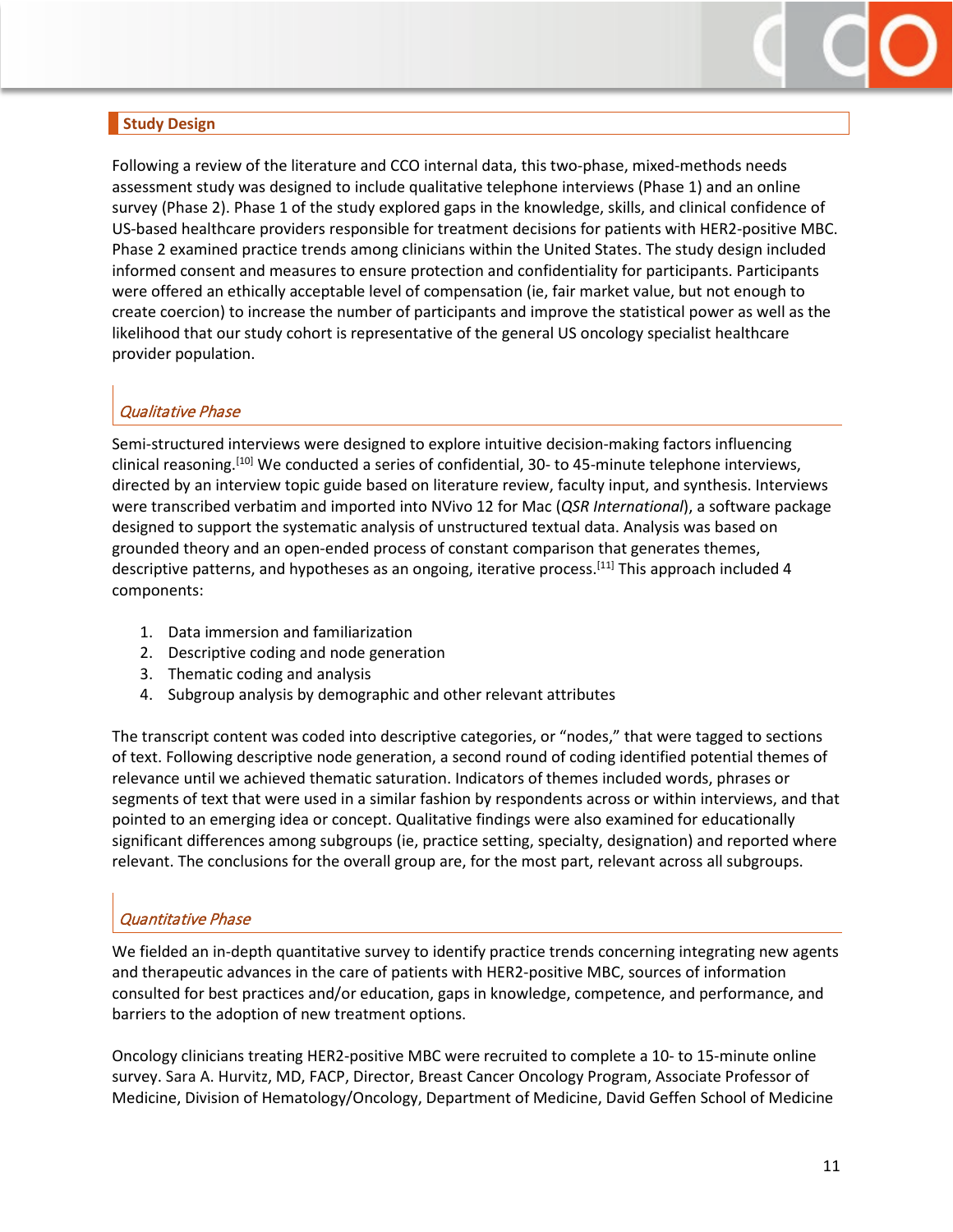

at UCLA and Sara M. Tolaney, MD, MPH, Assistant Professor of Medicine, Harvard Medical School, Associate Director, Susan F. Smith Center for Women's Cancers, and Director, Clinical Research, Breast Oncology, Dana-Farber Cancer Institute—both nationally recognized experts in HER2-positive MBC worked with educational and survey design/assessment experts to develop case scenarios and clinical questions to assess gaps in optimal patient management, trends in care, knowledge of clinical trials and investigational agents, and self-identified barriers to optimal care.

## **Recruitment**

Invitations to participate in both phases of the study were sent through email to a list of CCO members as well as lists specific to radiation oncologists, neuro-oncologists, and midlevel providers. CCO Oncology membership includes more than 163,000 clinicians worldwide, including more than 26,000 physicians in the United States, of whom more than 16,000 define themselves as having a specialized interest in medical oncology or hematology/oncology. The lists for radiation oncologists, neuro-oncologists, and midlevel providers included 4245, 3783, and 3184 clinicians, respectively. Multiple targeted emails were sent to each group in an effort to maximize participation.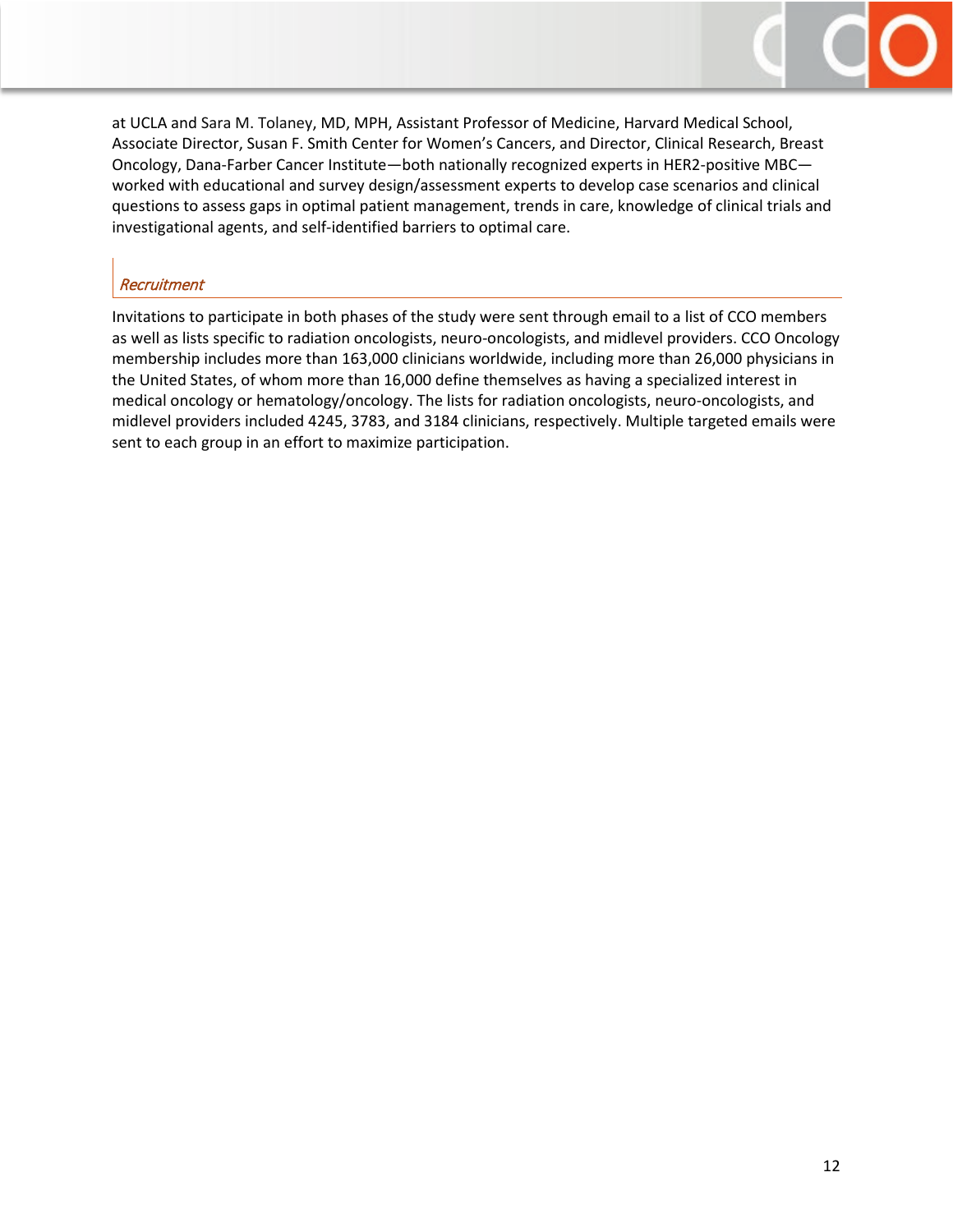#### <span id="page-12-0"></span>**Participant Characteristics**

#### <span id="page-12-1"></span>**Demographic Characteristics of Participants**

We conducted qualitative interviews between June 25 and August 20, 2019. For the qualitative phase, we recruited 30 clinicians who described themselves as practicing in US academic centers, community cancer centers, private practice, or community-based settings (**Table 1**). A majority of interview participants were physicians with a decision-making role with regards to treatment; 7 participants were Advanced Practice Providers (Advanced Practice Nurses or Physician Assistants) and 1 was a nurse practitioner (NP). Many of the community-based clinicians were affiliated with a community or academic hospital. The quantitative survey was conducted between July and August 2019 and yielded 347 US-based participants (**Table 1**).

| <b>Qualitative</b>             |                          |                          |                                    |             |  |  |
|--------------------------------|--------------------------|--------------------------|------------------------------------|-------------|--|--|
|                                |                          |                          | <b>Quantitative</b><br>$(n = 347)$ |             |  |  |
|                                |                          | $(n = 30)$               |                                    |             |  |  |
| <b>Position</b>                | n                        | %                        | n                                  | %           |  |  |
| Physician                      | 22                       | 73.33                    | 128                                | 36.89       |  |  |
| <b>Nurse Practitioner</b>      | $\mathbf{1}$             | 3.33                     | 15                                 | 4.32        |  |  |
| <b>Physician Assistant</b>     | $\overline{1}$           | 3.33                     | 13                                 | 3.75        |  |  |
| <b>Advanced Practice Nurse</b> | 6                        | 20                       | 28                                 | 8.07        |  |  |
| <b>Nurse Navigator</b>         | --                       | --                       | 19                                 | 5.48        |  |  |
| Pharmacist                     | $\overline{a}$           | $\overline{\phantom{a}}$ | 63                                 | 18.16       |  |  |
| <b>Nurses</b>                  | --                       | --                       | 81                                 | 23.34       |  |  |
| <b>Specialty</b>               | n                        | %                        | $\mathsf{n}$                       | %           |  |  |
| <b>Medical oncology</b>        | 14                       | 46.66                    | 94                                 | 29.75       |  |  |
| Hematology/oncology            | 11                       | 33.33                    | 109                                | 34.49       |  |  |
| <b>Radiation oncology</b>      | 5                        | 16.66                    | 28                                 | 8.86        |  |  |
| Surgical oncology              | $\overline{\phantom{a}}$ |                          | $\overline{7}$                     | 2.22        |  |  |
| Neuro-oncology                 | --                       |                          | $\mathbf 0$                        | $\mathbf 0$ |  |  |
| Neurosurgery                   | $\overline{a}$           | $\overline{\phantom{a}}$ | $\mathbf{1}$                       | 0.32        |  |  |
| <b>Primary care</b>            | --                       |                          | 17                                 | 5.38        |  |  |
| Pharmacy                       | --                       |                          | 46                                 | 14.56       |  |  |
| Other                          | 44                       | <u></u>                  | 14                                 | 4.43        |  |  |
| <b>Years of practice</b>       | $\overline{ }$           | %                        | $\mathsf{n}$                       | %           |  |  |
| < 5                            | <b>NA</b>                | <b>NA</b>                | 70                                 | 22.15       |  |  |
| $5 - 10$                       | <b>NA</b>                | <b>NA</b>                | 67                                 | 21.20       |  |  |
| $11 - 15$                      | <b>NA</b>                | <b>NA</b>                | 35                                 | 11.08       |  |  |
| $16 - 20$                      | <b>NA</b>                | <b>NA</b>                | 35                                 | 11.08       |  |  |
| $21 - 30$                      | <b>NA</b>                | <b>NA</b>                | 59                                 | 18.67       |  |  |
| > 30                           | <b>NA</b>                | <b>NA</b>                | 50                                 | 15.82       |  |  |
| <b>Practice setting</b>        | $\overline{ }$           | %                        | n                                  | %           |  |  |
| Academic                       | 8                        | 26.66                    | 66                                 | 20.89       |  |  |
| Community/hospital/            |                          |                          |                                    |             |  |  |
| health system owned            | 13                       | 43.33                    | 150                                | 47.47       |  |  |
| Physician owned                | $\overline{7}$           | 23.33                    | 57                                 | 18.04       |  |  |

#### **Table 1. Demographic Characteristics of Participants**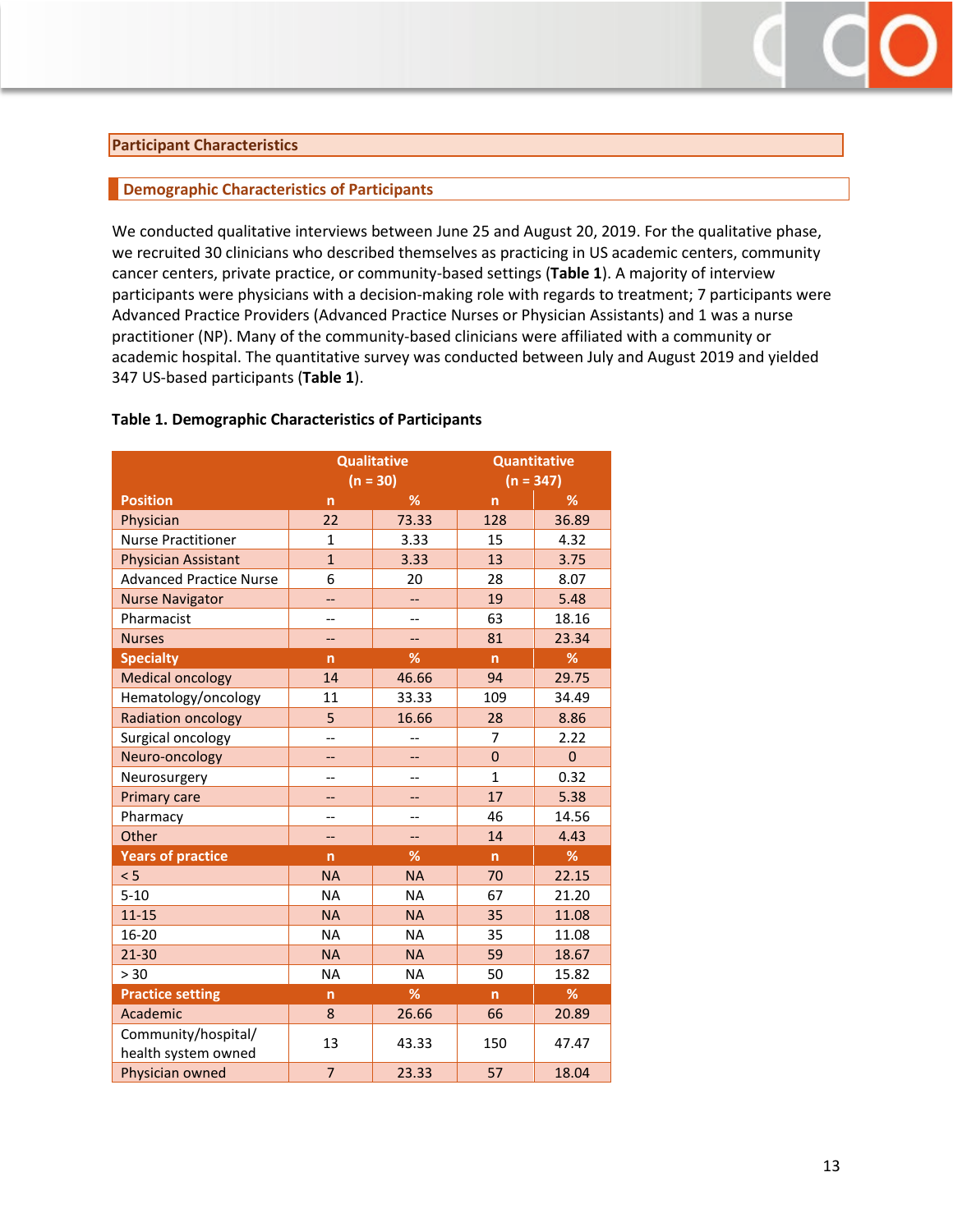| Federal government<br>owned |                |           | 5  | 1.58  |
|-----------------------------|----------------|-----------|----|-------|
| Other                       | $\overline{2}$ | 6.66      | 38 | 12.03 |
| <b>BC patients/month</b>    | n              | %         | n  | %     |
| < 5                         | <b>NA</b>      | <b>NA</b> | 76 | 24.05 |
| $5 - 10$                    | <b>NA</b>      | <b>NA</b> | 48 | 15.19 |
| $11 - 15$                   | <b>NA</b>      | <b>NA</b> | 52 | 16.46 |
| $16 - 20$                   | <b>NA</b>      | <b>NA</b> | 27 | 8.54  |
| $21 - 30$                   | <b>NA</b>      | <b>NA</b> | 42 | 13.29 |
| > 30                        | <b>NA</b>      | <b>NA</b> | 71 | 22.47 |

## <span id="page-13-0"></span>**Roles and Responsibilities**

One half of the interview participants saw patients with a range of solid tumors and one half specialized in or mainly saw patients with BC. The roles of interview participants in managing patients with HER2 positive MBC differed by degree/professional qualification (**Table 2**).

| <b>MD</b>                            | <b>APN/MSN/PA</b>  | <b>NP</b>                 |
|--------------------------------------|--------------------|---------------------------|
| <b>Treatment determination</b>       | Initial evaluation | Infusion administration   |
| <b>Collaboration lead</b>            | Patient education  | Patient education         |
| <b>Clinical trial identification</b> | Symptom            | <b>Symptom management</b> |
|                                      | management         |                           |
|                                      | Navigation         |                           |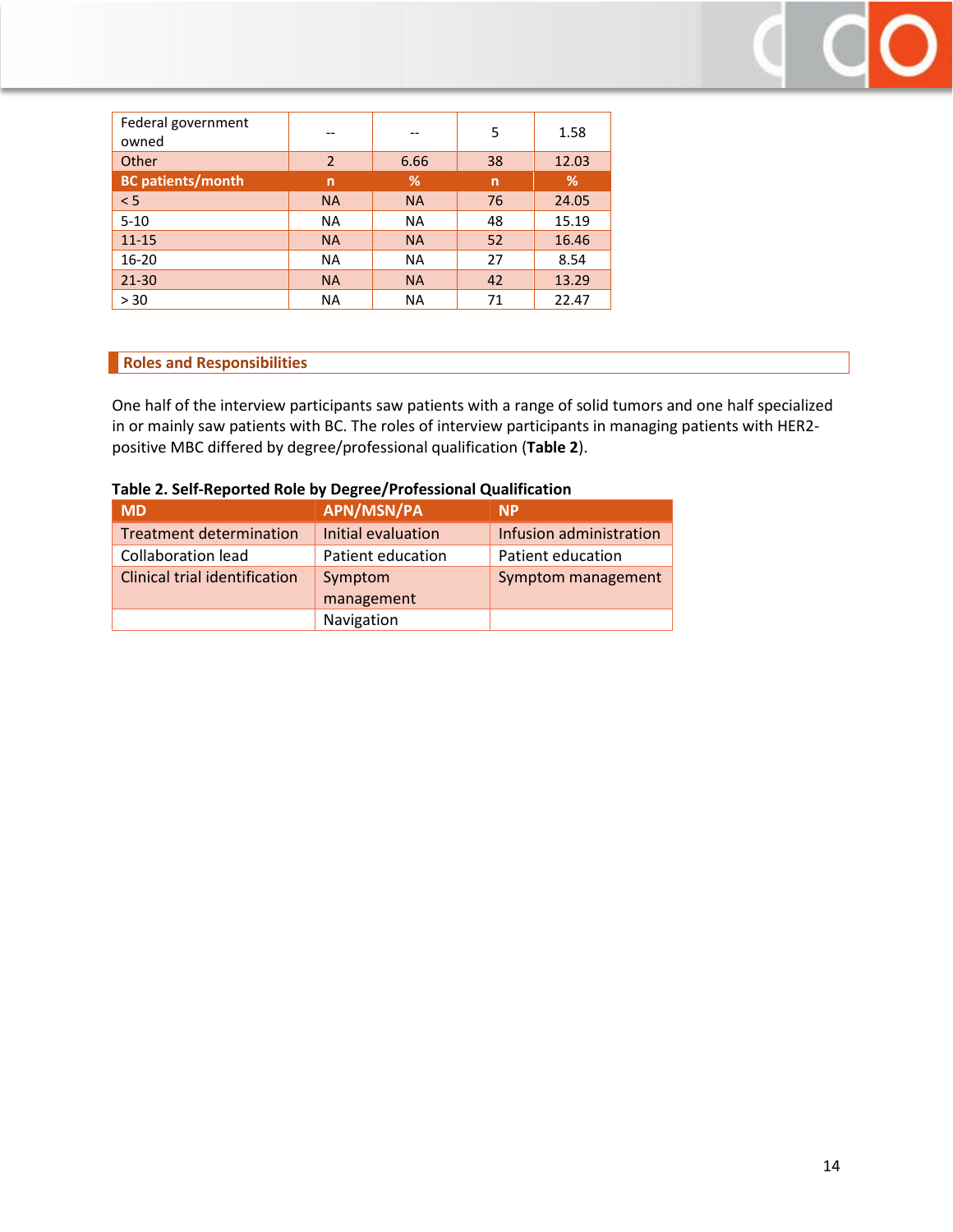

<span id="page-14-0"></span>Practice Gap #1: Disparities in Using a Multidisciplinary Approach to Decision-Making and Treatment Planning

**A multidisciplinary approach to cancer care that relies on the expertise of all relevant disciplines to discuss optimal disease management is recommended by experts and clinical practice guidelines. Clinicians with access to tumor boards are more likely to describe treatment planning as a collaborative or multidisciplinary process. Clinicians without access to multidisciplinary planning or other clinical decision support resources are more likely to view themselves as primary decisionmakers when it comes to treatment planning for patients with advanced HER2-positive BC.** 

#### <span id="page-14-1"></span>Treatment Planning as a Collaborative Process

Almost one half of interview participants ( $n = 14$ ) participated in tumor boards. Although some of these participants also described themselves as primary decision-makers, overall, this group was more likely to describe treatment planning as collaborative or multidisciplinary, and used words such as "team" and "consensus" to describe the process.

*We have a multidisciplinary breast tumor board, so usually we run the patient through that and/or we discuss them on the phone between ourselves.* [provider 16, MD, oncology, community]

*A lot of those patients are presented at the breast tumor board. So, whatever the treatment we are doing or we'd recommend to the patient is usually a consensus or at least most oncologists agreed upon at that meeting.* [provider 18, MD, radiation oncology, community]

*It's quite comprehensive. Our physicians sit at our weekly tumor board meetings that are located at the hospital and you have a dynamic team of physicians that are part of patient care, from surgeons to pathologists and all of the care team members that are involved in making diagnoses for patients based on what their findings are, with radiologists. And so those decisions are made together, as a team.* [provider 15, APN, hematology/oncology, community]

Participants viewed the tumor board as an especially pertinent clinical decision support resource in the setting of early HER2-positive BC but also emphasized how important and necessary the tumor board is becoming as a resource to support decision-making in advanced disease. A discussion of metastatic cases at a tumor board provides an opportunity to review pathology, imaging, and evolving standards of care for patients with complex disease as well as to clarify metastatic biopsy sites and identify potential clinical trials. One academic interview participant described a weekly tumor board initiative that concentrates solely on patients with metastatic disease.

*We're probably unique in that, in the last year, we've actually formed a metastatic tumor board where we only discuss metastatic cases, so we do that once a week. It's partially to get everybody's idea because the care of metastatic patients is becoming so complicated and it's also helped us a lot with clinical trial screening and enrollment.* [provider 26, MD, oncology, academic]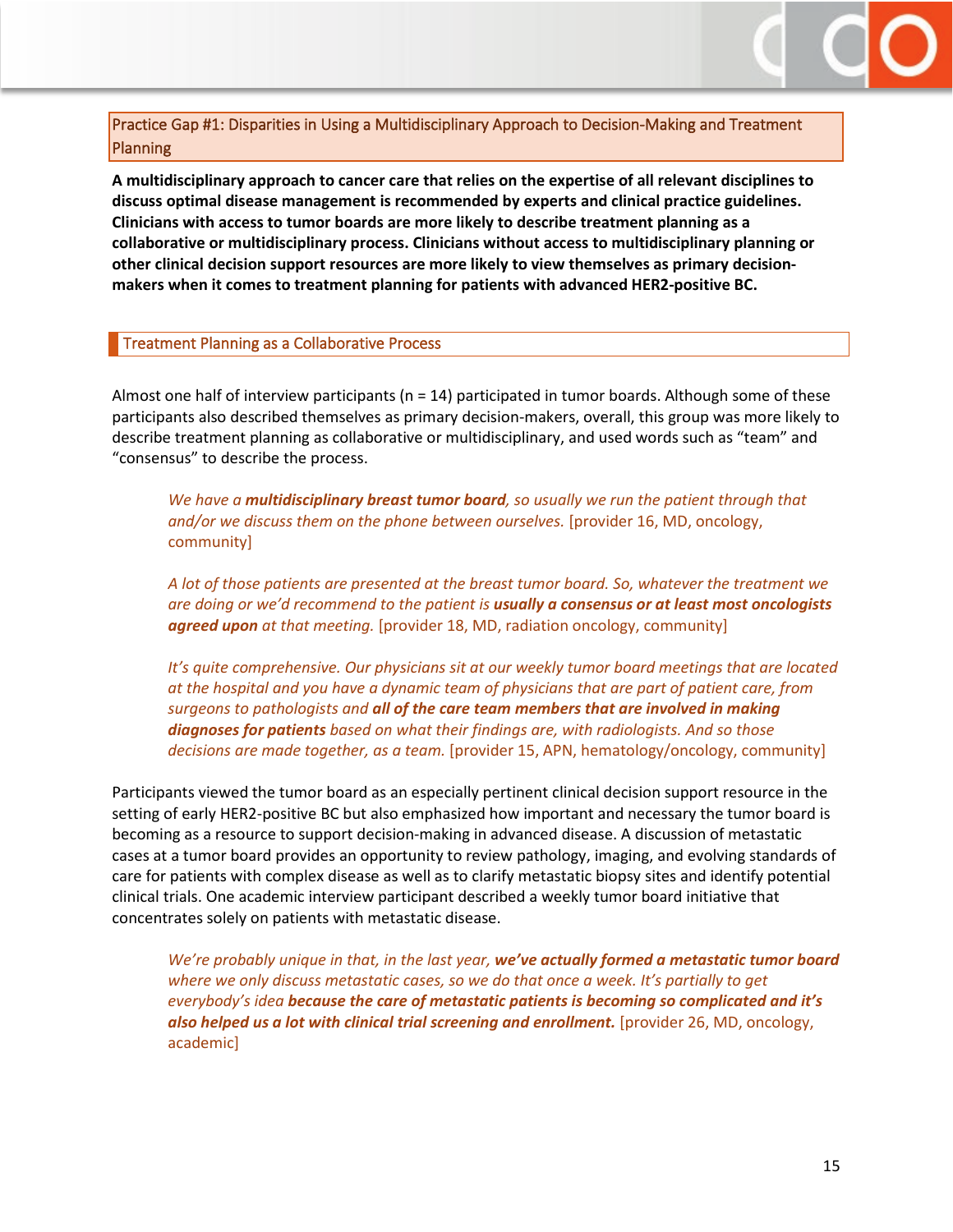

#### <span id="page-15-0"></span>Primary Decision-Makers in Treatment Planning

Most interview participants said they collaborated with other clinicians and specialists in treatment planning, which typically included breast surgeons or general surgeons focused on BC, radiation oncologists, and pathologists. However, more than one half ( $n = 16$ ) described themselves as primary decision-makers in treatment planning for patients with HER2-positive BC ("the oncologist is the main quarterback"). Radiation oncology clinicians also described the medical oncologist as "in charge of systemic therapy."

*[My] primary role is the administration and management of systemic treatment around HER2-positive breast cancer. So choosing therapy, ordering therapy, administering therapy, managing toxicity, managing expectations…*[provider 14, MD, hematology/oncology, community]

*I'm a physician, so I'm the decision maker from diagnosis to the treatment and all the journey through the treatment.* [provider 6, MD, hematology/oncology, private practice]

*I'm the doctor. I'm the primary decision-maker. I make all the recommendations*. [provider 12, MD, hematology/oncology, private practice]

*It's mainly up to the medical oncologist to assign the treatment. That's how [decisions are made] for the care of their patient.* [provider 1, APN, oncology, community]

#### <span id="page-15-1"></span>**Communication Among Clinicians**

Interview participants who had access to tumor boards noted that communications among specialists about treatment for patients with advanced disease usually occurred in person at the tumor board itself. In the absence of a tumor board discussion (eg, if a decision were made before the tumor board occurred), communications among team members most commonly occurred via telephone calls, as well as secure text message platforms or electronic medical records. Community clinicians or clinicians in private practice were more likely to communicate with other specialists on a case-by-case basis rather than using a multidisciplinary approach as a rule of thumb, and described having access to specialists in radiation oncology or neurosurgery via hospital affiliation or through their specialist network.

*If they have something wrong with them that will need the services of a radiation-oncologist, I just pick up the phone and call them. It depends.* [provider 12, MD, hematology/oncology, private practice]

*It depends on the situation—if we need a neurosurgeon, if we need a thoracic surgeon, if we need pain specialists, so it depends on a case-by-case basis.* [provider 7, MD, hematology/oncology, private practice]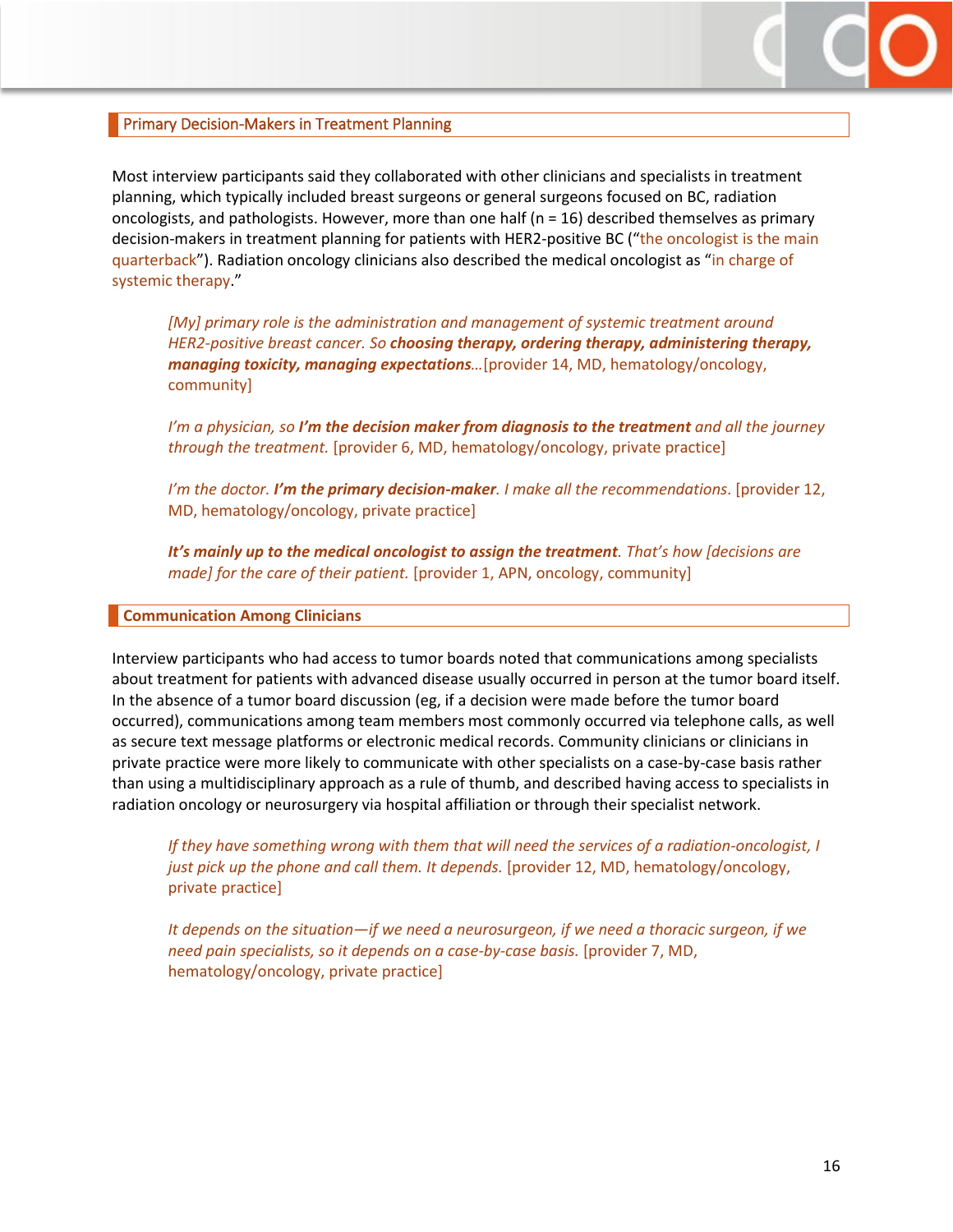## <span id="page-16-0"></span>**Treatment Planning**

The medical oncologists we interviewed acknowledged that "while each case is different" there is a common range of clinical factors that they (and colleagues, if participating in tumor boards) consider when determining treatment for patients with advanced HER2-positive BC. These factors included:

- Expected response
- **•** Duration of disease control
- $PFS$
- $\overline{\phantom{0}}$   $\overline{\phantom{0}}$
- **Types of adverse events**
- Frequency of adverse events
- Hormone receptor-positive status
- **•** Comorbidities
- **•** De novo metastatic disease
- **Previous adjuvant/neo-adjuvant therapy**
- **Performance status**
- **Disease stage**
- **Extent of metastatic disease**

Radiation oncology clinicians had less to say about the initial treatment for patients with de novo or previously treated metastatic disease. One physician noted the following:

*Their HER2-positive status doesn't really affect the radiation decision as far as whether it's a curative treatment or a palliative treatment. We know that HER2-positive patients generally have more aggressive disease, so that's something to think about when thinking about recommending or not recommending treatment. But the type of treatment that's recommended is not that drastically different than somebody that's HER negative, as, you know, HER2 positivity is not really a predictor of outcome with radiation*. [provider 21, MD, radiation oncology, community]

#### <span id="page-16-1"></span>Communication With Patients

Clinicians with access to tumor boards noted that following tumor board discussion, they would typically have a treatment planning discussion with the patient that reflected the extent of the patient's disease as well as team consensus about treatment. Medical oncologists reported that they typically met with patients in person to offer treatment recommendations based on either tumor board consensus or, for medical oncologists with no access to tumor boards, to offer their own recommendations based on patient history, disease characteristics, and previous treatment.

APNs and NPs described their role in communication with patients as "*reinforcing*" what the medical oncologist has already discussed as based on information and orders documented in and available via electronic medical records. Some interview participants also pointed to the increasing role of nurse navigators to coordinate care and help patients navigate through the treatment process.

*The oncologist will directly communicate that with the nurse navigator and if the patient is going*  to receive an infusion, the nurse navigator is going to talk with our precertification department,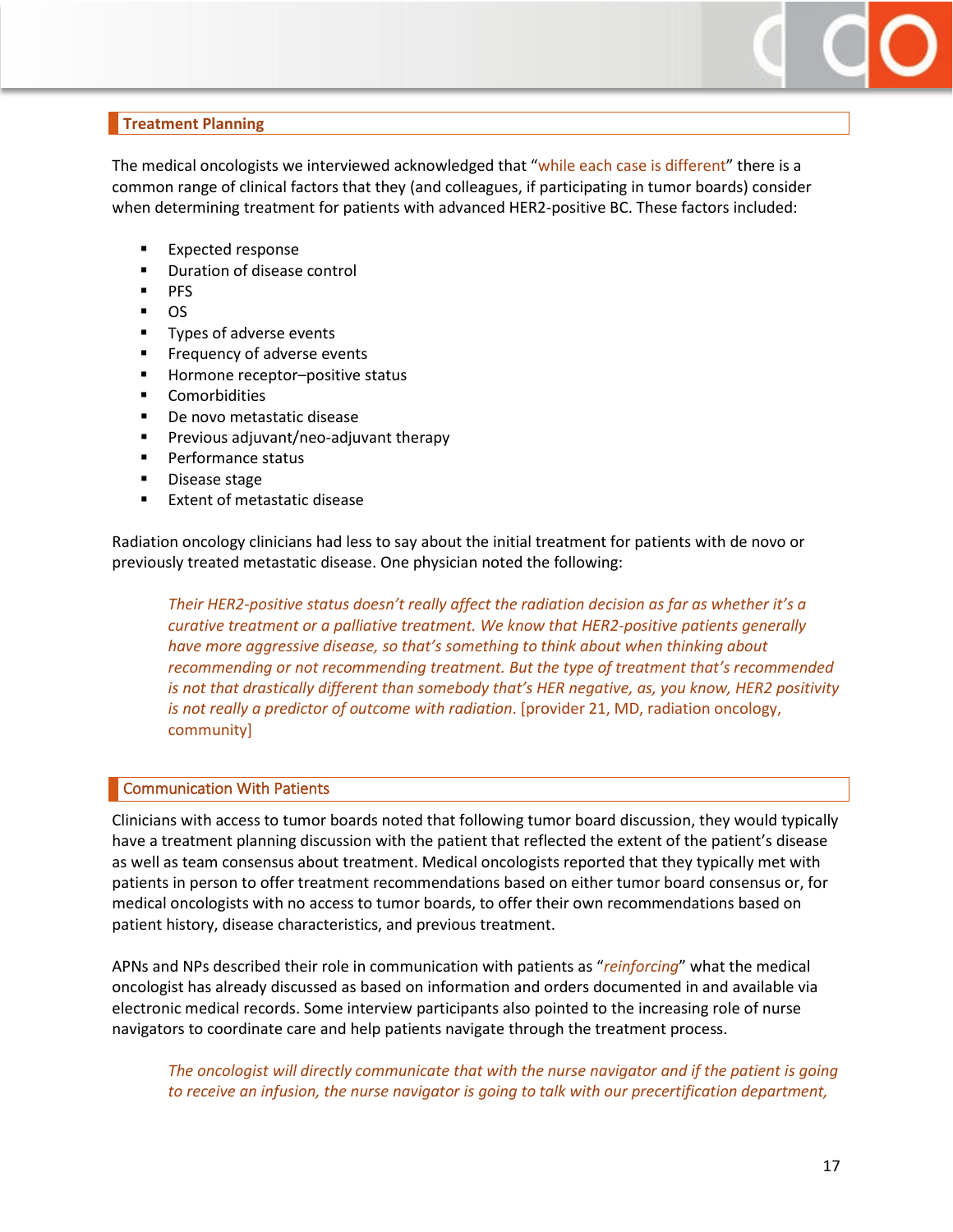

*making sure everything is covered and the patient will be set up and scheduled and that the nurse navigator will call the infusion team after the patient is scheduled and the patient will come to the department.* [provider 10, APN, oncology, community]

#### <span id="page-17-0"></span>**Setting Expectations**

Medical oncologists described in considerable detail their approach to discussing treatment recommendations and setting expectations for patients (**Table 3**).

#### **Table 3. Examples of How Medical Oncologists Set Patient Expectations in Treatment Planning**

*In the first meeting when I see somebody with metastatic breast cancer, I tell them that, unfortunately, at this point, their disease is not curable, meaning that there will never be a time where I can tell them that their breast cancer's not going to come back and that there will never be a time that I can recommend that they go off treatment. With that being said, I do say that metastatic breast cancer is very treatable and we are getting more and more drugs to treat this disease every year and it's sort of something that we manage as a chronic disease for as long as we can and as best as we can. And then I say something like, "The goals of your care at this point are to prolong your life and give you the best quality of life for as long as possible."* [provider 26, MD, hematology/oncology, academia]

*We lay down all the treatment options and from the beginning very well plan what is a prognosis going*  to be, what they should look for the outcome in the future. [provider 6, MD, hematology/oncology, private practice]

*Well, the first thing we say is that the median overall survival of these patients has more than quadrupled in the last decade or two, so nowadays patients are living, on average, 5 years. So we say that to the patient that, "We think we're going to change your disease into a chronic disease." We don't say, "We're going to cure you," but we'll say, "This disease can be treated for many, many years and some patients may go 10 years."* [provider 7, MD, hematology/oncology, private practice] *You want to initially establish with them that this is an incurable condition and whether it's chemotherapy plus or minus targeted therapy, they'd likely be on something for the rest of their life.*  [provider 8, MD, oncology, private practice]

While oncologists generally told patients upfront that HER2-positive MBC is incurable ("*we're honest from the beginning*") most viewed metastatic disease as a chronic, treatable disease and described "*laying out all the options to help patients make a decision they're comfortable with*."

Clinicians ranged in how they specifically addressed the prognosis, from telling patients at the time of diagnosis of metastatic disease*, "there is no cure,*" to quantifying the prognosis, as described here by a physician:

*I am discussing their prognosis on a few data points. One is what are the chances of response— 60%, 80%—based on the data that has been accumulated and is readily available to me…*[provider 14, MD, hematology/oncology, community]).

A radiation oncologist also noted that he discussed treatment success with patients in terms of "*the percentage of control of their cancer*" and with consideration of risk vs benefit: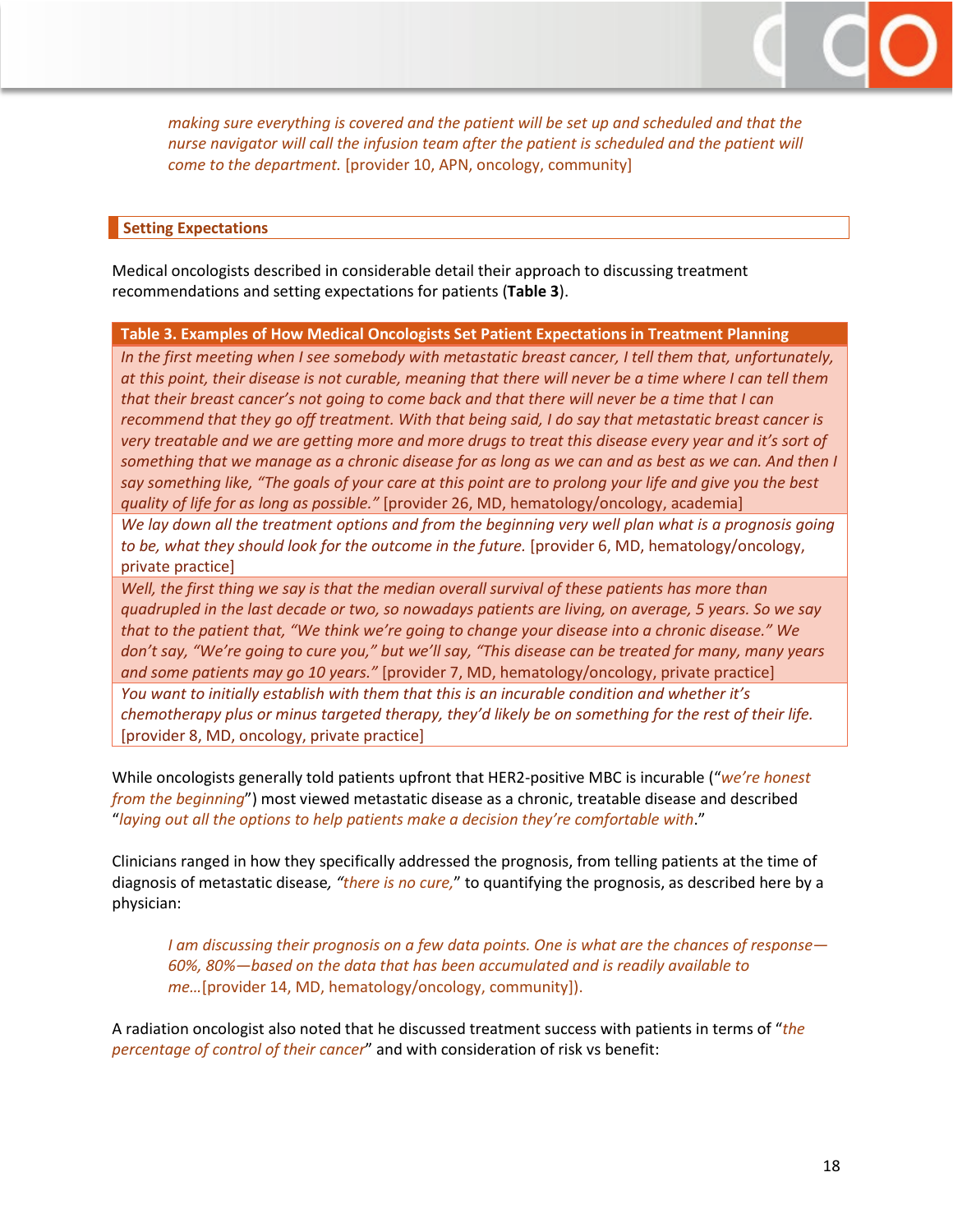

*You know, we talk about side effects and complications and the percentage of severe complications and all of those things and then we come to a conclusion about whether the patient wants to proceed.* [provider 21, MD, radiation oncology, community]

In contrast, for some clinicians, there was a general sense that most patients are not looking for quantifiable data on prognosis, but rather, a "*general sense of kind of a vague concept of 'how long have I got*?'" As such, 1 clinician noted "*you have your clichéd phrases that you help pacify the patient and then you hope for the best.*" [provider 24, MD, oncology, academia]

APNs and NPs were less likely to have conversations with patients about prognosis and generally ceded such discussions to the medical oncologist. However, APNs and NPs emphasized the importance of setting immediate goals with patients before initiating systemic therapy and 1 APN described a tool her practice uses to gauge how patients want to handle challenging information.

*In our practice, we have a sheet, a wishes sheet (My Wishes), and then we read the wishes, what they would like and how comfortable they feel about being told that they are dying. We do this, you know. We discuss that with every patient now regardless if they're metastatic or not.* [provider 1, APN, oncology, community]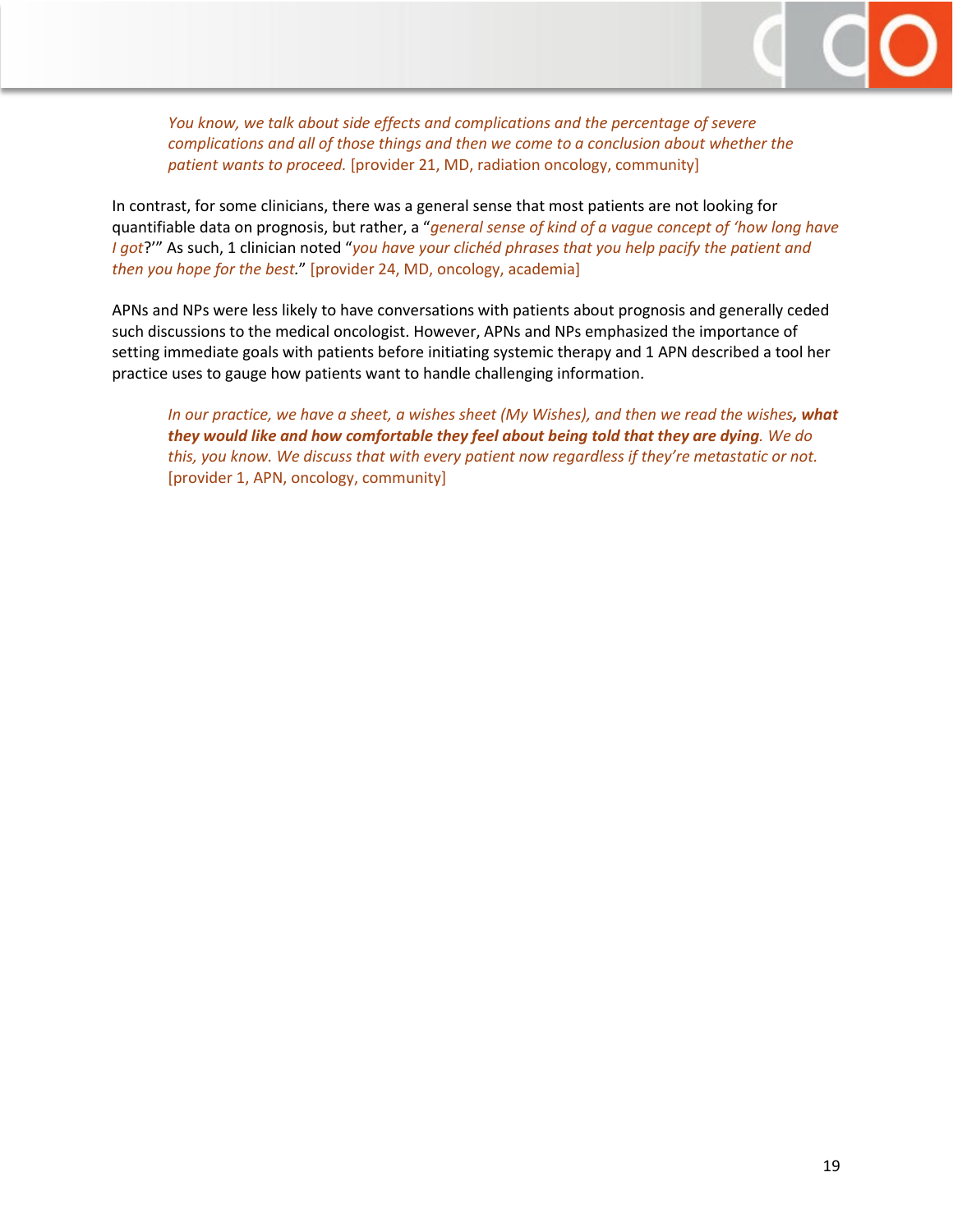

#### <span id="page-19-0"></span>**Practice Gap #2: Deficits in Clinical Trial Referral**

**Participation in clinical trials is encouraged by clinical practice guidelines and experts in an effort to optimize outcomes for patients with cancer and to promote discovery of new therapies. Although clinicians say they discuss clinical trials with patients, they vary in the timing of such discussions, and the estimated percentage of patients that clinicians said they were able to refer for clinical trial is low.** 

#### <span id="page-19-1"></span>**Clinical Trials in Treatment Planning**

Survey data show that only 1 in 6 clinicians said they always discuss clinical trials with their patients and approximately 25% indicated that they rarely or never discuss clinical trials (**Figure 3**).



**Figure 3. Percentage of clinicians discussing clinical trials with patients (n = 194).**

In interviews, more than one half of the medical oncology clinicians said they usually discussed clinical trials with their patients as an option early in treatment planning and revisited the potential for trial enrollment at progression (**Figure 4**). The remaining medical oncology clinicians we interviewed said they typically discussed clinical trials following failure of first-line therapy in the metastatic setting (**Figure 2**).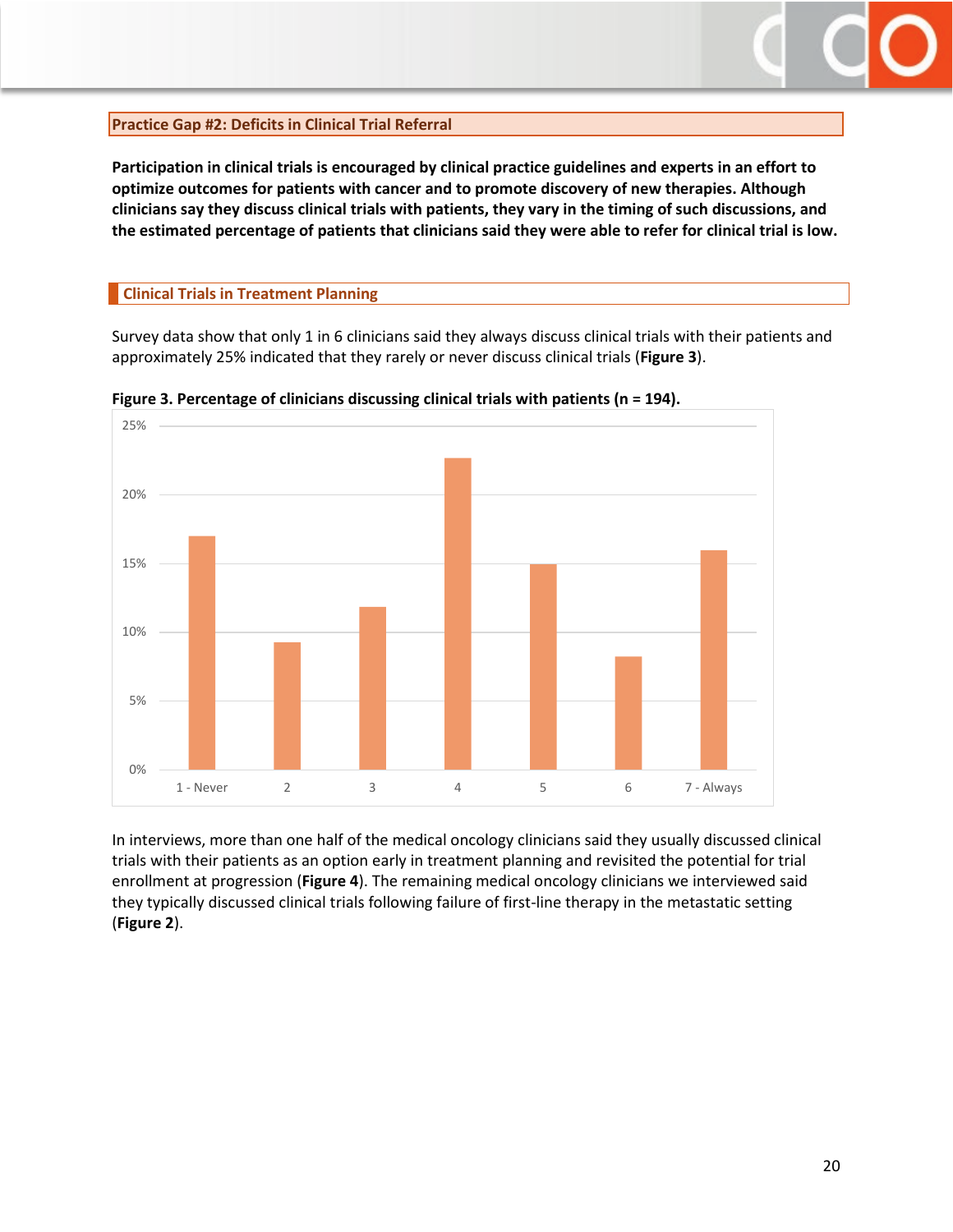# 3 5 4 1 3 ACADEMIC PRIVATE PRACTICE COMMUNITY ■ Immediately ■ After 1st line

#### **Figure 4. Timing of clinical trial discussion by medical oncology clinicians (n = 18).**

APNs/NPs and clinicians working in radiation oncology were unaware if their radiation oncology physicians or medical oncology colleagues discussed clinical trials with patients at any point in treatment planning.

While only one of the radiation oncology clinicians we interviewed indicated that the potential for clinical trial referral was an option for their patients (this provider had participated in a national hippocampus-sparing trial), survey data suggest that approximately one half (55%) of radiation oncology specialists recommend trials to their medical oncology colleagues.

Clinicians broadly agreed that with few exceptions, patients rarely asked them about clinical trials.

## *Clinical Trials in Initial Treatment Planning*

Clinicians who said they usually discussed clinical trials with their patients as an option early in treatment planning and revisited the potential for trial enrollment at progression appeared to feel a responsibility to consider clinical trials for their patients with HER2-positive MBC in an effort to improve patient care.

*I tend to think about clinical trials as early on as possible. At basically every treatment decision, I will be looking to see if there's a clinical trial that makes more sense than what I might be offering. I'm pretty proactive about looking at clinical trials and seeing where something might be more beneficial than what I currently have available.* [provider 11, MD, hematology/oncology, private practice]

*The clinician has a responsibility to know what clinical trials are available at their institution, so that you kind of broach the topic having one in mind, because that is, I think, a difficult concept for patients to wrap their head around if they're just kind of wrapping their head around the diagnosis. I introduce the concept of clinical trials and let them know that we have an interesting trial for them, but probably go more so into detail about the specific trial when they come back, after their staging studies.* [provider 24, MD, oncology, academic]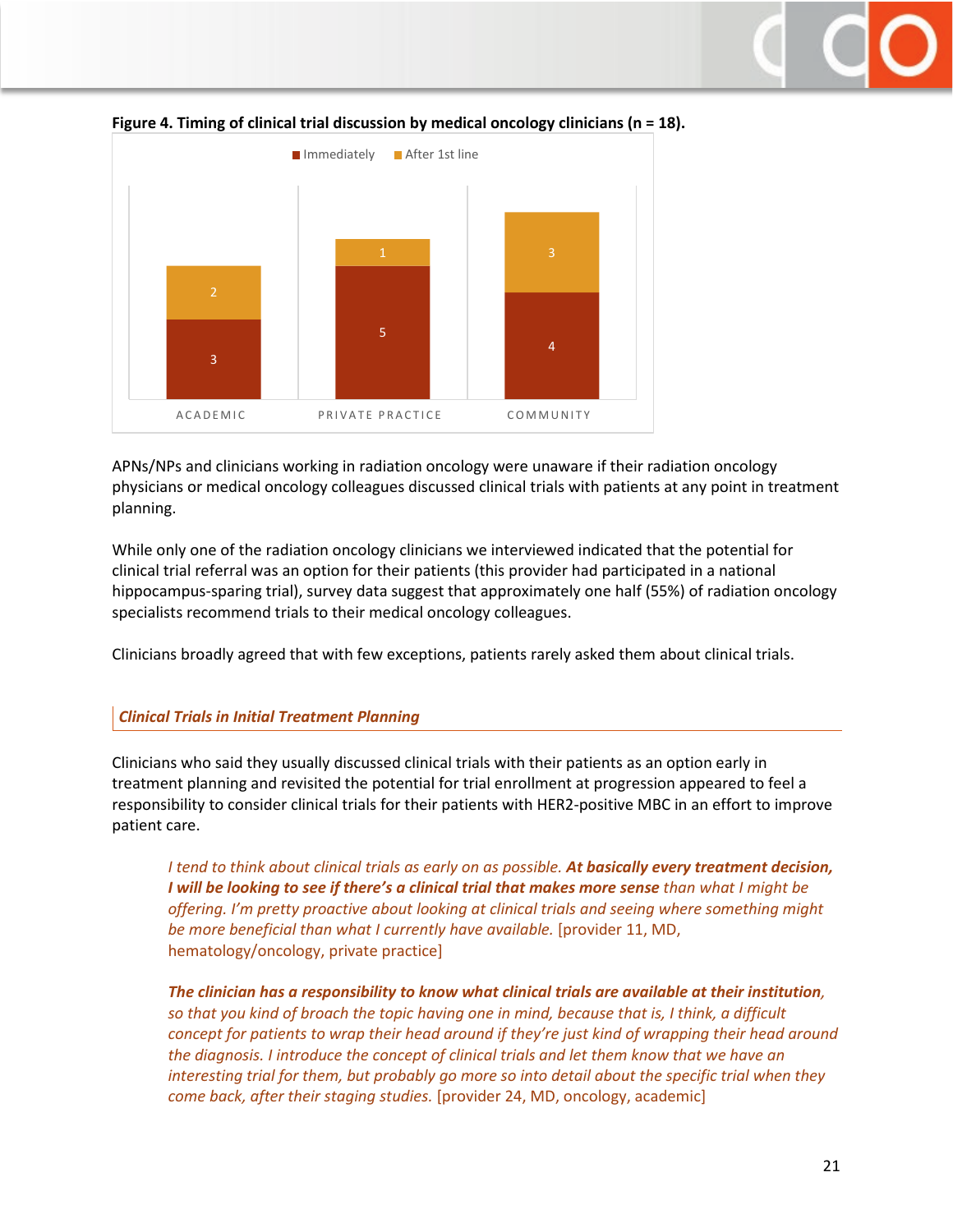

*If there is a clinical trial available, then the first option would be to enroll. Definitely something that I encourage.* [provider 2, MD, hematology/oncology, academic]

However, the estimated percentage of patients that interviewed clinicians said they were able to refer for clinical trial was low (approximate range: 1% to 20%). In practice, even among those who said they discussed clinical trials at the initial treatment planning visit, clinical trial referral was more likely to occur at the second or third line of therapy.

*You know, as we go down the line and we're exhausting standard treatments, then people are much more receptive to seeking out clinical trials, but I do try to have that conversation right at* the beginning if I feel like the person is going to be receptive. [provider 4, MD, hematology/oncology, community]

Private practice and community clinicians offered the additional caveat that although some of their patients might be eligible for clinical trial referral at a tertiary center, distance would likely pose a barrier to participation.

*We know how these patients are living far away from big cities and they don't want to travel, many of them don't have cars, so you have to put things in perspective and if I have a standard of care that can give you 60 months of survival, I don't think clinical trials are feasible.* [provider 7, MD, hematology/oncology, private practice]

#### *Clinical Trials After First-line Treatment Failure*

Clinicians who waited to discuss clinical trials until later lines of therapy felt that the current standard approaches (dual-HER2 trastuzumab/pertuzumab-containing therapy, T-DM1–containing therapy, and neratinib- or lapatinib-containing therapy) were effective for most patients, depending on disease and patient characteristics.

*I would say that I'm usually not bringing up clinical trials at the first or second meeting in metastatic HER2-positive breast cancer, because we have a very clear cut sort of first-line regimen that provides an overall survival benefit and there's rarely any trials in the first-line setting and most patients are going on the standard of care best therapy in the first line.*  [provider 26, MD, hematology/oncology, academic]

*I always discuss clinical trials, to be very open to, in the metastatic HER2 setting. I'm a little reluctant to talk about it, you know, in the first couple of months, because we have such good upfront drug therapy right now and I don't have a great first-line trial right now. So, personally, I tend to talk about trials as we go forth in the subsequent months and so forth. I typically am not a big fan of doing it right away in this particular disease. I typically wait in this setting, just because so much is going on and I think you have to do it. It's a marathon journey, I tend to not just sprint and do everything at once.* [provider 25, DO, oncology, community]

*Oftentimes, the discussion for clinical trial usually happens much later, because we have such great effective treatments today that it's possible that the patient continues to have a beneficial effect for a very, very long time on current therapy before we are in the clinical trial world. So it*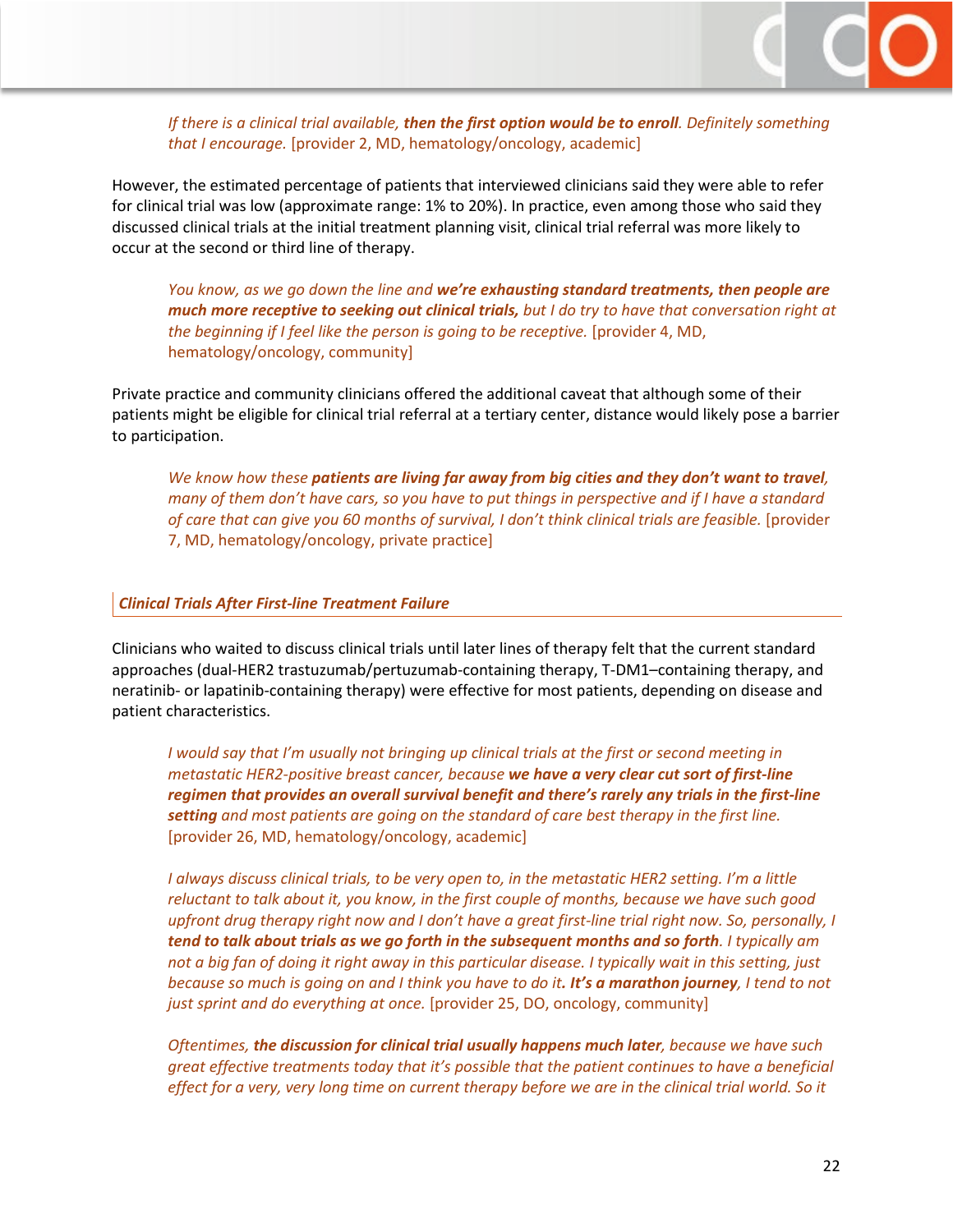

*depends on how the disease in the patient is behaving.* [provider 14, MD, hematology/oncology, community]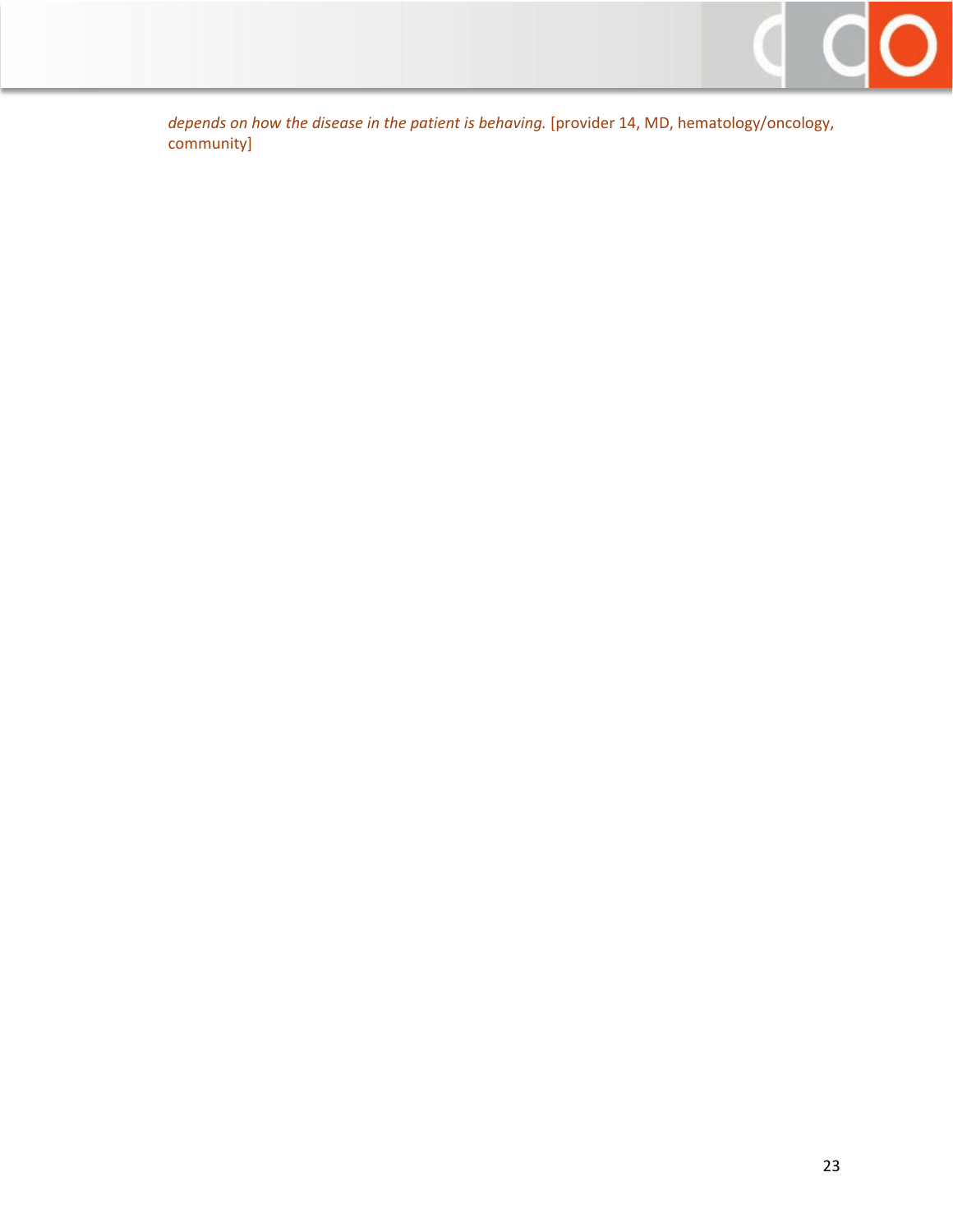

<span id="page-23-0"></span>Practice Gap #3: Deficits in Selecting Optimal First-line Therapy for Patients With de novo HER2-Positive MBC

**Many clinicians appropriately chose THP and HP maintenance as initial therapy for de novo HER2 positive MBC; however, potential overtreatment in the de novo setting is evident, with approximately one half reporting they would also add local therapy (surgery or radiation) to the treatment regimen.**

#### *Current Standard of Care for de novo HER2-Positive MBC*

Based on the positive results of the phase III CLEOPATRA trial, the current standard of care for patients diagnosed with de novo HER2-positive MBC is initial therapy with THP followed maintenance HP until progression or intolerance.<sup>[11]</sup> Experts indicated that, although reasonable in some cases, additional local therapy might represent overtreatment. Upon disease progression following THP plus HP, the standard of care is the antibody-drug conjugate T-DM1 based on positive results of the phase III EMILIA trial.<sup>[12]</sup>

#### <span id="page-23-1"></span>Case #1: Newly Diagnosed de novo HER2-Positive MBC

A 54-year-old woman presented to her primary care doctor with a 4-cm breast mass and a palpable ipsilateral axillary lymph node. Biopsy of the breast mass demonstrated an ER-negative, PgR-negative, HER2-positive (3+) invasive ductal carcinoma and fine-needle aspiration of the lymph node was positive for carcinoma. Staging studies revealed a 2-cm liver lesion, the biopsy of which was ER negative, PgR negative, and HER2 positive (3+), consistent with her BC.

*Which of the following treatment approaches would be most appropriate for this patient?*



**Figure 5. Selection of optimal therapy for newly diagnosed de novo HER2-positive MBC (n = 216).**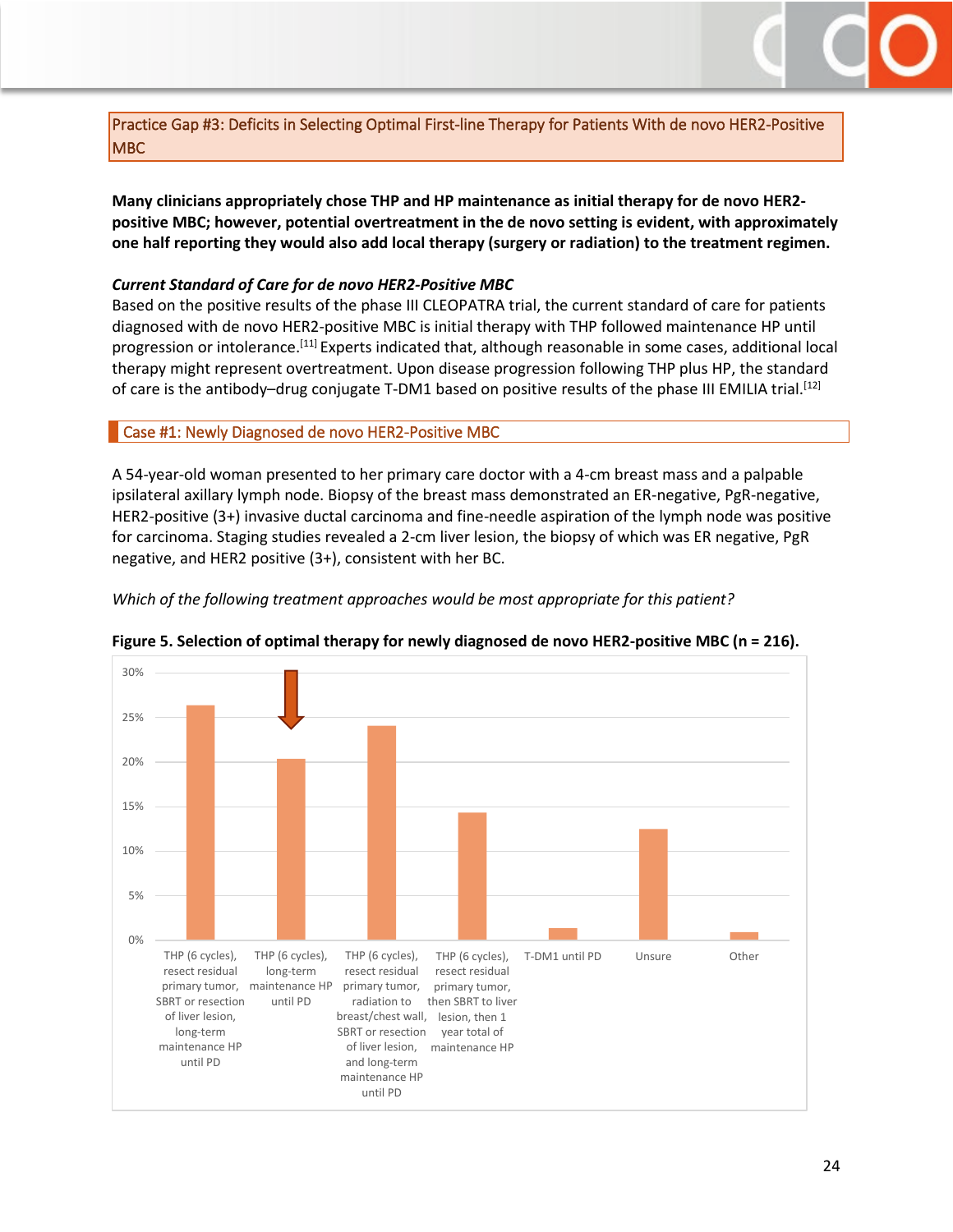

Expert preference for this newly diagnosed patient with HER2-positive MBC is THP for 6 cycles followed by long-term HP maintenance (**Figure 5, indicated by arrow**). Experts indicated that although THP for 6 cycles followed by surgical resection and/or radiation therapy and long-term HP maintenance therapy would be reasonable in some cases, additional local therapy might represent overtreatment placing the patient at increased risk of complications from their treatment. Breast cancer expert Sara Tolaney, MD, MPH, was "*surprised that so many were doing local therapy for patients with de novo metastatic disease that was more than just oligometastatic.*"

#### <span id="page-24-0"></span>Clinician Rationale for de novo Therapy Selections

In interviews, most clinicians similarly identified THP (a taxane, paclitaxel or docetaxel, plus trastuzumab and pertuzumab) as their preferred therapy for patients presenting with de novo metastatic disease. Clinicians pointed to performance status, functional status, extent of disease, symptoms, tolerability of the THP regimen, age, and preexisting neuropathy as being rationale for this choice, as well as patient desire for systemic therapy. Many clinicians viewed de novo therapy as "*pretty standard*" and echoed the sentiment of one oncologist who noted "*there's not a whole lot that's going to affect what I give them in the first line.*"

Although the THP regimen was frequently mentioned, other chemotherapy agents that clinicians cited included navelbine (hair loss–sparing), nab-paclitaxel (on the grounds that there are some data showing equivalence to taxanes), and carboplatin.

*Everybody kind of agrees that dual blockade is the best option with chemotherapy. We can discuss sometimes which is the best partner for the dual blockade, which chemotherapy will be the best partner, paclitaxel, docetaxel, or sometimes we use vinorelbine.* [provider 5, MD, oncology, academic]

Three APNs identified dual HER2 blockade as standard in the de novo metastatic setting but were less clear about which specific combinations oncologists were likely to recommend. In patients whose disease was also hormone receptor positive, the approach that clinicians most frequently mentioned was to introduce hormone-based therapy following completion of chemotherapy, alongside dual HER2 blockade.

#### *Nonclinical Factors*

Clinicians reported that they collected a range of information from patients to support decision-making via medical history, review of systems, and, in some cases, patient preference questionnaires. Most of this information pertained to clinical issues such as symptoms and comorbidities. However, few of the clinicians we interviewed described how they used nonclinical factors in their decision-making for de novo metastatic patients. Typical responses to this question include this remark from an oncologist, who said:

*Nonclinical factors, not a whole lot. I can't think of anything nonclinical, so to speak. I mean, one can say the desire of the patient to receive therapy, and so on.* [provider 14, MD, hematology/oncology, community]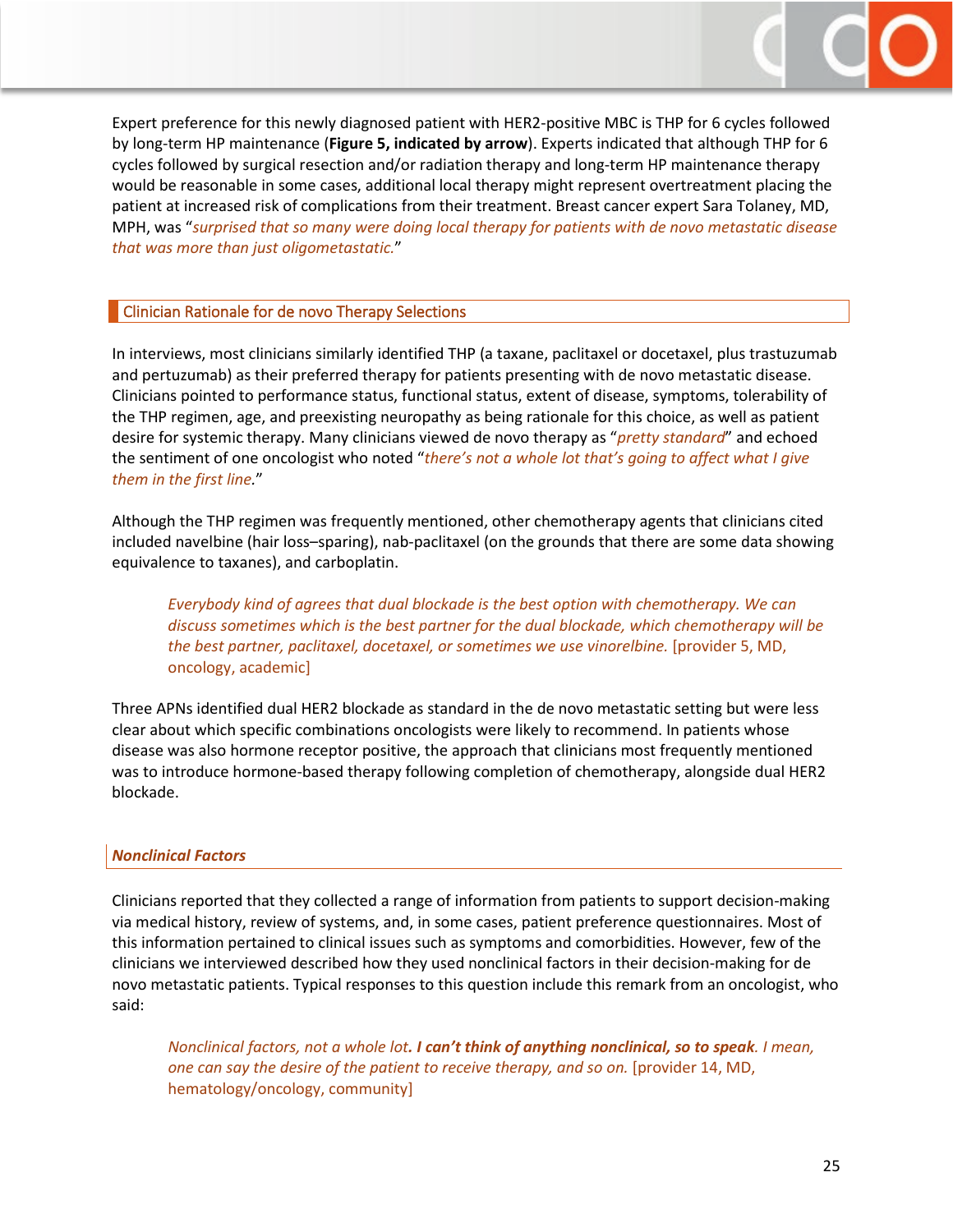The nonclinical factors most frequently cited were convenience for the patient, patient willingness to go through treatment, psychosocial issues, social issues (eg, transport, family support), and insurance coverage. Clinicians who factored nonclinical information into their decision-making provided the following rationales:

*So, depending on how old a patient is, is she still working and wants to continue working, if she has young kids, other relationship issues, I think all that information is very important to have.* [provider 23, MD, oncology, private practice]

*We always take the patient's consideration into effect. The family's a little bit, but the patient comes first. So that's really it: trying to make sure that the patient is comfortable with what we do. And I mean, we have some that go, "No, I'm not going to do it," and that's their choice.*  [provider 9, APN, oncology, academic]

*If people have a hard time getting to and from our center or if they're going to not have good family support during therapy, we might consider less aggressive therapies or more convenient therapies.* [provider 16, MD, oncology, community]

#### <span id="page-25-0"></span>Therapy Selection in HER2-Positive MBC That Is Also Hormone Receptor Positive

*Current Standard of Care for de novo Hormone Receptor–Positive/HER2-Positive MBC* In patients with hormone receptor–positive, HER2-positive MBC, clinical guidelines recommend treatment with dual HER2 blockade plus chemotherapy followed by the introduction of hormone-based therapy after chemotherapy is completed.

The most common practice described by the clinicians we interviewed concerning the treatment of hormone receptor–positive, HER2-positive advanced BC involved adding endocrine therapy to HER2 blockade and/or introducing hormone-based therapy to dual HER2 blockade following completion of chemotherapy. This approach (typically fulvestrant/trastuzumab or aromatase inhibitor/trastuzumab) was considered standard by clinicians for patients with small disease burden, no visceral crisis, and who might not desire chemotherapy. CDK4/6 inhibitors were also mentioned by a small group of private practice and community-based clinicians.

*If the patient is tolerating Taxotere, I will continue to use it as long as I can use it. At that point, I'll switch over to hormone plus dual HER2 if the disease is under control and continue with that until disease progression and then switch out altogether to Kadcyla. So the only difference is utilization of hormones at some point, either before progression or after progression.* [provider 14, MD, hematology/oncology, community]

*Usually these patients will get a hormonal therapy in the maintenance phase, more or less, not as the primary treatment, because the data has been limited. We have a few studies here and there using an AI plus anti-HER2, more in the elderly who didn't want chemotherapy or were not eligible for chemotherapy. The responses certainly were inferior to chemotherapy, but you can certainly use it in the situation where you cannot use or the patient doesn't want chemotherapy.* [provider 7, MD, hematology/oncology, private practice]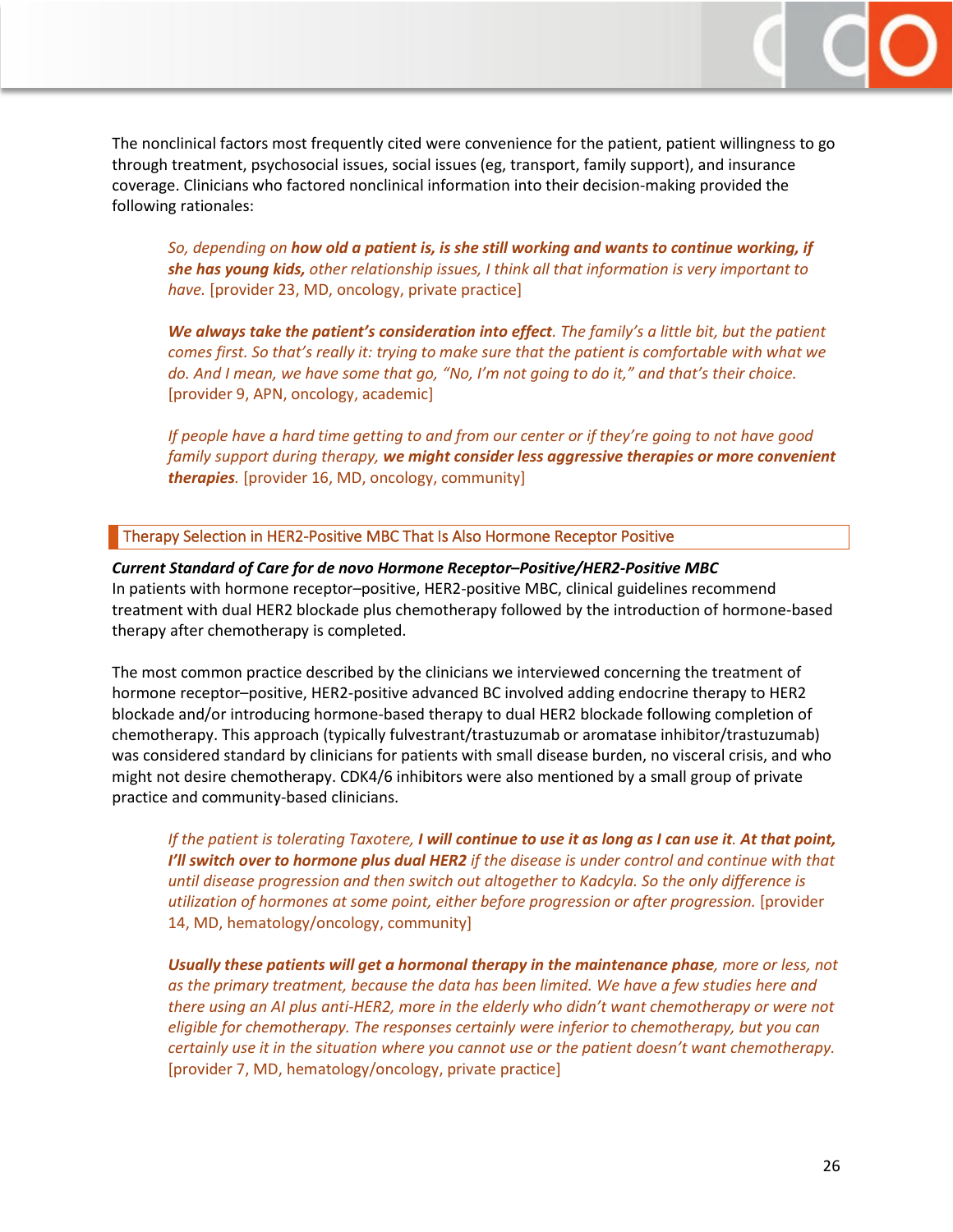

*After induction treatment, when the response has been the maximum, we change chemotherapy for endocrine therapy plus blockade. But if the patient is kind of old, she's been pre-treated, or she's not willing to go through chemo side effects, and if there is a high expression of hormone receptors, we go for endocrine therapy plus doing a blockade but plus anti-HER2 therapy.* [provider 5, MD, oncology, academic]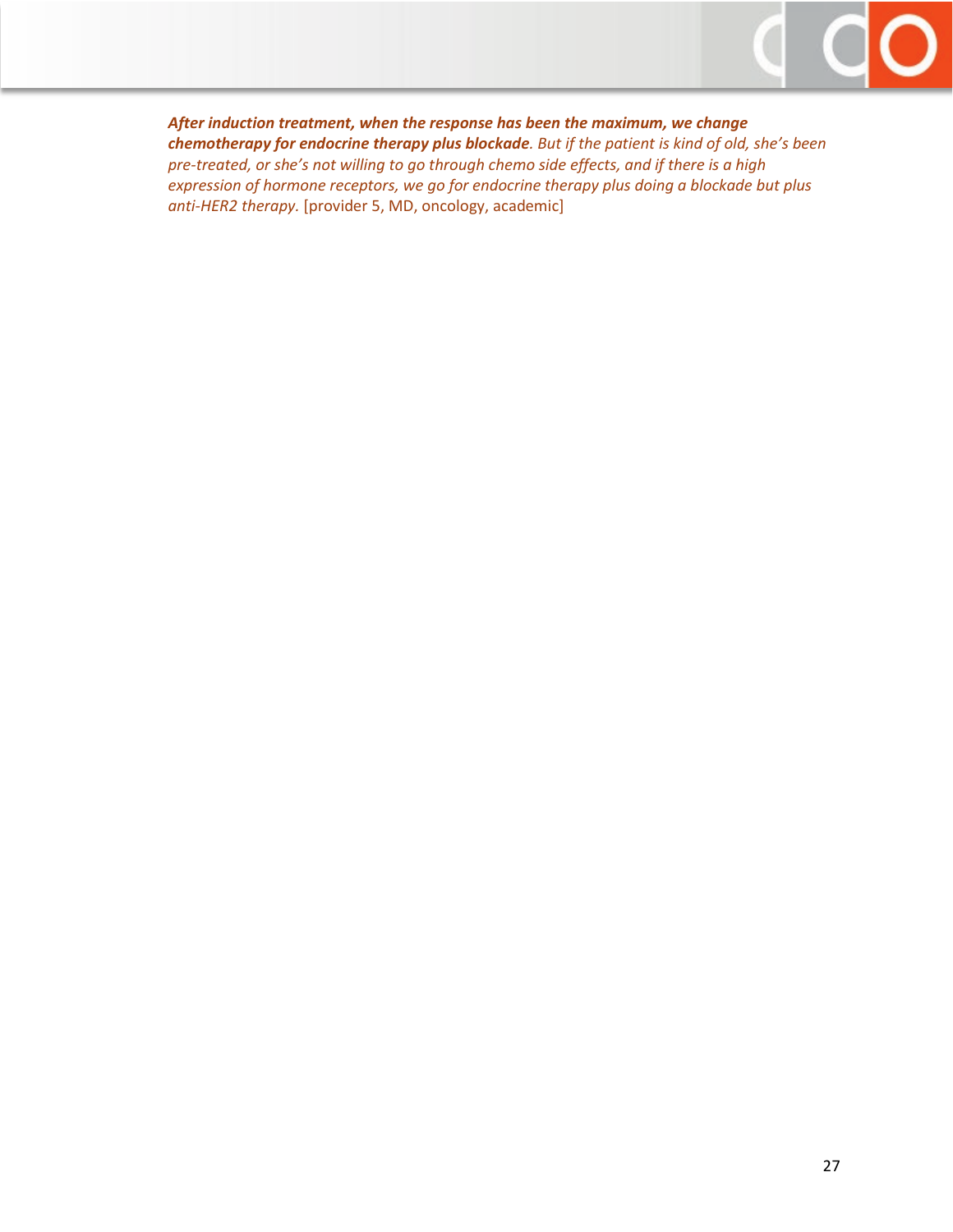

<span id="page-27-0"></span>**Practice Gap #4: Challenges in Selecting First-line Therapy for Newly Diagnosed MBC in Patients Previously Treated for Early BC**

**Many clinicians are unsure which first-line therapy is appropriate for patients who received TCHP (docetaxel/carboplatin plus trastuzumab, and pertuzumab) and T-DM1 for early-stage BC. Clinicians also vary in how they define a treatment-free interval, which is an important factor in choosing subsequent therapy at the time of progression to metastatic disease. Clinician uncertainty about therapy selection is noticeably greater concerning treatment for metastatic disease following therapy with adjuvant T-DM1 or for patients whose disease recurs after a longer treatment-free interval, which some clinicians defined as after more than 6 months while others defined it as after more than 12 months.**

#### *Standard of Care for Early HER2-Positive BC and Impact on Management of Newly Diagnosed MBC*

Many patients are diagnosed with earlier stages of HER2-positive BC and may be treated with neoadjuvant or adjuvant trastuzumab/pertuzumab in combination with chemotherapy, as well as extended adjuvant therapy with neratinib in some high-risk patients.<sup>[13,14]</sup> More recently, the FDA also approved T-DM1 (May 2019) as adjuvant therapy for these patients.<sup>[15]</sup> Thus, clinicians are increasingly encountering patients with newly diagnosed HER2-positive MBC with previous exposure to trastuzumab, pertuzumab, T-DM1, and neratinib, and are facing the challenge of deciding how to treat these patients upon recurrence with metastatic disease in the absence of a standard-of-care treatment. Current approved treatment options for patients who progress to metastatic disease following treatment for early stage HER2-positive breast cancer include rechallenge with a previous treatment regimen in some select cases, lapatinib plus capecitabine, trastuzumab plus chemotherapy, or chemotherapy. However, most patients eventually experience disease progression with these treatment regimens, thus new options are clearly needed.<sup>[16]</sup>

#### *New Therapies in Clinical Development for Pretreated HER2-Positive MBC*

Therapies under development that have shown promise in the setting of pretreated HER2-positive MBC, whether for early BC or MBC, include improved HER2-targeted TKIs, monoclonal antibodies, and antibody–drug conjugates. In the phase III NALA trial, neratinib, an irreversible pan-HER TKI, in combination with capecitabine significantly improved PFS vs lapatinib plus capecitabine in patients who had received at least 2 regimens targeting HER2 (HR: 0.76;  $P = 0.0059$ , with 12-month PFS rates of 29% vs 15%, respectively).<sup>[17]</sup> Tucatinib, an oral, selective HER2-targeted TKI, has also demonstrated early phase activity in this setting, achieving an ORR of 48% and PFS of 8.2 months in combination with T-DM1, and an ORR of 61% and PFS of 7.8 months in combination with capecitabine and trastuzumab.<sup>[5,18]</sup> Furthermore, because of its selectivity for HER2, tucatinib has demonstrated fewer EGFR-related toxicities than many of the other HER2-targeted TKIs.<sup>[16]</sup> The combination of tucatinib plus capecitabine and trastuzumab is being evaluated in the ongoing randomized phase II HER2CLIMB trial.<sup>[19]</sup>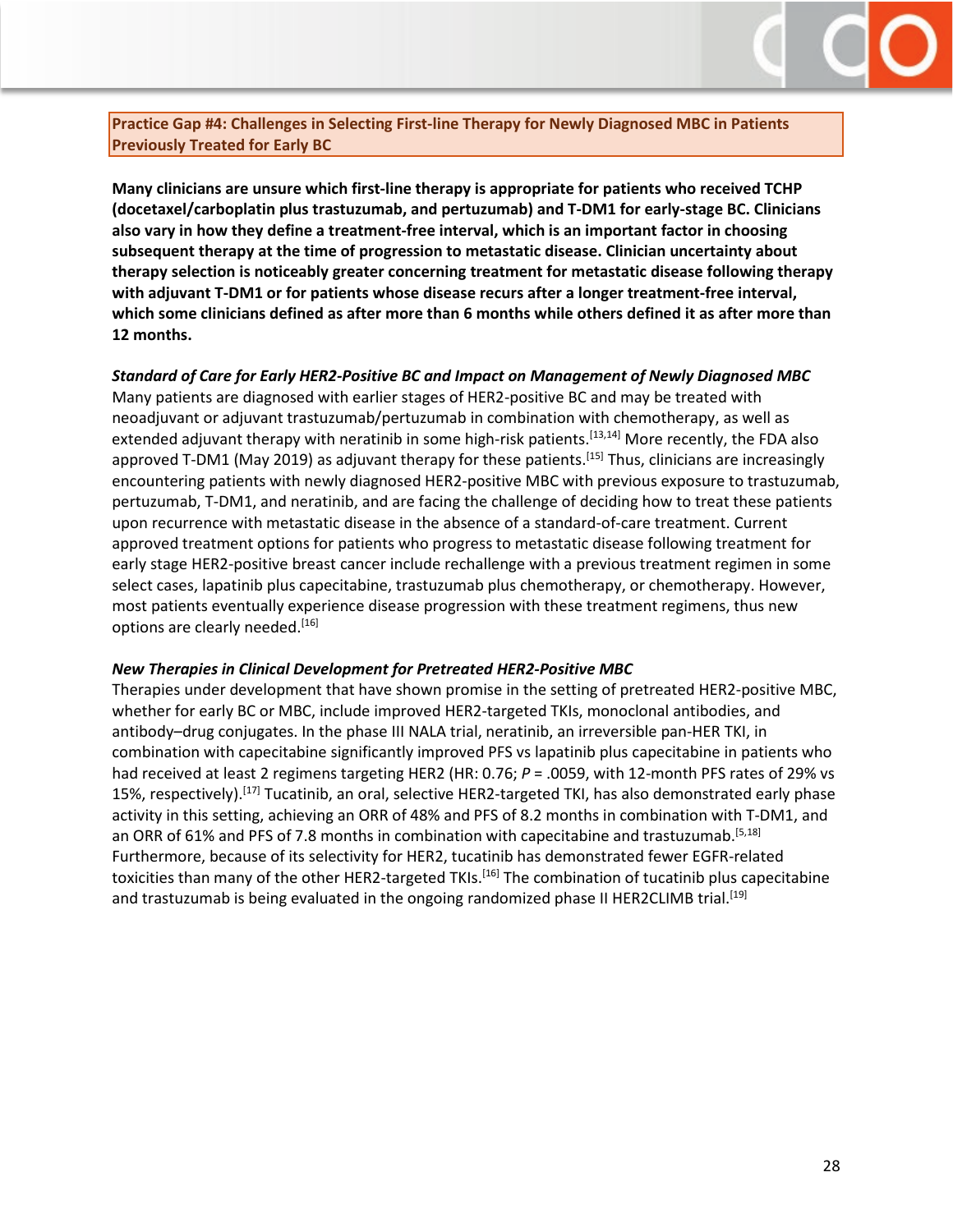#### <span id="page-28-0"></span>Clinician Rationale for Therapy Selection for Newly Diagnosed MBC Following Treatment for Early BC

We asked clinicians to explain their rationales for choosing therapy for patients with newly diagnosed MBC who were previously treated for early BC. **Table 4** describes the range of responses that clinicians provided.

#### **Table 4. Clinician Rationales for Therapy Selection Following Treatment for Early BC**

*The rationale is what you think is the best option based on the level of response, the type of therapy that she had, the receptor status, the level of response, the duration of therapy, the level of side effect. All of that would play a role. So the idea is to maximize and use something that most likely the patient will respond to, whether they have previously responded to it, whether they have achieved a tremendous response, minimal response, near complete response. All of that stuff will play a role.*  [provider 14, MD, hematology/oncology, community]

*The rationale is, if the treatment-free interval is longer, then still, there is a likelihood of responding to the same treatment. And that tells me the prognosis is probably better. If treatment field is shorter, that tells me it's excessive disease. That helps me to prepare the patient also. Say you have a bad*  disease—the likelihood of treatment for longer time is small, possibly. [provider 6, MD, hematology/oncology, private practice]

*All what we decide is based on large phase III trials, and that didn't come from 1 or 2 years, over many, many years of research that we have these milestone phase III trials that set in stone what I'm talking about.* [provider 7, MD, hematology/oncology, private practice]

*Things like patients' clinical factors, performance status or comorbidities or volume in extended disease, impact treatment decisions…as far as burden of disease in HER2-positive breast cancer, that does not affect my treatment decisions as much as it does in, say, estrogen receptor-positive breast cancer. Because the first, second, and third lines all have efficacy that is not based on volume of disease.* [provider 26, MD, hematology/oncology, academic]

*When you have someone who's been already treated, then you have to see what their time to progression was, what their treatment-free interval was. That is very important and plus what they had already been treated with. So a lot of times patients, if they've had taxanes before, they may come in already with some treatment-related symptoms from taxanes, such as neuropathies. If they have gotten any anthracyclines or Herceptin in the past, they may have already some cardiac issues. So, yeah, I think you have to be very careful when you're then treating patients with metastatic disease what kind of symptoms may be related to their treatment before.* [provider 23, MD, oncology, private practice]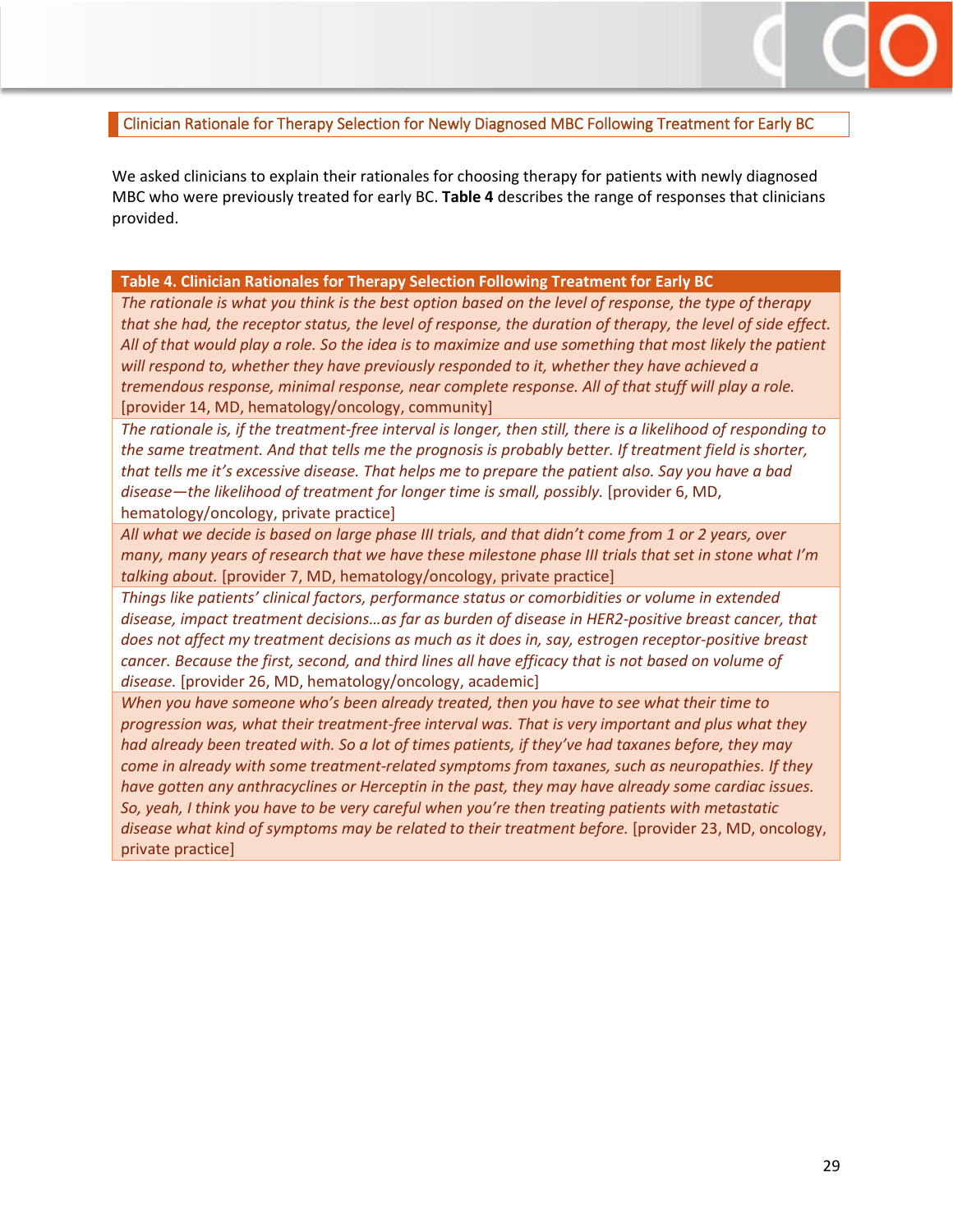## <span id="page-29-0"></span>Therapy Following Adjuvant/Neoadjuvant HP

The general consensus following neoadjuvant or adjuvant treatment with trastuzumab or pertuzumab among medical oncologists we interviewed was that "if it's been a while" a rechallenge with HP was feasible for patients with metastatic disease (**Figure 6**). Medical oncology APNs and radiation oncology clinicians were unsure of available options, said they would use trastuzumab alone or T-DM1, or look for a clinical trial.



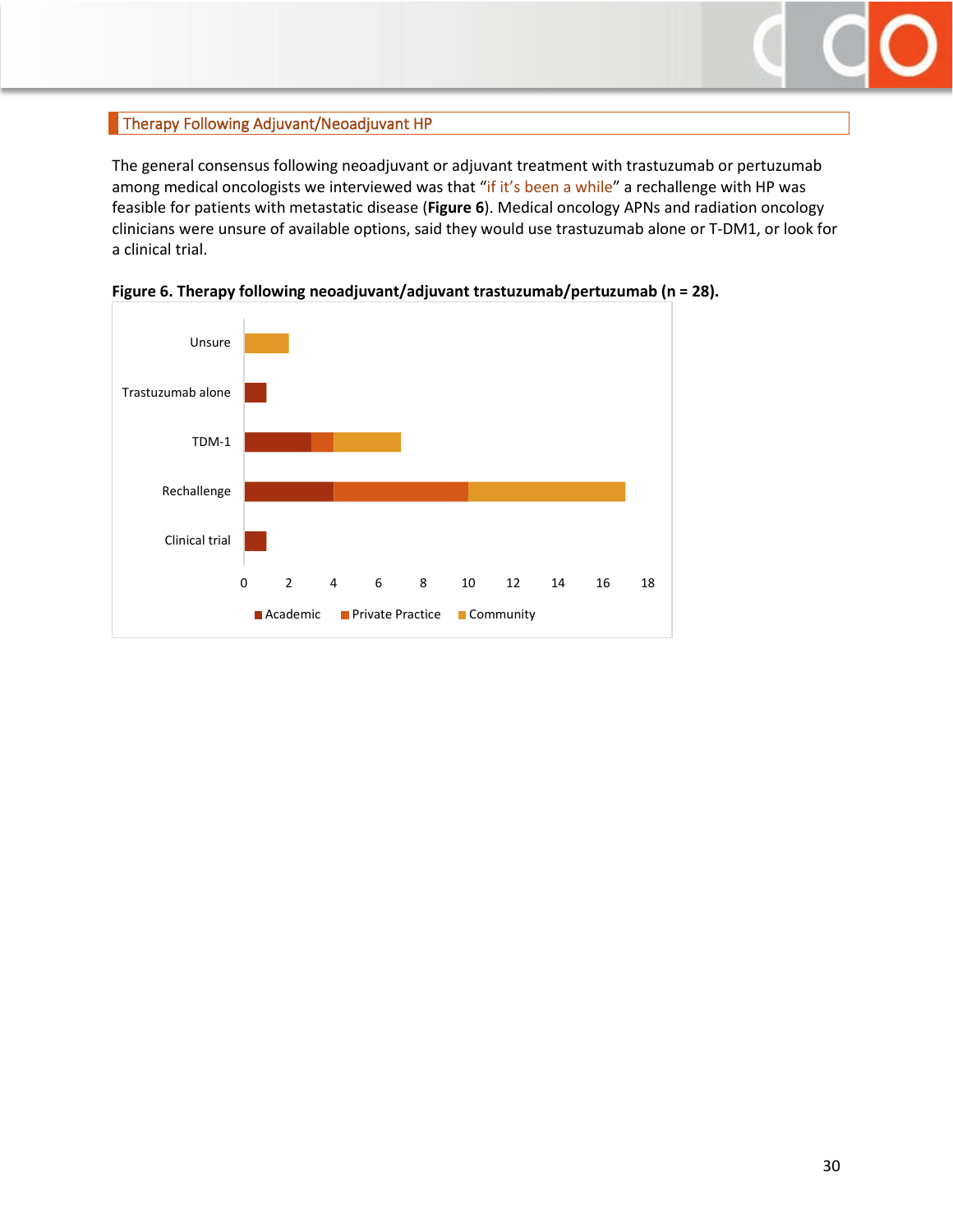

## <span id="page-30-0"></span>Case #2: Therapy Following Adjuvant T-DM1 for Early BC

A 58-year-old woman who was treated for T2N1 ER-negative, PgR-negative, HER2-positive (3+) invasive ductal carcinoma received preoperative TCHP and was found to have residual disease in the breast and lymph node. She subsequently received adjuvant T-DM1 for 14 cycles. Two years later, she presented with right upper quadrant discomfort and was found to have liver metastases. Biopsy confirmed the liver metastasis was ER negative, PgR negative, HER2 positive (3+).

*Which of the following treatment regimens would be most appropriate for this patient?*



## **Figure 7. Appropriate therapy selection for patient newly diagnosed with HER2-positive MBC who previously received TCHP and T-DM1 for early-stage disease (n = 213).**

Expert preference for this newly diagnosed patient with HER2-positive MBC who previously received TCHP and T-DM1 for early stage disease would be to enroll them on a clinical trial of tucatinib plus capecitabine and trastuzumab (**Figure 7, indicated by arrow**). Experts indicated that other reasonable options include lapatinib/capecitabine, neratinib/capecitabine on a clinical trial, or THP followed by maintenance HP.

## Rationale for Therapy Selection After T-DM1 for Early BC

Clinician uncertainty was noticeably greater concerning treatment for metastatic disease following therapy with adjuvant T-DM1 for early BC. While a small group of interviewed clinicians said they might circle back to HP, rechallenge with T-DM1, or make a switch to lapatinib, the majority of clinicians expressed uncertainty about next steps (**Table 5**). In fact, less than one half of interviewed clinicians said their practice is even to use T-DM1 in the adjuvant setting for patients with early BC who were treated with neoadjuvant HER2-targeted therapy and then had residual disease. Most interviewed radiation oncology clinicians were unfamiliar with T-DM1 and APNs were unaware of options in this setting.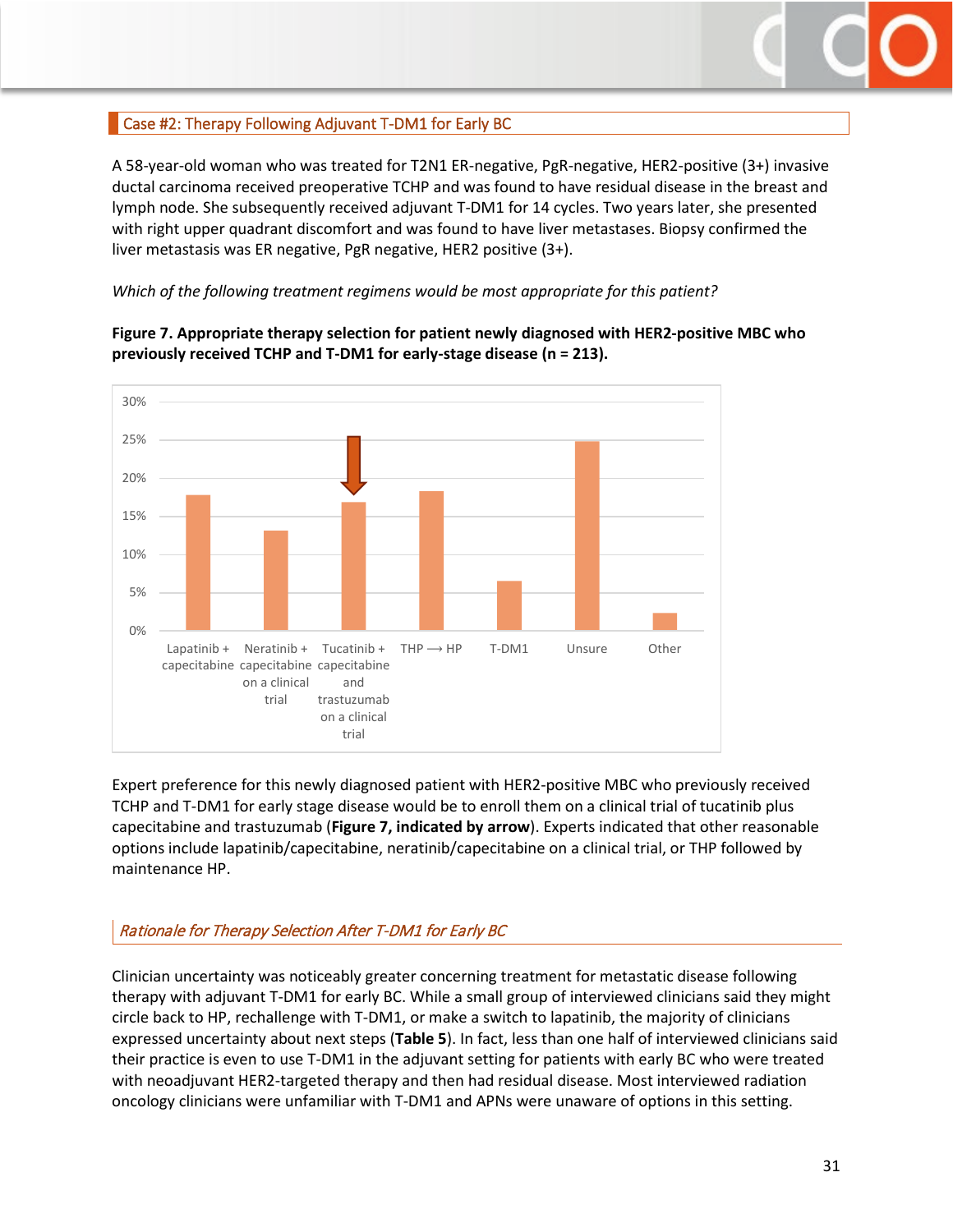#### **Table 5. Uncertainty Concerning Approach to Therapy Following T-DM1 for Early BC**

*We'd look at could we do another anti-HER2-neu—I mean, again, it would depend on how long ago they had it and how well they responded to it. So we could, you know, consider doing some endocrine manipulation or CDK inhibitor if they're ER/PR positive, or trying a different anti-HER2-neu agent. So I think those would all be on the table for consideration, but which one we would pick I think would just depend on the patient's individual clinical situation*. [provider 16, MD, oncology, community]

*If they progressed on T-DM1 then, yeah, it becomes questionable what you should use. I'd probably try to use Perjeta triplet in those patients and if they progressed on Perjeta then I think I'm going to go to T-DM1.* [provider 11, MD, oncology, private practice]

*That's a really tough question and I haven't even seen that yet. If they have residual disease and they've already had Herceptin and Perjeta and then they've already had T-DM1 and then if they progress, it would really depend on what the treatment-free interval was, how long after they progressed, what their repeat receptors look like. Again, I would biopsy them again, I would repeat the receptors and go from there.* [provider 26, MD, hematology/oncology, academia]

*Now, we do know that T-DM1 can be used as part of consolidation therapy after initial Herceptin-Perjeta neo-adjuvant treatment, that there may be T-DM1 consolidation after their breast surgery and then they may, at some point, develop stage IV disease. Nobody is quite sure yet whether they should be restarted on Herceptin-Perjeta, whether they should be restarted on T-DM1. Nobody is quite sure what to do with that woman. I would be influenced by the cardiac status. I would be interested by how long the free interval was. So, for example, if someone had consolidated T-DM1 and maybe they had stage IV disease 9 months later, I'd say they're done with Herceptin, Perjeta, and T-DM1. They may just be refractory to those agents. So another very unlikely possibility is lapatinib with capecitabine, particularly if the relapse occurred in the brain—but again, that's an extremely unlikely scenario for us.* [provider 12, MD, hematology/oncology, private practice]

Sara Tolaney, MD, MPH, was "*not surprised by the confusion in the approach for patients who have had adjuvant HP and/or T-DM1, given the lack of data in this setting and unclear optimal disease-free interval for re-exposure to these agents.*"

## Defining Treatment-Free Interval With HER2-Targeted Therapy for Early BC

The duration of a treatment-free interval factors into clinical decision-making when determining therapy for patients previously treated with trastuzumab/pertuzumab in the (neo)adjuvant setting. **Although the FDA currently defines this interval as 6 months, many experts adopt a treatment-free interval of either 6 or 12 months.** Interviewed clinicians varied in how they defined "treatment-free interval," a definition that included 1 month, 6 months, 12 months, or 2 years (**Table 6**).

| Table 6. Rationales for Therapy for Newly Diagnosed MBC Following Adjuvant/Neoadjuvant HP |                                                      |  |  |  |
|-------------------------------------------------------------------------------------------|------------------------------------------------------|--|--|--|
| <b>Rechallenge With HP</b>                                                                | <b>Switch to T-DM1</b>                               |  |  |  |
| If it's been a while, we would generally re-give it                                       | If you develop metastatic disease at a later date,   |  |  |  |
| or re-challenge - I mean, give it again, if it's been                                     | then we don't go back to that regimen, we start-     |  |  |  |
| many years. [provider 16, MD, oncology,                                                   | we usually use Kadcyla or a clinical trial. We're    |  |  |  |
| community]                                                                                | going to get Kadcyla, we're not using Herceptin.     |  |  |  |
|                                                                                           | Well, the Herceptin is in the Kadcyla because it's a |  |  |  |
|                                                                                           | conjugate; it's got Herceptin and a chemo helper     |  |  |  |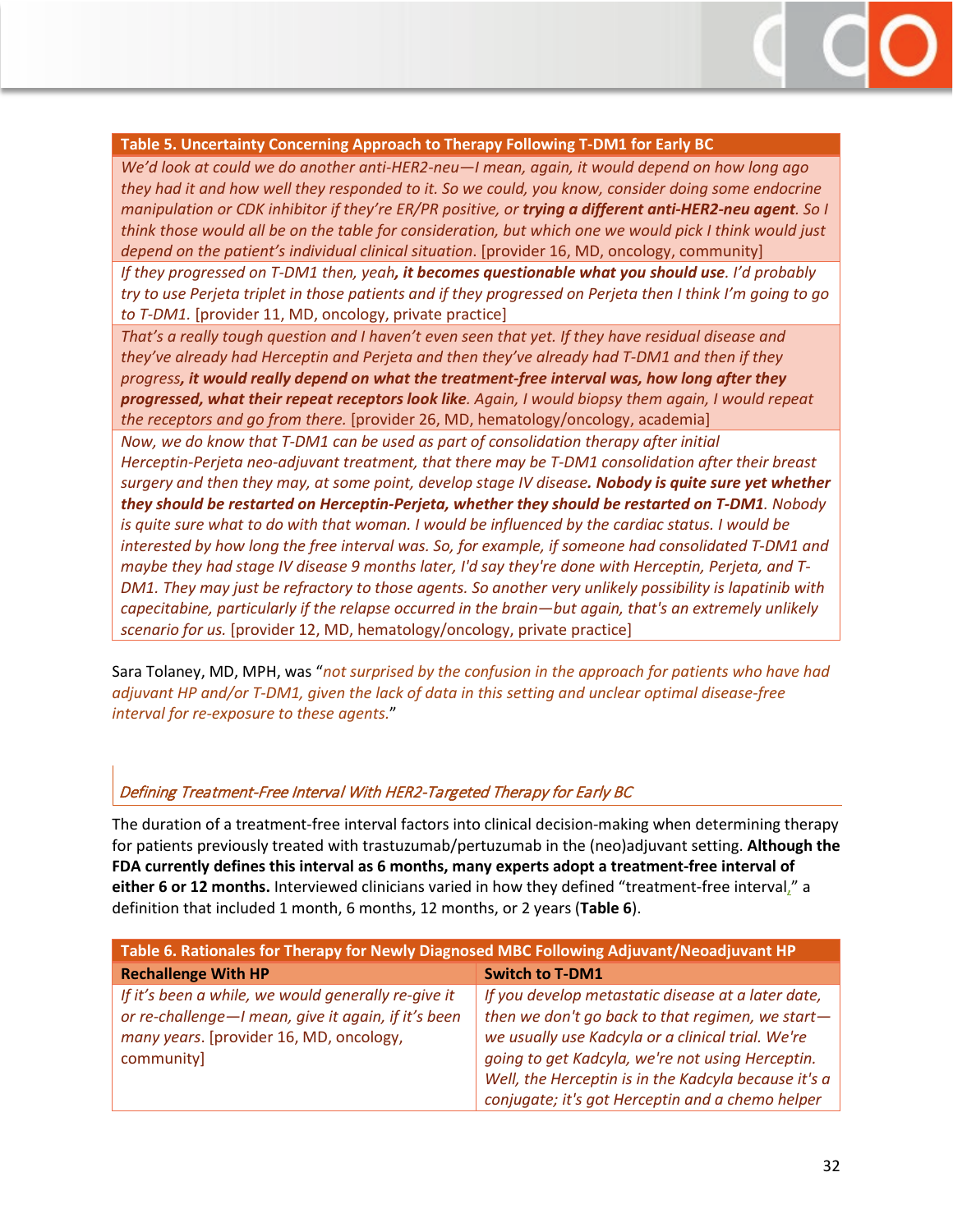|                                                                                                                                                                                                                                                                                                                                                                                                                                                                                                                                                        | drug in it but it's just 1 medication. [provider 19,<br>NP, oncology, private practice]                                                                                                                                                                                                                                                        |
|--------------------------------------------------------------------------------------------------------------------------------------------------------------------------------------------------------------------------------------------------------------------------------------------------------------------------------------------------------------------------------------------------------------------------------------------------------------------------------------------------------------------------------------------------------|------------------------------------------------------------------------------------------------------------------------------------------------------------------------------------------------------------------------------------------------------------------------------------------------------------------------------------------------|
| If it is more than a year, usually we go back.<br>Remember, they are going to be on anti-HER2 for<br>a year anyway, either Herceptin or Herceptin plus<br>Perjeta and now we have even neratinib<br>approved for extended adjuvant, so when you say<br>"adjuvant therapy," that can go on for 2 years. So<br>I'm talking about from the end of the adjuvant<br>therapy. If it's been more than a year, you can<br>certainly go back to Herceptin and chemo again<br>and do it with Perjeta. [provider 7, MD,<br>hematology/oncology, private practice] | If it is a short recurrence, then I probably would<br>do T-DM1. If it is a longer duration recurrence,<br>then I would probably-I don't think I would<br>revisit pertuzumab if they've already seen it, but<br>certainly trastuzumab and any other cytotoxic<br>therapy I think would be appropriate. [provider<br>24, MD, oncology, academic] |
| It would depend on what they progressed on. You<br>know, primarily, if they had progressed on, like,<br>Herceptin alone, I would maybe consider using<br>Perjeta in combination or perhaps T-DM1 if they<br>progressed. [provider 11, MD, oncology, private<br>practice]                                                                                                                                                                                                                                                                               | Generally, if someone has received pertuzumab<br>and trastuzumab both in adjuvant and<br>neoadjuvant settings then I'll go to T-DM1 as the<br>first-line therapy in the metastatic setting.<br>[provider 13, MD, hematology/oncology,<br>community]                                                                                            |
| This is an area that we just don't really have any<br>answers to right now. It's become a real problem.<br>However, depending on what their<br>treatment-free interval was-so, say that they<br>had been treated and they progressed 2 years<br>after having their treatment, that's a patient that                                                                                                                                                                                                                                                    | If the patient has not had a duration or less than<br>a year's worth of remission duration, I would<br>consider using Kadcyla in those patients.<br>[provider 14, MD, hematology/oncology,<br>community]                                                                                                                                       |
| I may retreat again with Taxotere, Perjeta, and<br>Herceptin. [provider 23, MD, oncology, private<br>practice]                                                                                                                                                                                                                                                                                                                                                                                                                                         | It would depend how long ago their adjuvant<br>therapy was. I mean, more than 6 months or less<br>than 6 months, then you would go to second line<br>vs try to re-challenge them with Herceptin.<br>[provider 2, MD, hematology/oncology,<br>academic]                                                                                         |

## Therapy at Recurrence Within 6 Months Following Initial Treatment

Clinicians expressed greater certainty in their likely treatment selections for patients whose disease recurs within a short treatment-free interval (which, as mentioned above, some clinicians defined as within 6 months while others defined it as within 12 months) following any previous treatment (**Table 7**). In this scenario, T-DM1 was the clear choice for oncologists and 1 radiation oncologist (**Figure 8**). Nonphysicians were unsure about potential options in this scenario.

**Table 7. Rationale for Therapy Selection at Recurrence Within 6 Months After HER2-Targeted (Neo)Adjuvant Therapy for Early BC**

## **Dual HER2 Blockade**

*Probably if they are HER2-positive, if they have received only Herceptin as an adjuvant therapy, did not see Perjeta, I may add Perjeta*. [provider 6, MD, hematology/oncology, private practice]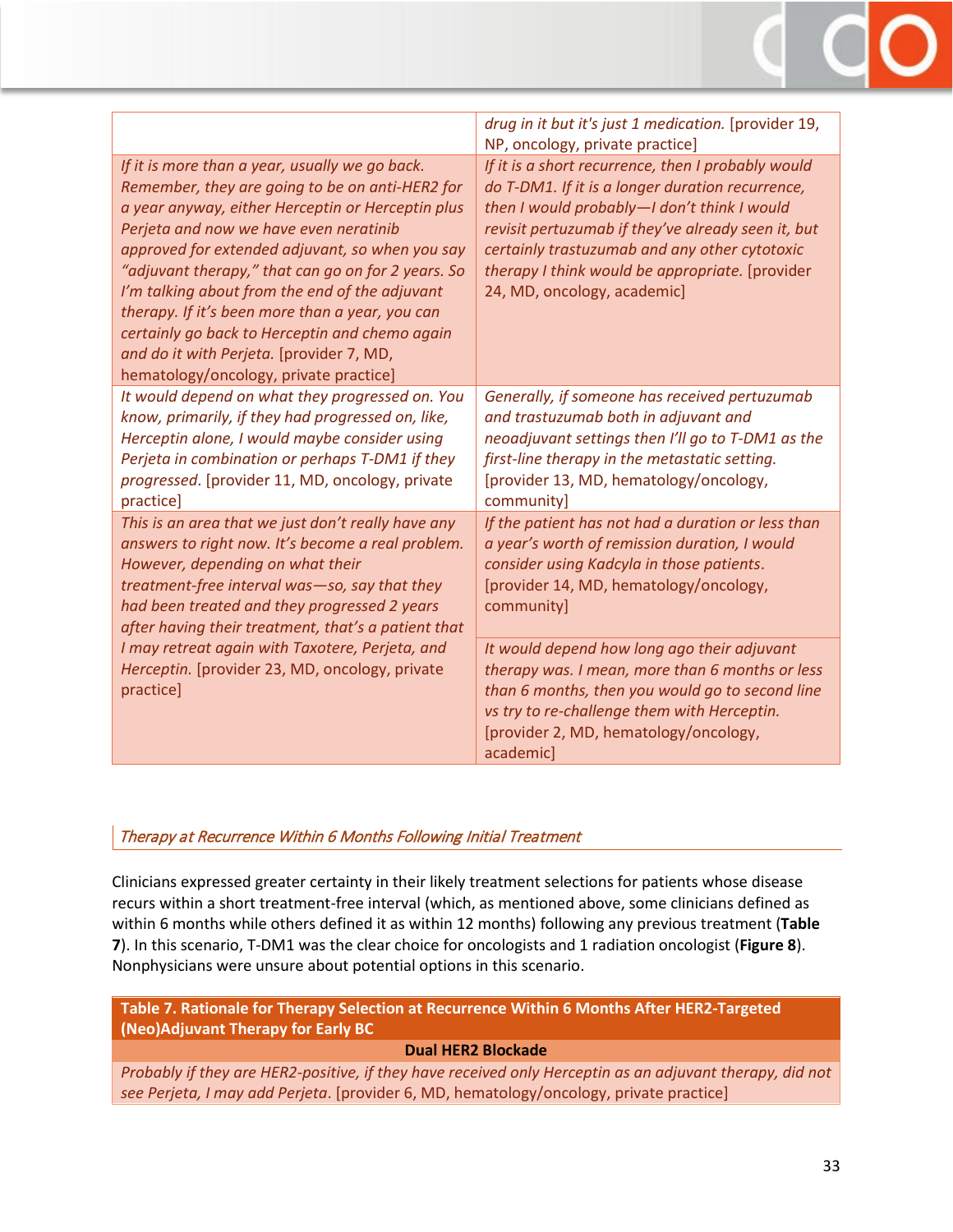*It would depend on what they progressed on. You know, primarily, if they had progressed on, like, Herceptin alone, I would maybe consider using Perjeta in combination*. [provider 11, MD, oncology, private practice]

#### **T-DM1**

*If they are less than 6 months, I would probably use an alternative agent—Kadcyla or otherwise again, depending on what they have received previously. If they have received Kadcyla and it's less than 6 months since completion, I would be looking at lapatinib or neratinib.* [provider 14, MD, hematology/oncology, community]

*Kadcyla, that would be my first-line option for someone if it's been less than 6 months*. [provider 2, MD, hematology/oncology, academic]

*So then it becomes harder because I feel like they're going to progress really soon. So if they were getting Herceptin-pertuzumab, then I would move on to Kadcyla. But if it's a patient who's kind of looking well, feeling well, and it's just scans that are beginning to look scary, then sometimes I'll just reuse what we did before.* [provider 4, MD, hematology/oncology, community]

*Well, it depends on what was the free interval between the cessation of their adjuvant/neo-adjuvant treatment and the demonstration of stage IV disease. If it's less than a year, then I'm typically not going to use Herceptin and Perjeta again. I might go right to T-DM1*. [provider 12, MD, hematology/oncology, private practice]

#### **Other**

*Less than 6 months, then we get concerned about resistant mechanisms. So what I was starting to say is that's when I may look at their estrogen receptor. That's going to be really important in assessing these patients, because now that neratinib has finally finished the NALA study and has shown some benefit in metastatic disease, that might be the scenario that I would consider.* [provider 23, MD, oncology, private practice]



#### **Figure 8. Therapy selection at recurrence within 6 months (n = 27).**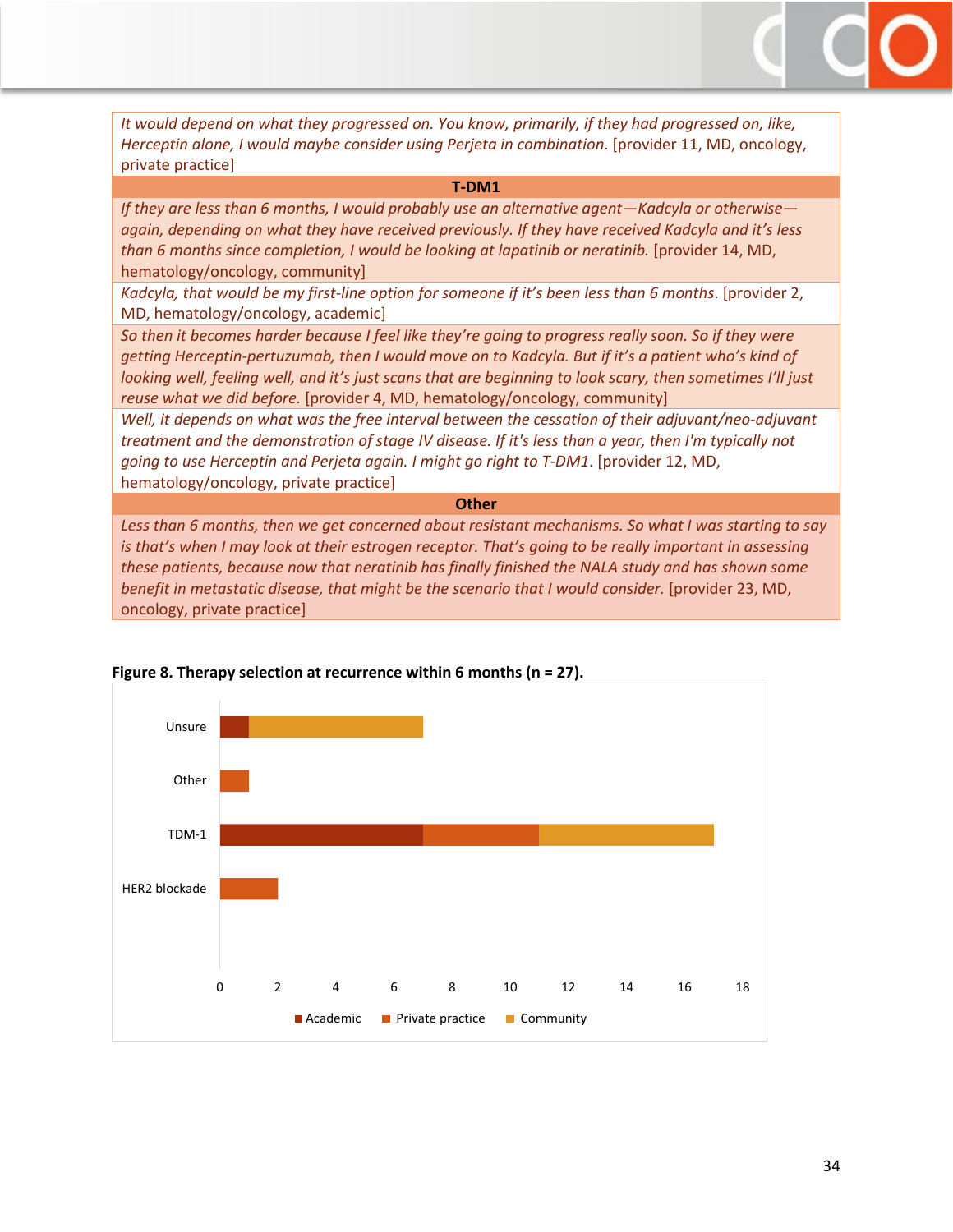

## Therapy at Recurrence More Than 6 Months Following Initial Treatment

Interviewed clinicians were mixed in their views on which therapy they would likely select for patients whose disease recurs after a longer treatment-free interval following any previous treatment (which, as mentioned above, some clinicians defined as after more than 6 months while others defined it as after more than 12 months) (**Table 8; Figure 9**). Nonphysicians and radiation oncology clinicians were unsure about potential options in this scenario.

#### **Table 8. Rationale for Therapy Selection at Recurrence More Than 6 Months Following Initial Treatment**

#### **Rechallenge with Previous Therapy**

*So, depending on if it's greater than 6 months, I will go back to the same treatment which we have done before.* [provider 6, MD, hematology/oncology, private practice]

*I* often re-use whatever regimen I was on. A common scenario is they're on the 4-drug regimen, their *scans are really good and I take off the chemotherapy and they're just on Herceptin-pertuzumab or just on Herceptin and if I'm able to get many months out of this, if I start seeing growth of lesions or whatever on a CAT scan, then I just reintroduce that chemotherapy and that way I can just get a year or more out of the same drugs without exhausting my first line of drugs. But if I do, then sometimes I just switch out my chemotherapy without moving on to Kadcyla, so I might switch from taxane to something else, like a Xeloda or a Navelbine or something without changing the Herceptin-Pejeta, especially if it's sort of a small recur, small progression, or not a major progression, just to try to get more mileage out of the medication*. [provider 4, MD, hematology/oncology, community]

*I think if they've been on treatment for 12 months and they had a good response to the prior option, meaning while they were on that option they tolerated the treatment well, I'll likely give it a shot with that same option again, especially if there's not rip-roaring disease causing a lot of visceral crisis and things like that.* [provider 11, MD, oncology, private practice]

*The only thing that really matters and the only thing that should matter is how long they relapsed after their last receipt of Herceptin. I believe in the CLEOPATRA trial you could go on if you had relapsed at least after 12 months after your last dose of Herceptin. So if they had adjuvant Herceptin and relapsed more than a year later, I would still give them the CLEOPATRA regimen.* [provider 26, MD, hematology/oncology, academic]

*Oftentimes we'll give chemo plus either Herceptin and/or pertuzumab*. [provider 13, MD, hematology/oncology, community]

*I would definitely do trastuzumab, pertuzumab, docetaxel*. [provider 25, DO, oncology, community]

**T-DM1**

*So the HER2 that we were using before, we may not—even whether it's 6 months or 1 year—I tried to*  not use the same drug again. We would like to change to some other lines of conjugate monoclonal *antibodies and then again, looking at chemo, what they've got, whether they've got hormonal chemotherapy, what type, and then what type of options we have—but I would've mostly changed the HER2-neu treatment that the patient got the first time and then change it to a different one.* [provider 20, MD, oncology, academic]

*I would try Kadcyla, maybe—try to see if I can use that then.* [provider 2, MD, hematology/oncology, academic]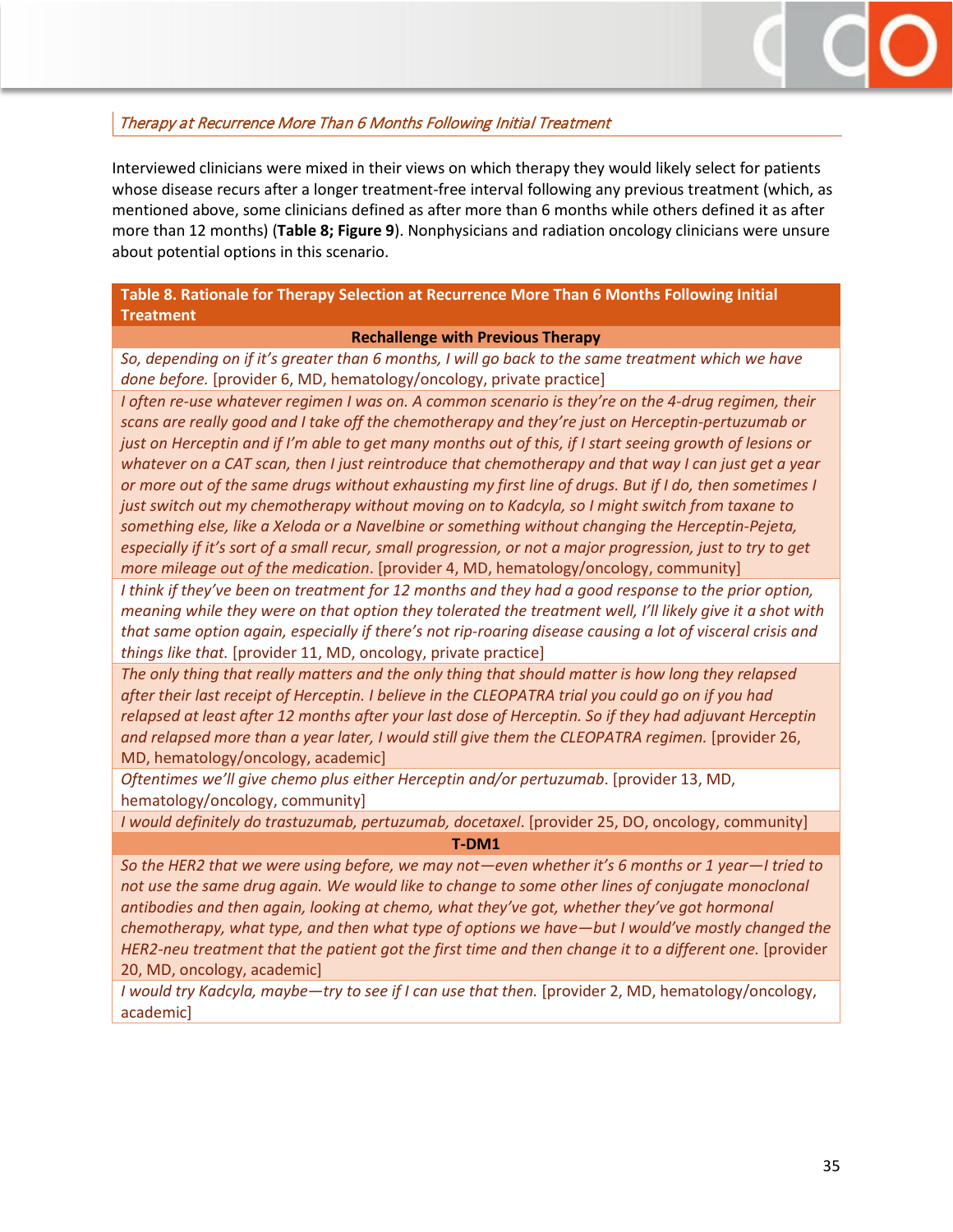



**Figure 9. Therapy selection at recurrence more than 6 months after initial therapy (n = 22).**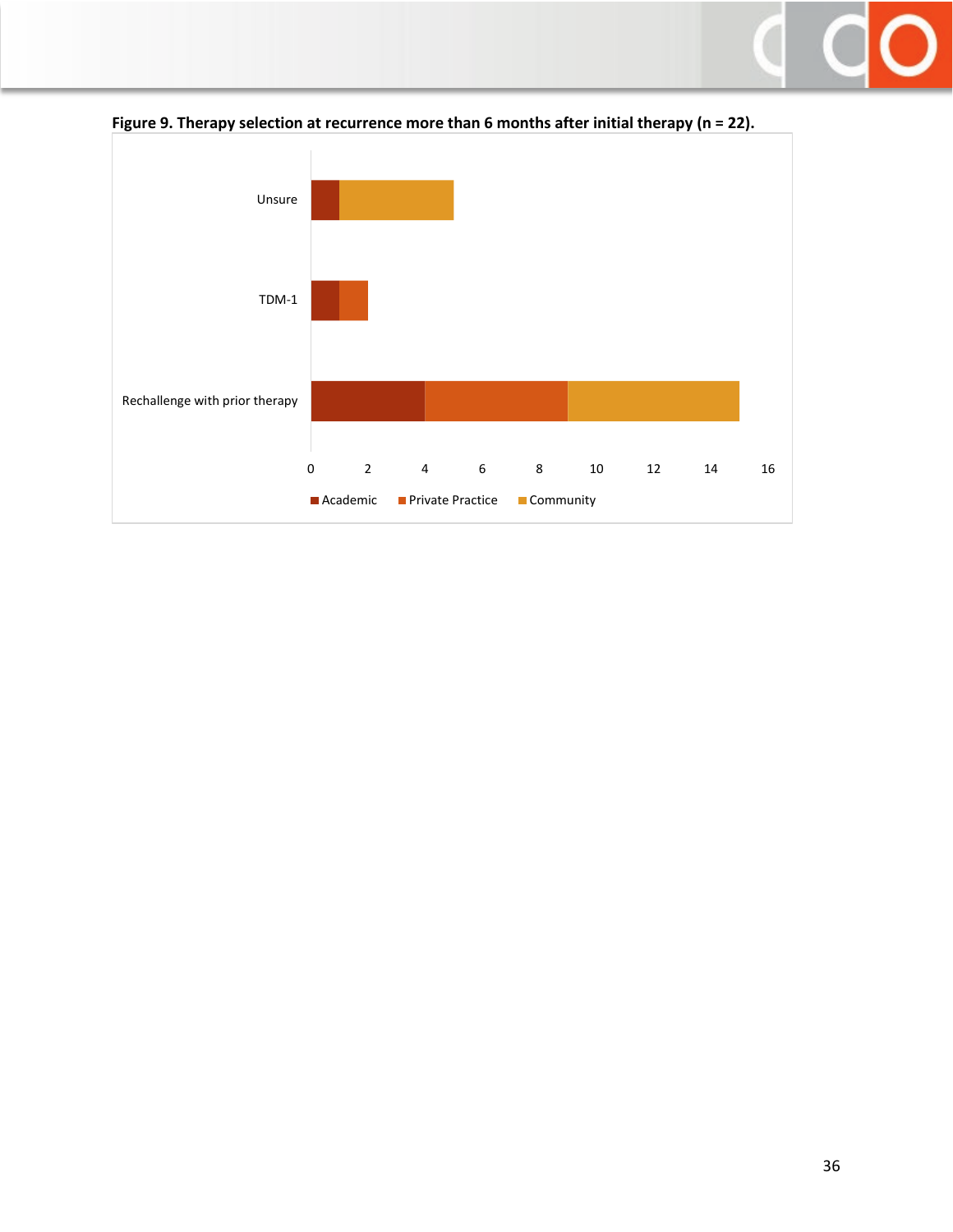

#### <span id="page-36-0"></span>**Practice Gap #5: Challenges in Managing Patients With HER2-Positive MBC and CNS Disease**

**A majority of clinicians would switch systemic therapy in a patient with brain-only progression, in contrast to the expert recommendation to continue with the same systemic therapy and treat CNS metastases with local therapy. Managing patients with leptomeningeal disease and identifying radiation necrosis after radiation therapy are significant challenges in the management of CNS disease for clinicians in all specialties, including radiation oncology. Most clinicians are imaging symptomatic patients when they present with metastatic disease vs at baseline. Few clinicians, even radiation oncologists, are aware of investigational therapies that have shown activity in patients with CNS metastases after available standard-of-care options.** 

#### *Standard of Care for Patients With HER2-Positive MBC and CNS Disease*

Upwards of 40% to 50% of patients with HER2-positive disease eventually develop CNS metastases during their disease course.[16] Because of this high incidence, it is recommended that clinicians have a low threshold for brain MRI screening if CNS disease is suspected.<sup>[23]</sup> Patients who do develop brain metastases should receive appropriate local therapy, whether surgery, whole-brain radiotherapy, or stereotactic radiosurgery, and if indicated, systemic therapy. However, patients whose systemic disease is controlled should remain on their current systemic therapy while receiving local therapy for their CNS disease.

#### *Investigational HER2-Targeted Therapies With Promising CNS Activity*

With such a high incidence of CNS metastases and because current standard-of-care therapies for HER2 positive MBC are not CNS penetrant, better options for the prevention and treatment of brain metastases are needed in this setting.<sup>[16]</sup> Due to their small size and improved ability to penetrate through the blood–brain barrier compared with current standard-of-care therapies and other investigational agents, HER2-targeted TKIs are the most promising candidates for this purpose. In fact, both neratinib and tucatinib have demonstrated CNS activity in patients with pretreated HER2-positive MBC. Most recently, neratinib plus capecitabine was shown to reduce time to intervention for CNS metastases vs lapatinib plus capecitabine in the phase III NALA trial (22.8% vs 29.2%, respectively; *P =*  .043), suggesting that neratinib is more effective in the CNS than lapatinib.<sup>[17]</sup> Tucatinib in combination with capecitabine and trastuzumab showed a promising ORR of 42% (5/12) in patients with measurable brain metastases in a phase I study. In combination with T-DM1, it showed a brain-specific ORR of 36% in patients with measurable disease and a median PFS of 6.7 months among the 30 patients with brain metastases.[5,18]

#### <span id="page-36-1"></span>Baseline Screening for CNS Disease

As per the updated American Society of Clinical Oncology guidelines,<sup>[23]</sup> most of the clinicians we interviewed, including radiation oncology clinicians, said that patients typically receive an MRI scan when they begin to exhibit symptoms indicative of CNS disease (eg, changes in vision, falls, headaches, coordination changes).

*I would say most of the time the medical oncologists that are seeing the patient hear about certain complaints—let's say headaches, nausea, neurologic deficit—and then they order an MRI and then, if they find something that's suggestive of metastatic disease, then they get referred to us for palliative radiation.* [provider 21, MD, radiation oncology, community]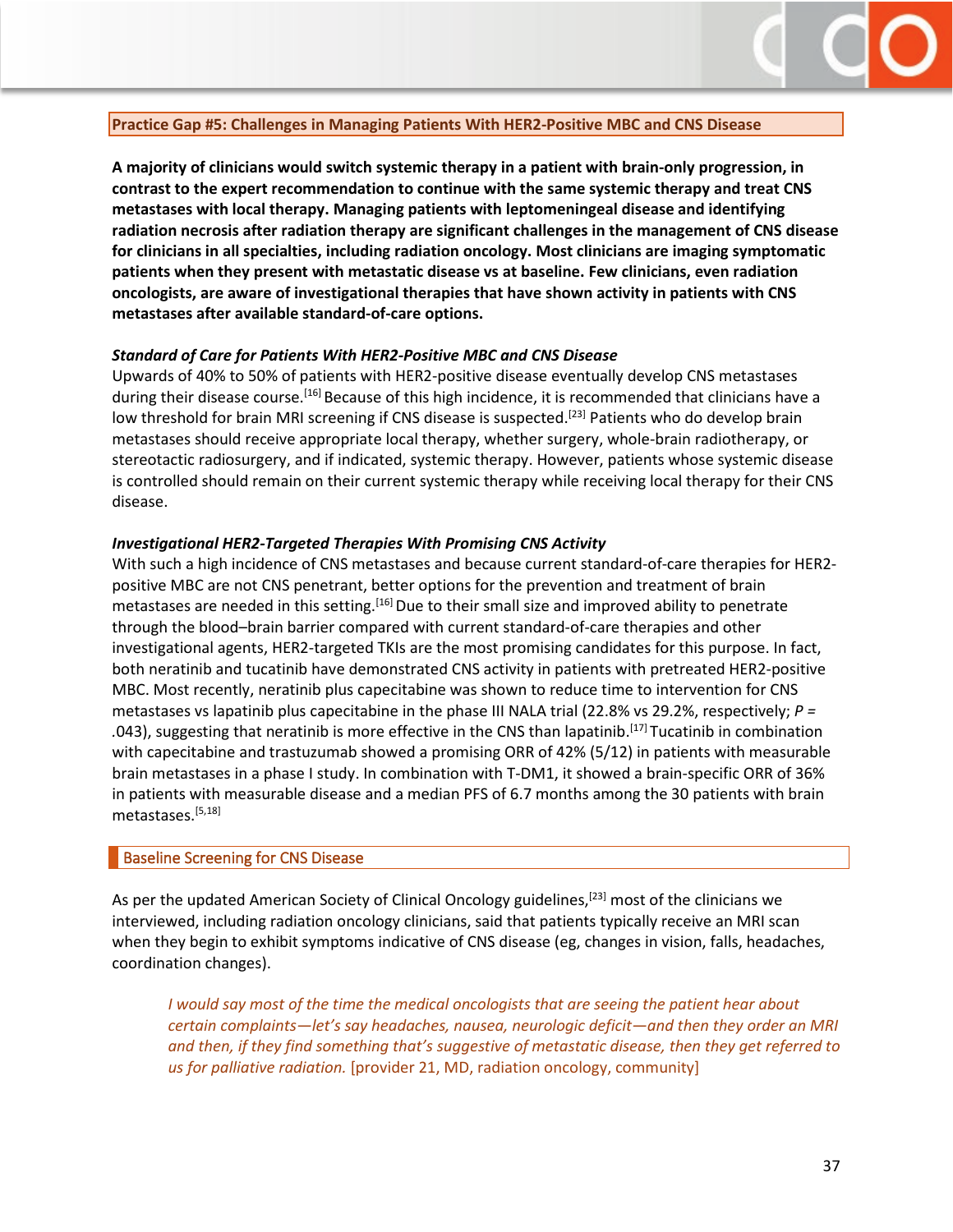A small group (n = 8) of clinicians across practice settings prefer to screen patients at baseline when they present with metastatic disease as part of the typical workup (**Table 9**).

#### **Table 9. Rationale for Baseline CNS Disease Screening**

*My typical workup would include usually a CAT scan of the chest, abdomen, and pelvis and a bone scan. I, personally, do do a brain MRI on every patient with metastatic HER2 breast cancer. I think the rate is high for brain metastases, and I always get a heart echocardiogram as well on the patient, for cardiac clearance for their therapy.* [provider 25, DO, oncology, community]

*If they're metastatic, they're scanned from head to toe. PET scan to see how active the tumor is. CAT scan, MRI, not all of them, but one of the other—just scan the brain, a whole-body scan to see where all the tumor has travelled to.* [provider 1, APN, oncology, community]

*Most of the time I would start with CAT scan chest, abdomen, pelvis, and bone scan. Sometimes when they are found to have some concern from metastatic disease, they may have already come to me with some imaging, CT, and then we may obtain a PET scan and then proceed with the biopsy. If they can tolerate MRI, then I usually prefer the MRI with and without contrast. If they can't tolerate MRI, then I try to do CT of the head with contrast.* [provider 8, MD, oncology, private practice]

A majority of interviewed clinicians say they monitor patients for CNS disease symptoms and have a low threshold for suspicion of brain metastases ("*at the slightest hint of any concern of CNS disease we'll get an MRI brain"*). Once patients are symptomatic, they liaise with radiation oncology and schedule imaging every 3-6 months throughout the treatment duration.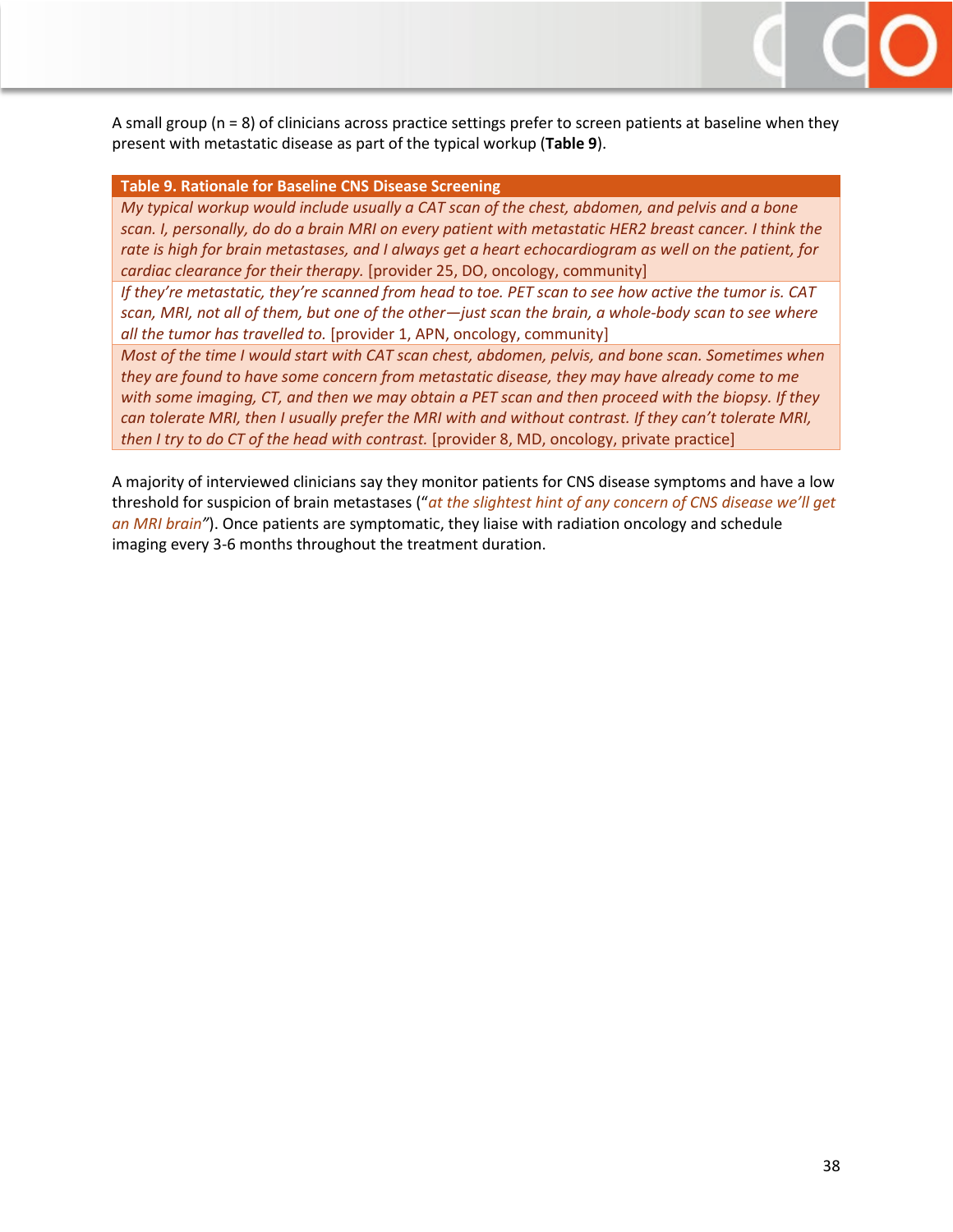

## <span id="page-38-0"></span>Case #3: Therapy Selection for Patients With CNS Disease

A 63-year-old woman is treated for hormone receptor–positive, HER2-positive MBC to liver/lungs with THP  $\rightarrow$  HP. After 18 months, her disease progresses with 3 new lesions in the brain, each approximately 1 cm. There is no evidence of disease outside of the CNS.

*Which of the following treatment options would be most appropriate for this patient?*





Experts indicated that local therapy to brain metastases while continuing the current systemic therapy was optimal for this patient with CNS progression but stable systemic disease (**Figure 10**). A majority of survey respondents chose to combine local therapy and a switch of systemic therapy in contrast to the expert recommendation to continue with the same systemic therapy and treat with local therapy. Sara Tolaney, MD, MPH, was "*surprised that so many were switching [systemic] therapy with CNS only progression.*"

The clinicians we interviewed said that they collaborate with radiation oncologists and/or neurosurgeons to manage patients with CNS disease and determine the appropriate primary management modality. Localized radiation, whole brain radiation, and surgery (gamma knife) were the main approaches to primary management described by clinicians across setting and specialty. In line with survey data, interviewed clinicians varied in whether they would continue anti-HER2 therapy, stop systemic therapy, or switch agents during radiation therapy (**Table 10**).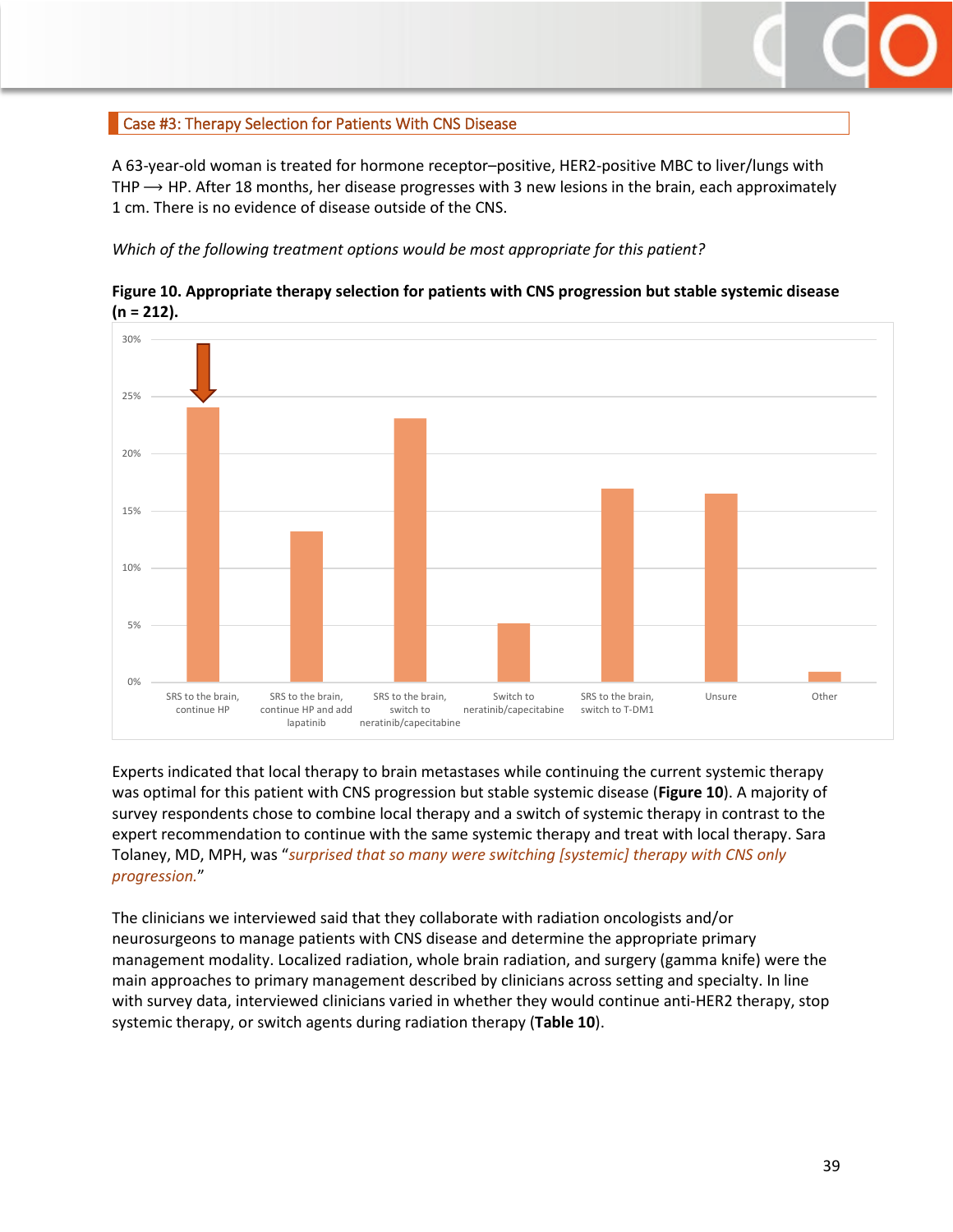## **Table 10. Perspectives on Systemic Therapy During Radiation**

#### **Continuing Anti-HER2 Therapy**

*If we can radiate it without causing too much neurotoxicity, I would recommend radiation and then try to continue—if they have systemic disease too, then continue with the treatment. If not, we've also sometimes done Herceptin directed therapy to lepto-meningeal disease.* [provider 2, MD, hematology/oncology, academic]

*We would just typically treat them, you know, the same way, so the brain mets really wouldn't influence very much what we did. You know, in most cases we still would give the same type of chemotherapy regardless of if they have brain mets or not.* [provider 16, MD, oncology, community] *The role of systemic therapies are relatively—systemic therapy for—just for the brain mets, it's not a great option. The reason is all the therapies, they don't go into the brain. So the main treatment is still radiation.* [provider 6, MD, hematology/oncology, private practice]

*They send the referral to us, we see the patient and I tell them—well, I tell the patient what I recommend and I also send a note to the medical oncologist about what the treatment plan is for the treatment of the brain mets. And then we coordinate as far as whether they're going to continue systemic therapy simultaneously or there might be a break during their treatment. That decision is usually made mostly by medical oncologists, although I don't necessarily discourage continuing systemic therapy, especially HER2*‑*directed, single*‑*agent therapy during radiation treatment.*  [provider 21, MD, radiation oncology, community]

#### **Switch Systemic Therapy**

*Depending on how much disease there is, we follow up with targeted radiation or whole-brain radiation. And then, systemically, I mean, those are the patients that you would like to use a small TKI and that's where neratinib may have more of a benefit, or perhaps using different chemotherapy that I know will cross the blood-brain barrier.* [provider 23, MD, oncology, private practice]

*So let's say a woman was on Herceptin-Perjeta and they develop brain mets that get treated with resection or radiation or both. Should we switch to Kadcyla, should we think about lapatinib, which we know has brain penetration? I would probably stop the Herceptin and Perjeta. I'm not sure they get into the brain as well as the other 2 drugs. But I have to tell the truth, I would have to review the literature on whether or not continued Herceptin-Perjeta is worthwhile in a person who had resected brain mets.* [provider 12, MD, hematology/oncology, private practice]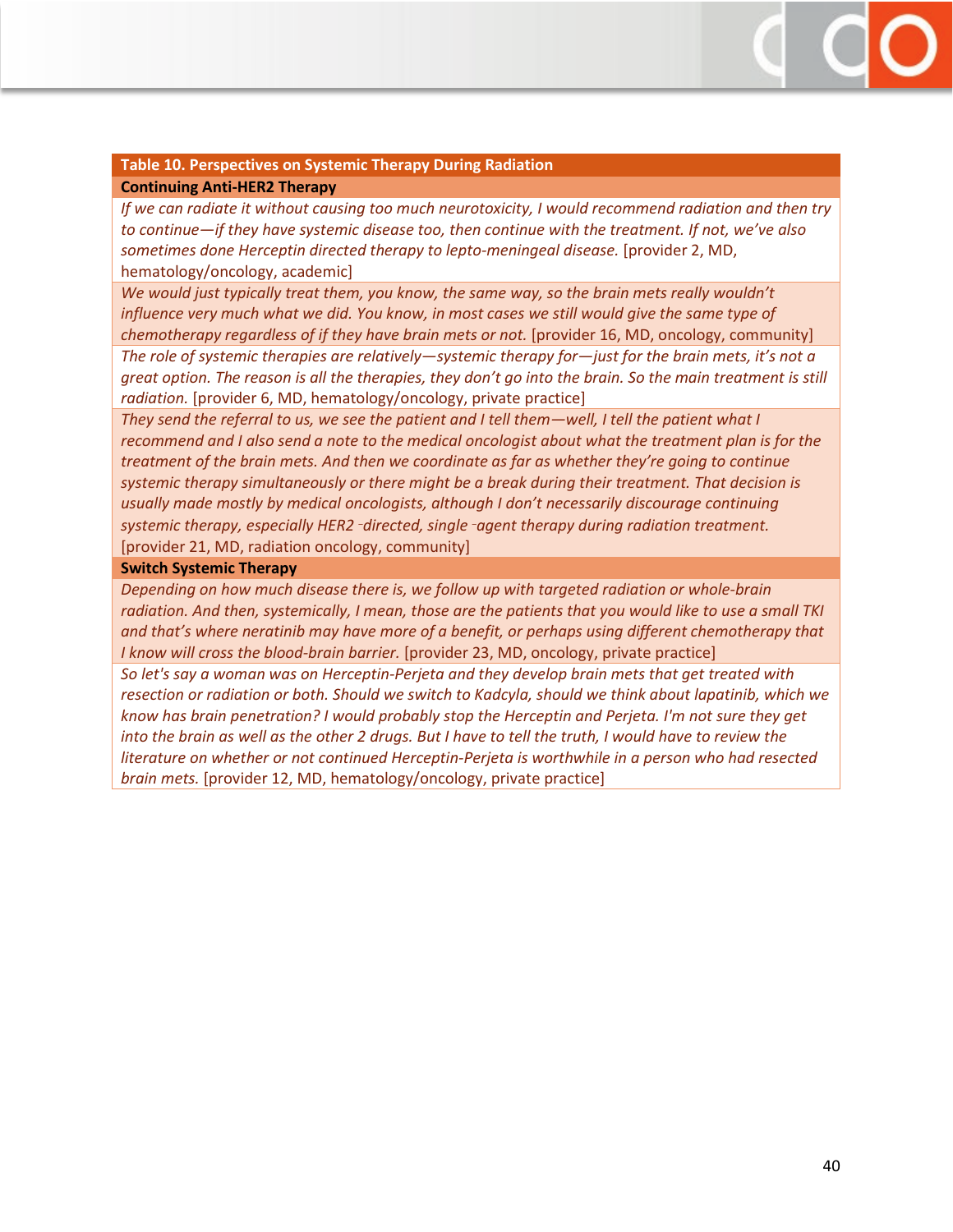

## <span id="page-40-0"></span>Case #4: Investigational Therapies With Activity in Patients With CNS Metastases

A 58-year-old woman who was treated for T2N1 ER-negative, PgR-negative, HER2-positive (3+) invasive ductal carcinoma received preoperative TCHP and was found to have residual disease in the breast and lymph node. She subsequently received adjuvant T-DM1 for 14 cycles. Two years later, she presented with right upper quadrant discomfort and was found to have liver and CNS metastases. Biopsy confirmed the liver metastasis was ER negative, PgR negative, and HER2 positive (3+).

*Which of the following treatment regimens would be most appropriate for this patient if CNS lesions were treated with local therapy as appropriate?*



**Figure 11. Clinician awareness of investigational therapies in patients with CNS disease (n = 210).**

Experts indicated that enrolling this patient on a clinical trial evaluating 1 of 2 investigational HER2 targeted TKIs (neratinib or tucatinib) would be the optimal next step in the management of this patient with HER2-positive MBC and CNS metastases who received THCP and T-DM1 for early disease (**Figure 11, indicated by arrows**). A majority of survey respondents were unsure what treatment approach would be best for this patient or chose approaches that were not recommended by the experts.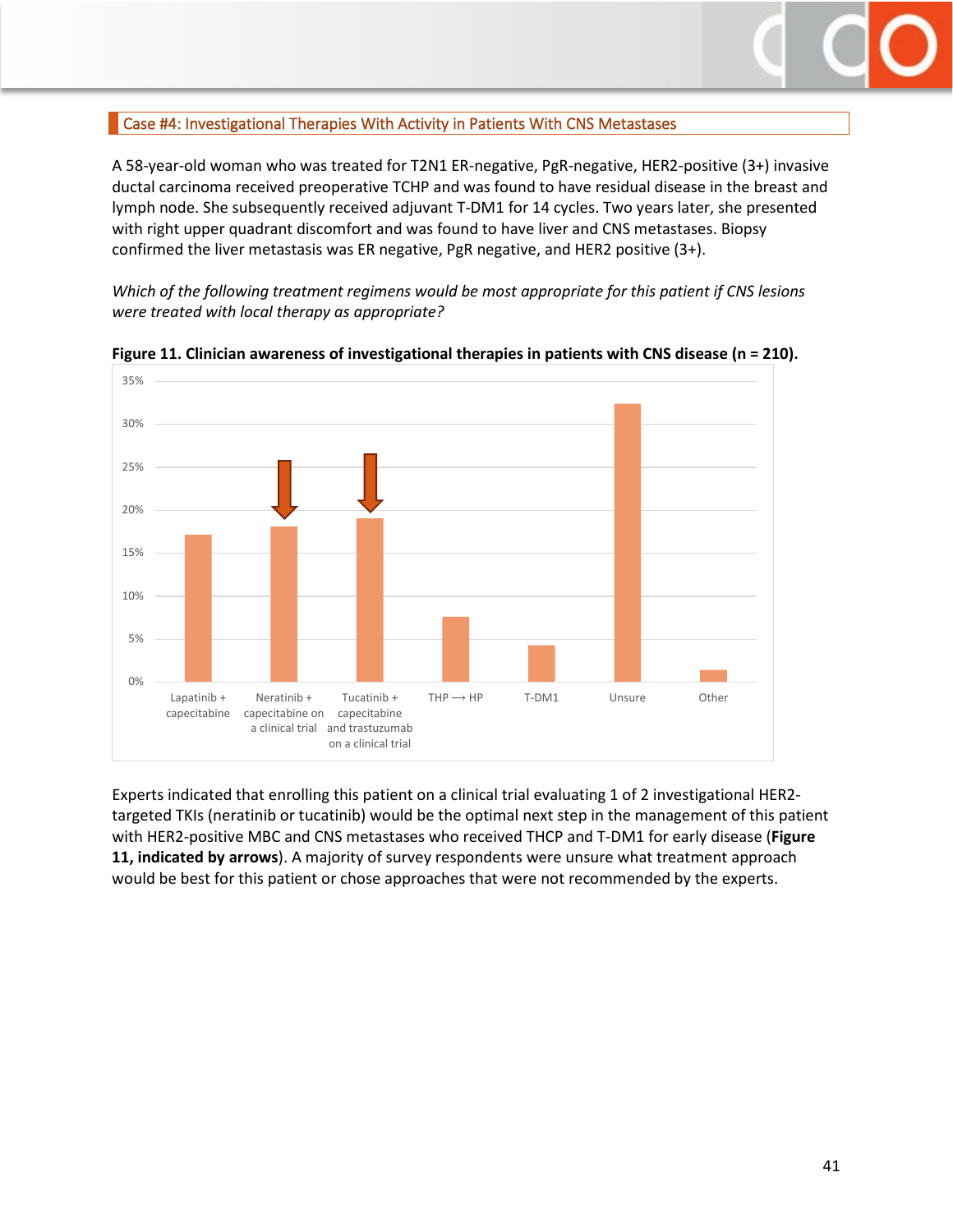

## <span id="page-41-0"></span>**Systemic Therapy in CNS Disease**

To gain an understanding of the degree to which clinicians are aware of CNS-active agents under investigation for the treatment of pre-treated HER2-positive MBC, we asked survey respondents the following question.

*Which of the following agents has/have shown preliminary antitumor activity in the CNS for patients with progressive HER2-positive MBC and mildly symptomatic brain metastases after previous treatment with trastuzumab, pertuzumab, and T-DM1 (select all that apply)?*



**Figure 12. Clinician awareness of regimens with activity in patients with progressive HER2-positive MBC and CNS disease (n = 166).**

Consistent with survey responses to Case #4, only approximately 25% of respondents were aware that neratinib plus capecitabine and tucatinib plus capecitabine and trastuzumab have shown activity in patients with new CNS metastases after 2 previous lines of HER2-targeted therapy (**Figure 12, indicated by arrows**).

Breast cancer expert Sara A. Hurvitz, MD, FACP, was "*struck by the lack of consensus (and general confusion) about how to treat patients with CNS disease, [including] the lack of knowledge regarding new agents,*" a sentiment echoed by Sara Tolaney, MD, MPH.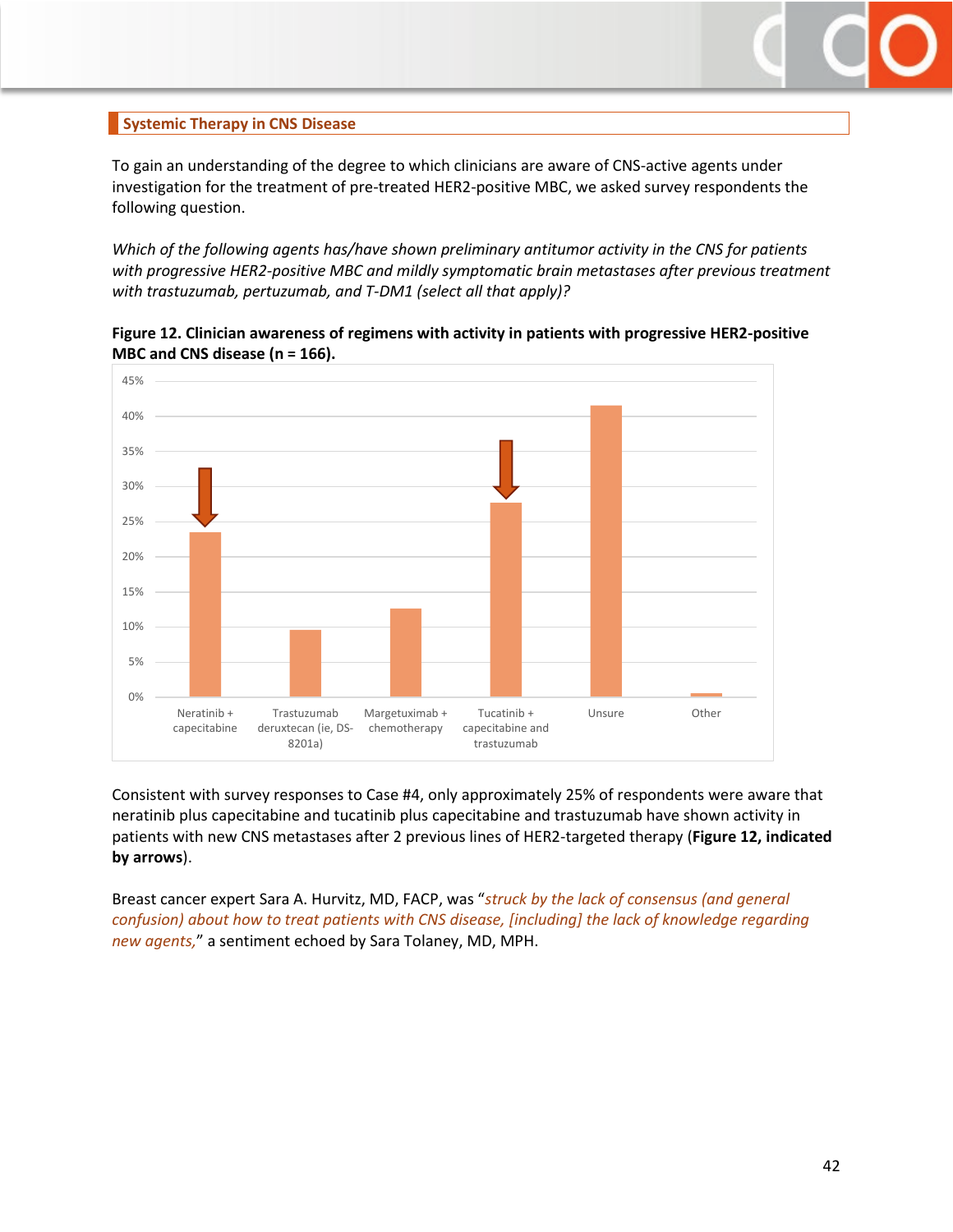

## <span id="page-42-0"></span>**Most Challenging Aspects of Managing Patients With CNS Disease**

Survey respondents ranked the most to least challenging aspects in their care of patients with HER2 positive MBC and CNS metastases, with management of leptomeningeal disease followed by identifying radiation necrosis emerging as the most challenging (**Table 11**).

| <b>Management</b><br><b>Challenges, %</b>                                                                 | <b>Most Difficult</b> |       |       | <b>Least Difficult</b> |
|-----------------------------------------------------------------------------------------------------------|-----------------------|-------|-------|------------------------|
| <b>Managing patients</b><br>with<br>leptomeningeal<br>disease                                             | 41.62                 | 15.14 | 27.03 | 16.22                  |
| Identifying<br>radiation necrosis<br>following radiation<br>therapy                                       | 13.90                 | 34.76 | 31.55 | 19.79                  |
| <b>Choosing between</b><br><b>SRS vs WBRT</b>                                                             | 21.08                 | 25.95 | 20.54 | 32.43                  |
| <b>Choosing between</b><br>surgical resection<br>and SRS vs both for<br>oligometastatic<br><b>lesions</b> | 23.81                 | 24.87 | 20.11 | 31.22                  |

**Table 11. Management Challenges in Patients With CNS Disease (n = 193)**

Interviewees expanded on this suite of challenges to include cognitive decline, steroid management, quality of life, trigger for discussing palliative care/life expectancy, speech and mobility impairment, symptoms (eg, headaches, dizziness, weakness, fatigue), behavioral changes (eg, depression), localized pain (eg, from gamma knife pain), lack of therapeutic efficacy, and social and functional issues (eg, loss of income, ability to work, insurance) (**Table 12**).

#### **Table 12. Challenges Associated With CNS Disease**

**Clinical Challenges** Poor survival, worsening quality of life, quickly, short survival and so on. [provider 14, MD,

hematology/oncology, community]

*We have to put them on steroids so they're already in a weakened state from their systemic therapy. So the steroid, the addition of the steroid is a little bit challenging to manage, especially if they have*  side effects from their systemic therapy, which is usually diarrhea and fatique. [provider 17, APN, radiation oncology, academic]

*Controlling the disease is hard. I mean, we are talking now as like it is so easy, but many times this is a major problem and controlling the disease is a problem. You may give radiation, you may get control of a few months and then, 3 or 4 months later, it's progressing again.* [provider 7, MD, hematology/oncology, private practice]

**Functional Challenges**

*When brain mets are present, there's an overall level of progression that, you know, you start to see in the patient and they're not quite prepared for that, going from being completely mobile and independent, and some patients have a lot of weakness and dizziness and problems with vision.*  [provider 15, APN, hematology/oncology, community]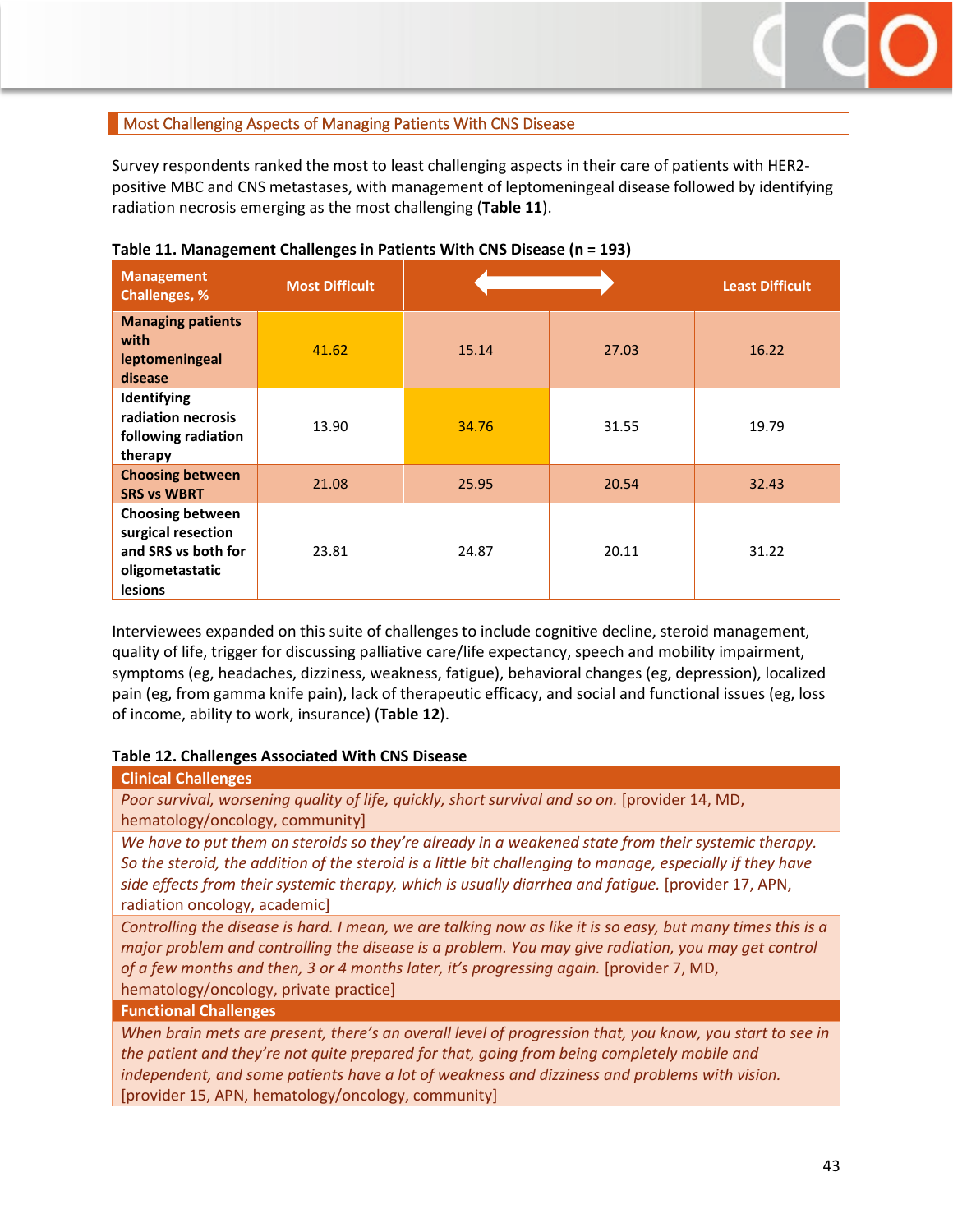*Most of them, it affects their ability to work. So they have a loss of income, sometimes a loss of insurance. It's really not so much symptom management; it's more functionality and being able to carry on regular activities with daily living. And being able to provide for themselves or their families.*  [provider 22, APN, radiation oncology, community]

#### **Necrosis**

*Unfortunately, we don't have a very good way to tell whether it is necrosis or progression of disease. So there's some special MRI sequences we can do, but the results and now from even according to the literature, it's not really satisfying, a lot of time you still just don't know. So, in those situations, you either follow the patients and do another scan, because if it's necrosis eventually they become silent. If it's a tumor, it's going to continue to progress.* [provider 18, MD, radiation oncology, community] *We see isolated brain mets more in HER2-positive patients who have received HER2-directed therapy as the first sign of relapse compared with HER2-negative patients…which is a shame because if you see an isolated relapse years after initial treatment, then it raises the issue of whether treatment directed towards the CNS with CNS-penetrating capabilities would be beneficial and, unfortunately, we don't have that yet.* [provider 21, MD, radiation oncology, community]

#### <span id="page-43-0"></span>Radiation Oncology Perspectives

The radiation oncologists ( $n = 2$ , both community) we interviewed viewed radiation as important palliative treatment in the metastatic setting, but also noted recent data suggesting a survival benefit of radiation in patients with oligometastases. Said one radiation oncologist: *I don't think that has been applied in routine daily practice, but I think that's something coming on the horizon*. [provider 18, MD, radiation oncology, community]

These clinicians held different perspectives on the role of and lesion cut-offs for stereotactic radiosurgery (SRS) vs whole-brain radiation. One noted that while whole-brain radiation has applicability in the context of very widespread metastases, the trend is to avoid whole-brain radiation therapy because of adverse events. She felt that SRS is becoming more routine for up to as many as 10 lesions on the basis of single institution studies. However, a radiation oncology APN pointed out that payer concerns pose barriers to SRS.

*Insurance is a different issue and with a lot of them I'm very frustrated. You know, they have certain guidelines. Like, for example, some insurance companies say, "Okay, 3 brain metastases you can do radiosurgery, 4 you can't," and I can't and I hate to be forced into giving whole-brain to a patient when I know there are better options available.* [provider 17, APN, radiation oncology, academic]

Another radiation oncologist felt that the safety and efficacy of radiosurgery has only been proven in patients with up to 4 lesions.

*We don't have randomized data that radiosurgery is as safe as whole brain. We've done patients with radiosurgery with more extensive disease, but usually, you know, we sort of cap it around 10 at the most. Anybody with less than 4, I strongly recommend radiosurgery to preserve their cognitive function, since there's no benefit to whole brain as far as survival, although there's benefit to whole brain in terms of control of their disease elsewhere in their brain, not in the radiosurgery-treated location.* [provider 21, MD, radiation oncology, community]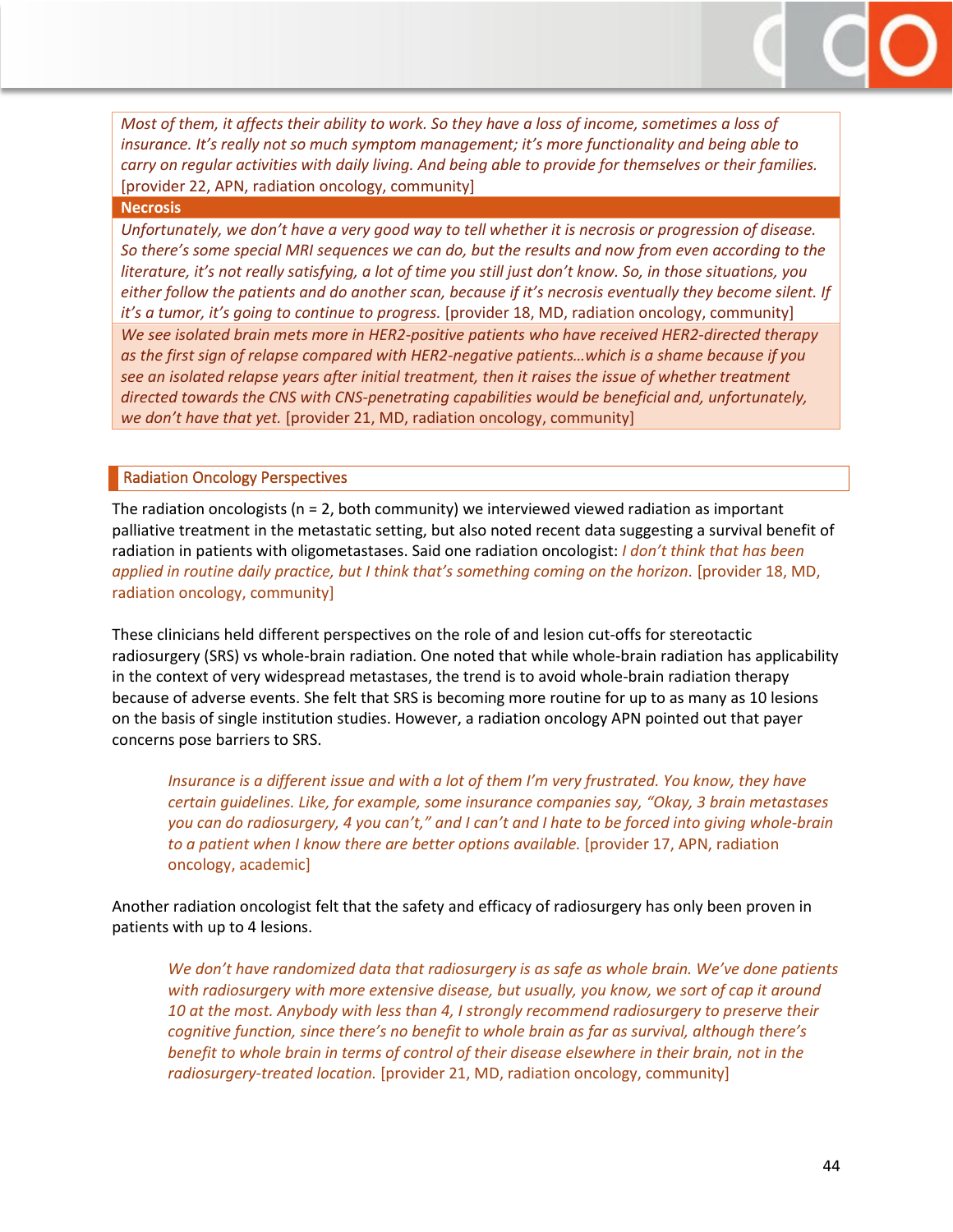

Both radiation oncologists typically recommended stopping chemotherapy during whole-brain radiation.

*Normally, I don't have any restriction or I don't change their medication they are taking. Maybe sometimes I'll put them—I'll see if we're adding a medication, just to control the edema if they have symptoms of intracranial pressure, but otherwise I don't change their medication. I don't like to do whole-brain radiation concurrent with chemotherapy, so sometimes, if it's okay with the medical oncologist, they will stop the chemotherapy during the course of radiation therapy.*  [provider 18, MD, radiation oncology, community]

*I don't think that being on HER2-directed therapy is a contraindication to getting radiation, so I don't encourage stopping that treatment. However, if they're on Herceptin coupled with a systemic agent, then I usually would recommend withholding the systemic agent other than Herceptin or whatever the HER2-directed therapy may be. So most of the time they continue the HER2-directed therapy, but stop the chemotherapy.* [provider 21, MD, radiation oncology, community]

These community clinicians collaborated with their medical oncology colleagues via tumor boards and telephone. They were aware that their oncology colleagues were using T-DM1 through tumor board discussions and had a general perception that oncologists in their practice are early adopters ("they adapt very quickly").

*Our medical oncologists have just started using it, so we've just started seeing that. I don't have a lot of experience, because those patients are new on that treatment…I'm kind of aware of the*  data because I went to a meeting and they presented data, it seems very promising. [provider 18, MD, radiation oncology, community]

However, radiation oncology clinicians were unsure if their oncology colleagues were using novel investigational agents outside clinical trial participation (a typical response was "*My guess? I think they do*.")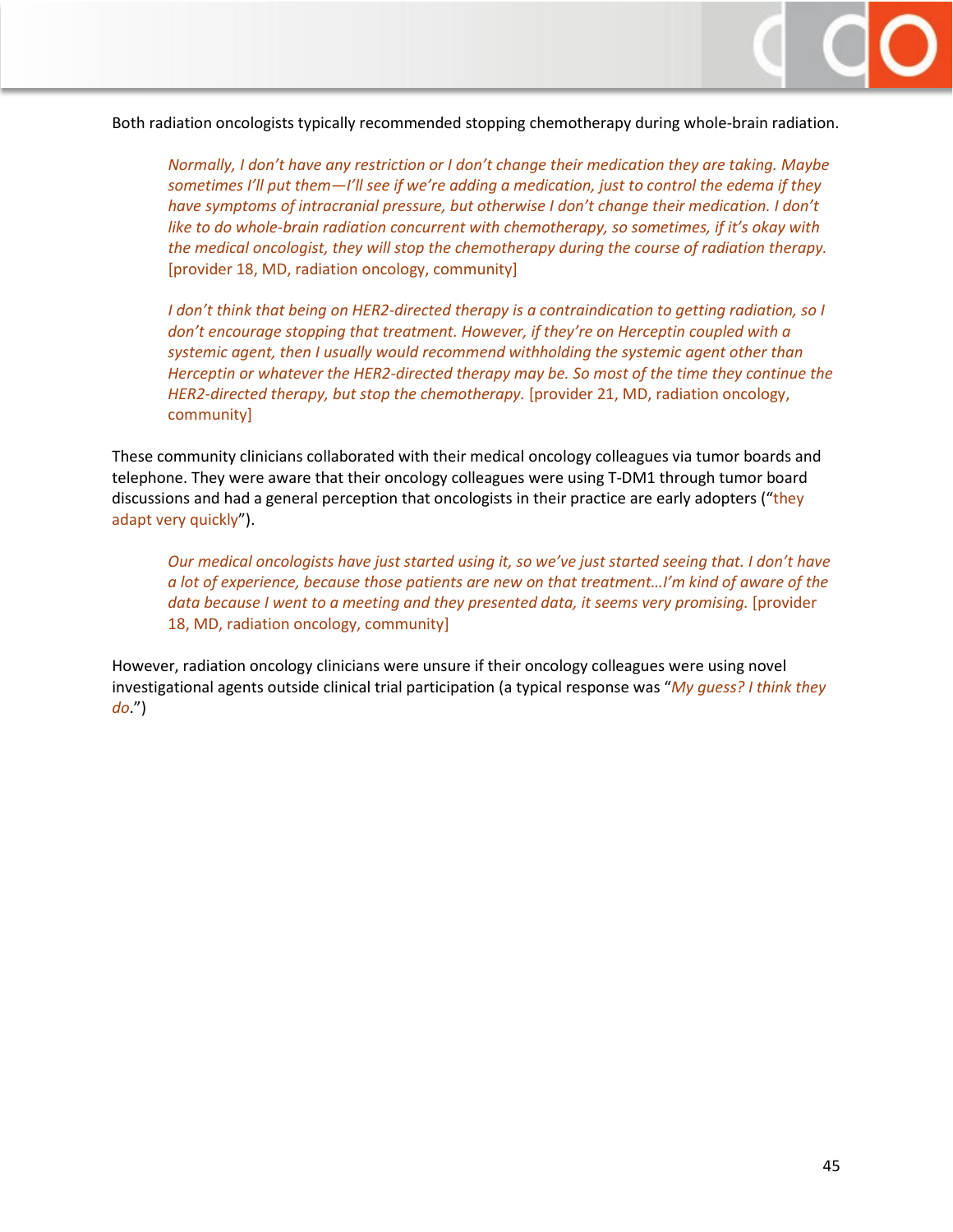<span id="page-45-0"></span>

**Clinicians are challenged to identify optimal third-line therapy following progression after THP and T-DM1 for HER2-positive MBC and are unfamiliar with investigational agents/regimens that have shown clinical activity in heavily pretreated patients.** 

#### *Lack of a Standard of Care in the Third-line Setting for HER-2 Positive MBC*

Despite strong standard-of-care options for the first- and second-line treatment of HER2-positive MBC, there is currently no standard-of-care therapy for the treatment of HER2-positive MBC after trastuzumab, pertuzumab, and T-DM1.<sup>[16]</sup> As introduced above, several novel HER2-targeted agents are under active investigation to fill this unmet need as well as to find better options for the prevention and treatment of CNS metastases. The HER2-targeted TKIs tucatinib and neratinib both have shown efficacy in patients who had received at least 2 regimens targeting HER2 and against CNS disease.<sup>[5,17,18]</sup> Furthermore, the HER2-targeted antibody margetuximab plus chemotherapy demonstrated a small but significant improvement vs trastuzumab plus chemotherapy in the phase III SOPHIA trial (5.8 vs 4.9 months; HR: 0.76; *P =* .033), with patients carrying a FCγRIII CD16A-F allele appearing to experience the greatest benefit.<sup>[24]</sup> There are also several improved HER2-targeted antibody–drug conjugates in clinical development. As mentioned above, trastuzumab deruxtecan (DS-8201), the closest new anti-HER2 antibody–drug conjugate to the clinic, showed an ORR of 54.5% in patients with HER2-positive MBC who were pretreated with T-DM1, as well as trastuzumab and pertuzumab in the majority of patients, with median duration of response and PFS not yet being reached.<sup>[6]</sup> Trastuzumab deruxtecan is being evaluated in phase III trials.<sup>[25.26]</sup>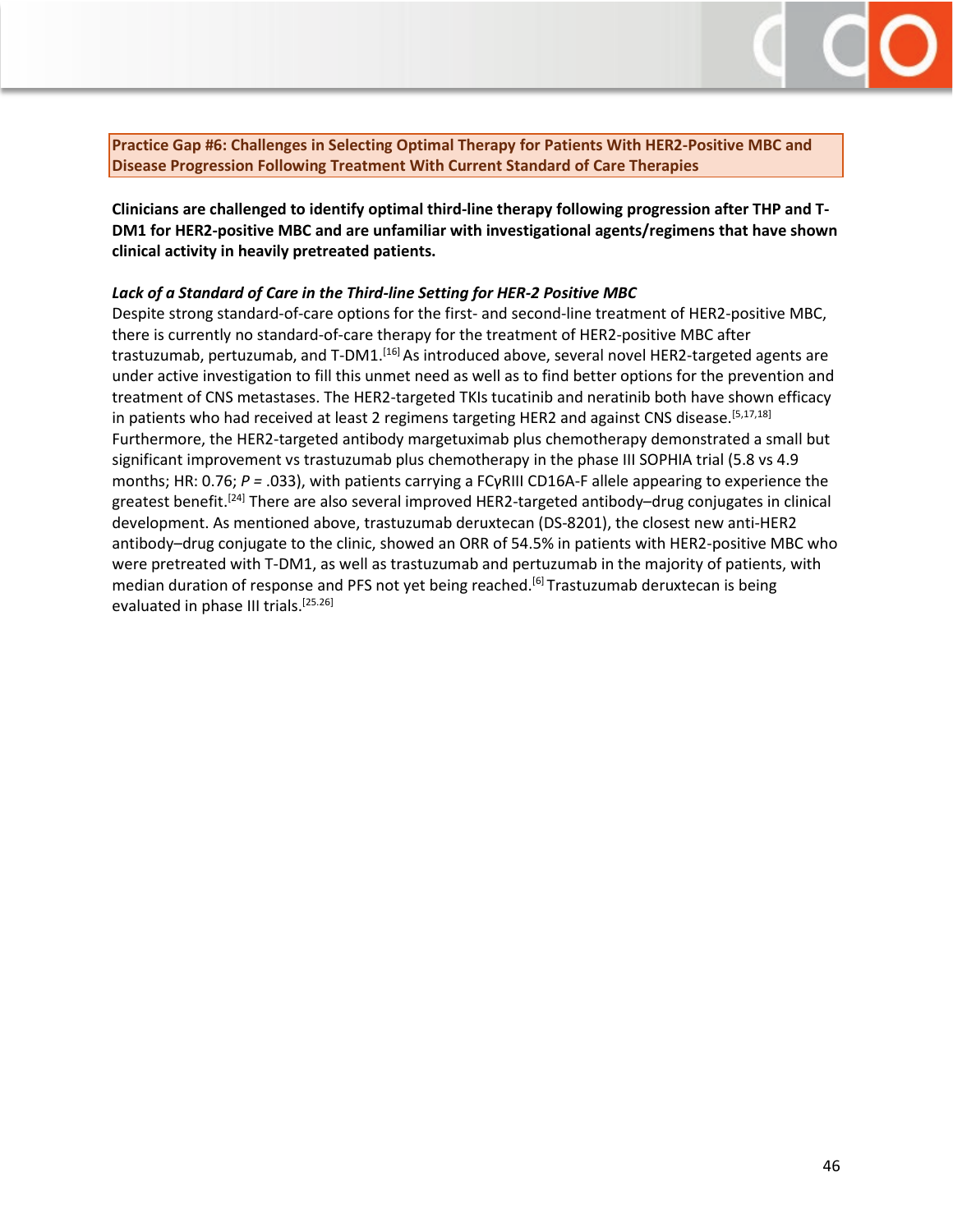

## <span id="page-46-0"></span>Case #5: Choice of Therapy After 2 Previous Lines of HER2-Targeted Therapy

A 59-year-old woman with ER-negative, HER2-positive BC and metastases to her bones received firstline THP, and then developed progressive disease in her liver for which she received second-line T-DM1 for 8 months until again experiencing progressive disease.

*Given the known limited activity of currently available regimens in the third-line setting, please indicate your top preferred choice of third-line therapy for each of the following clinical scenarios for this patient whose disease progressed while receiving T-DM1, assuming that all of the listed agents are available.*



**Figure 13. Preferred choice of third-line therapy in select patient scenarios of disease progression on T-DM1 (n = 165).**

**Arrows** indicate reasonable options as defined by clinical experts (**Figure 13**). Surveyed clinicians are challenged to identify optimal third-line therapy following progression after THP and T-DM1.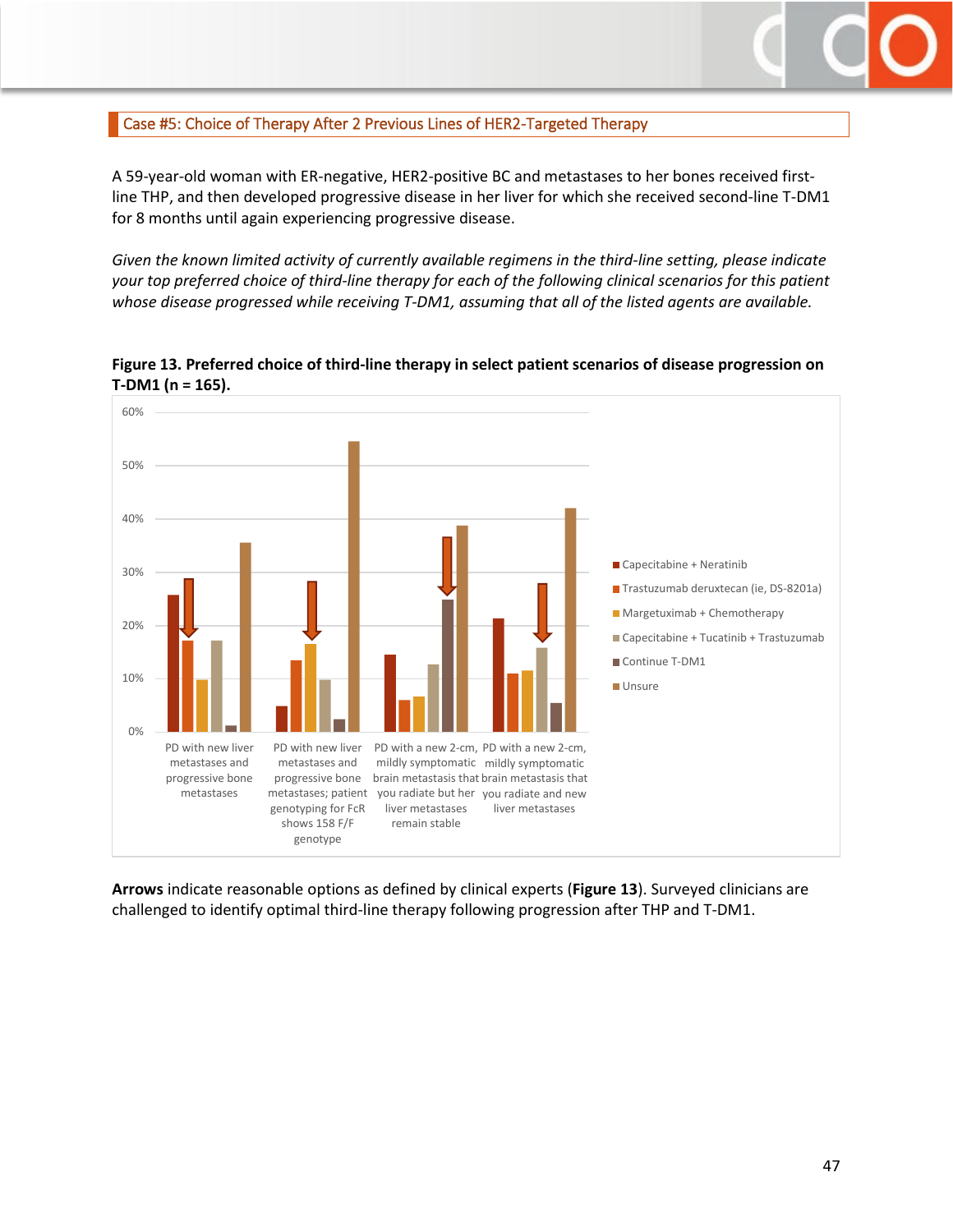Furthermore, surveyed clinicians were asked to select all of the investigational regimens that have demonstrated activity in the setting of progression after THP and T-DM1 (**Figure 14**).



**Figure 14. Awareness of investigational agents in patients who received 2 or more previous lines of anti-HER2 therapy for MBC (n = 164).**

Consistent with survey responses to Case #5, surveyed clinicians were unaware that there is evidence of clinical activity in heavily pretreated patients for ALL 4 of the investigational agents/regimens listed.

#### <span id="page-47-0"></span>Contextualizing Therapy at Progression

Interviewed clinicians defined progression in the following ways:

- Unable to achieve median PFS
- Not responding to 2-3 cycles of treatment
- Symptomatic or radiographic progression as per RECIST criteria
- **Changes in tumor markers.**

Many of these clinicians were using T-DM1 as second-line therapy, but therapy beyond this setting was much more complex to ascertain. A small group said they were using novel or investigational agents at this point in therapy. **Table 13** illustrates the perspectives of clinicians concerning therapy at progression after multiple HER2-targeted therapies.

#### **Table 13. Perspectives on Optimal Third-line Therapy**

#### **Chemotherapy and HER2 Blockade**

*In HER2-positive breast cancer, it's quite often that they can go for a third- and fourth-line treatment if they have a good performance status, or even if their performance status is not that good. I mean, apart from various comorbidities or age-related or factors that you cannot change with treatment, mostly all the patients go for a third-line treatment option, and particularly with an anti-HER2 therapy, either chemotherapy or an oral chemo-free option, just to ensure more quality of life.*  [provider 5, MD, oncology, academic]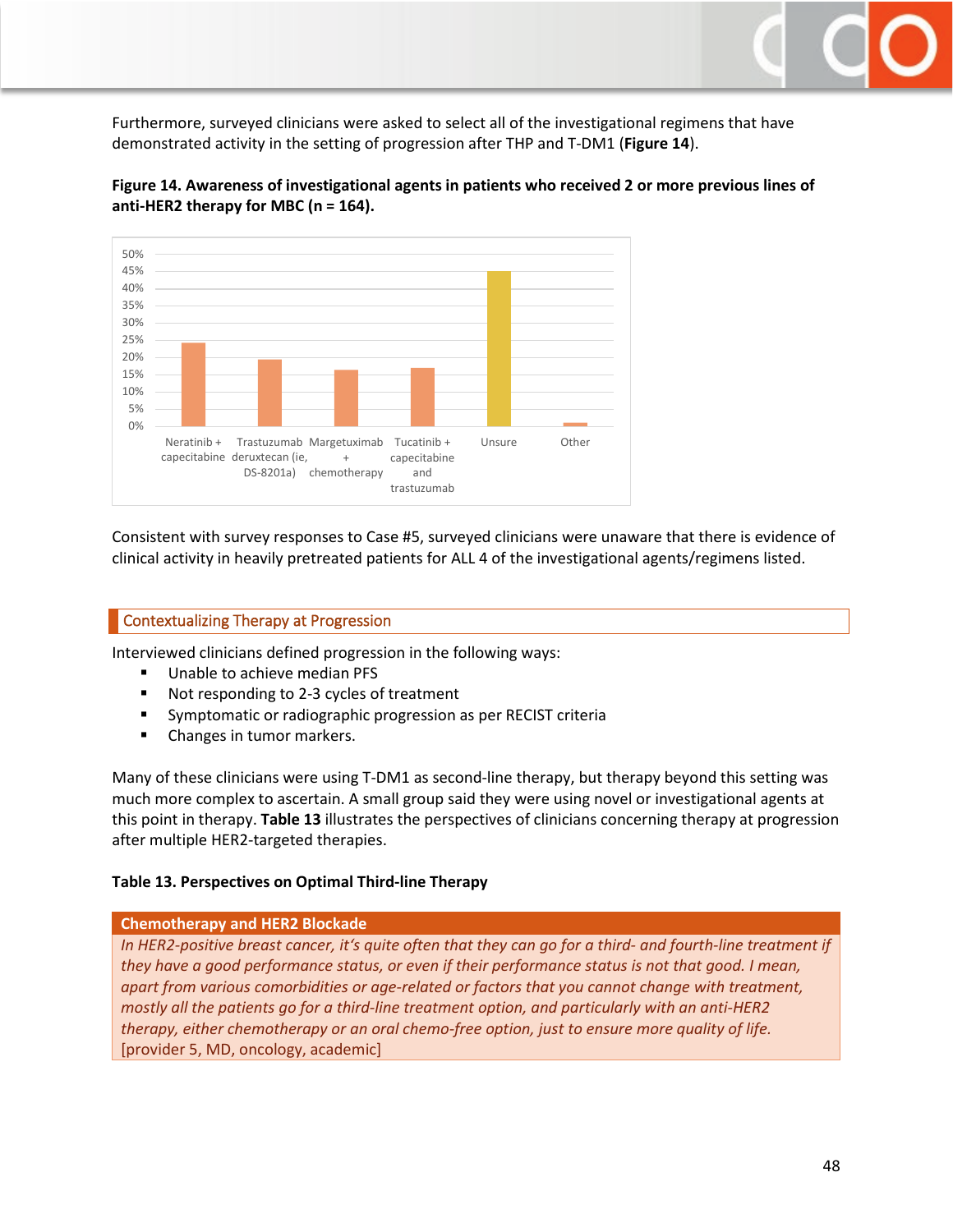*If they have received hormonal therapy along with HER2-directed therapy, then they will switch to chemotherapy. If they already received one sort of chemo, I will switch to a different kind of chemotherapy.* [provider 6, MD, hematology/oncology, private practice]

*The best sequence. Let me think about that. So I think a lot of times that past chemo plus HER2 targeted agents in the first-line, past T-DM1. I think at that point a lot of it just becomes discussion of kind of toxicity and which chemo regimens they would or wouldn't want to have based on side effects plus Herceptin, really, essentially.* [provider 13, MD, hematology/oncology, community]

*If I have a sort of algorithm it's primarily going to be Perjeta-based treatment first, followed by T-DM1–type treatment second, followed by something like lapatinib third, and then probably a variety of Herceptin/chemo combos in fourth and fifth and so on afterwards.* [provider 11, MD, oncology, private practice]

#### **Novel/Investigational Agents**

*Targeted therapies, like Tykerb or—I don't know that there's a lot of targeted therapies approved for HER2, other than the Herceptin and Kadcyla. We've given pertuzumab to them in the adjuvant setting, so we're not reintroducing that. So, Kadcyla and then we do capecitabine, they're a load of Tykerb and*  look for trials. I mean we usually have trials available for those type of patients and that's why we *have a fairly good number of ladies on trials.* [provider 19, NP, oncology, private practice]

*Depending on what they have been on, I usually try to use—yes, I still consider to use Perjeta and Herceptin in first line if I can, depending on what they've had before, if anything, and then follow up with Kadcyla as second line. And that's when I've tried to send patients for clinical trial for some of the other drugs that are being developed.* [provider 23, MD, oncology, private practice]

*If the patient progresses, then Kadcyla followed by either neratinib or lapatinib-containing therapy, so lapatinib plus capecitabine or neratinib plus capecitabine, depending on what we feel is the best tolerable regimen, as well as with metastasis neratinib may be favored in that situation.* [provider 14, MD, hematology/oncology, community]

*We still go with anti–T-DM1, we go to anti–T-DM1. If, again, if we don't see a quick response, we quickly go to the TKI therapy. And in this case we have now 2, actually. We have neratinib for adjuvant therapy, but actually, neratinib is a drug. I was a PI on first-line metastatic disease with neratinib over 10 years ago, but that study never showed life so the drug never got approved for the metastatic setting. And, finally, they found a way to approve it in the so-called "extended adjuvant" therapy, but now we start so see some more data in the metastatic setting, so there is no doubt it's a more potent drug than Tykerb, but it's also potentially more toxic to the GI tract.* [provider 7, MD, hematology/oncology, private practice]

*[We] go through the Herceptin, Perjeta, taxane, T-DM1…there certainly are third-line options. I mean, the most common third-line option is lapatinib/Xeloda. The NALA trial was just presented at ASCO 2019 and that compared neratinib/Xeloda with lapatinib/Xeloda. The results for neratinib/Xeloda were a little bit better, including a little bit better intracranial efficacy, so in terms of brain metastases, but neratinib/Xeloda is extremely hard to tolerate in terms of diarrhea. I have not had very much success with that regimen.* [provider 26, MD, hematology/oncology, academic]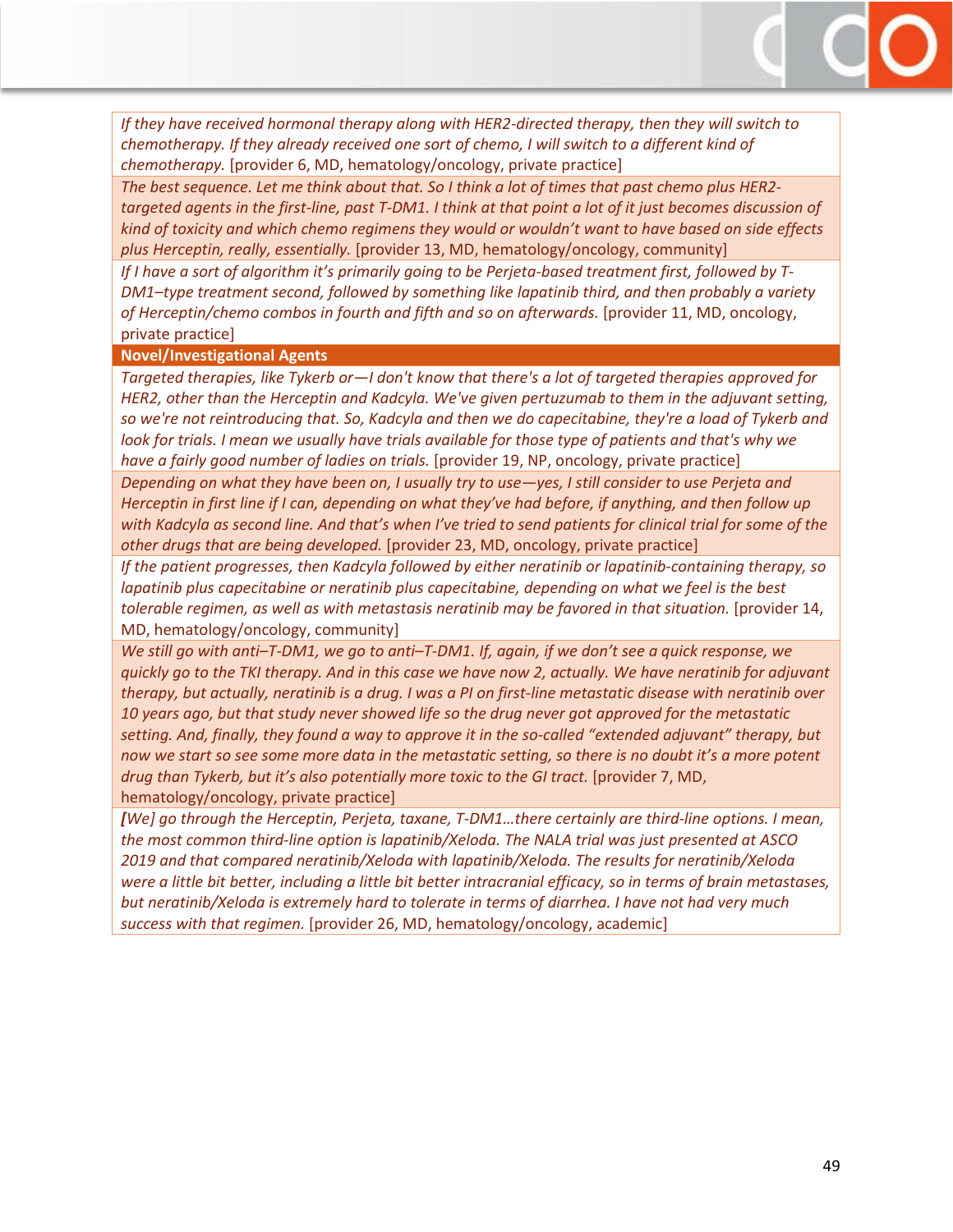

## <span id="page-49-0"></span>Practice Gap #7: Challenges in Treating Patients With Low HER2 Expression

**There was broad consensus among interviewed clinicians that they would not treat patients with low or indeterminate HER2 expression with anti-HER2 therapies and low awareness that there are emerging therapeutic options for patients with low HER2 expression.** 

#### *Treatment Selection in Patients with MBC and Low HER2 Expression*

The results of the phase III NSABP B-47 trial demonstrated that patients with "HER2-low" early BC, defined as IHC1+/2+/ISH-, did not benefit from adjuvant trastuzumab and therefore should be treated as if they are HER2-negative.<sup>[20]</sup> Fortunately, new investigational HER2-targeted antibody–drug conjugates are showing promising efficacy in this patient population.<sup>[16]</sup> Trastuzumab deruxtecan (DS-8201) achieved an ORR of 50% (17/34) in patients with MBC and low HER2 expression in a phase I study.<sup>[6]</sup> Trastuzumab duocarmazine (SYD985) has also shown activity in this setting, achieving an ORR of 27% in hormone receptor–positive, HER2-low MBC and an ORR of 40% in hormone receptor–negative, HER2 low MBC.<sup>[21,22]</sup>

#### <span id="page-49-1"></span>Clinician Rationale for Therapy Selection in Patients With MBC and Low HER2 Expression

Although many of the clinicians we interviewed noted that the best way to determine HER2 status remains an evolving question for research vs a practical concern in clinical settings, there was broad consensus that they would not treat patients with low or indeterminate HER2 expression with anti-HER2 therapies.

*You hit the mark or you don't. If you don't hit the mark you're not HER2 positive.* [provider 24, MD, oncology, academic]

#### *This was studied extensively in an NSABP trial and it was totally negative. There is no value of anti-HER2 in these patients.* [provider 7, MD, hematology/oncology, private practice]

Medical oncologists noted cytotoxic chemotherapy without HER2-directed therapy as the most common management approach and were aware of emerging therapies that might be appropriate for patients with low expression (only 1 clinician referred explicitly to trastuzumab deruxtecan). A few private practice and community-based oncologists reported that they would, in some equivocal cases, consider continuation of HER2-blockade in the metastatic setting.

*We bring this up at tumor board all the time. The guidelines would say don't treat. If you're asking me what I do, I sometimes will offer them just Herceptin. I'll give them Herceptin and docetaxel, as an example. I have definitely seen some weak—some lower positive —I've seen responses subjectively, and I think there is some data. It's not huge data, but there are some data points to support some patients benefit. My rationale is Herceptin has very low toxicity, so I would offer it to the patient and watch their heart test every 3 months.* [provider 25, DO, oncology, community]

APNs were generally unaware of how low expression is treated in their practice setting.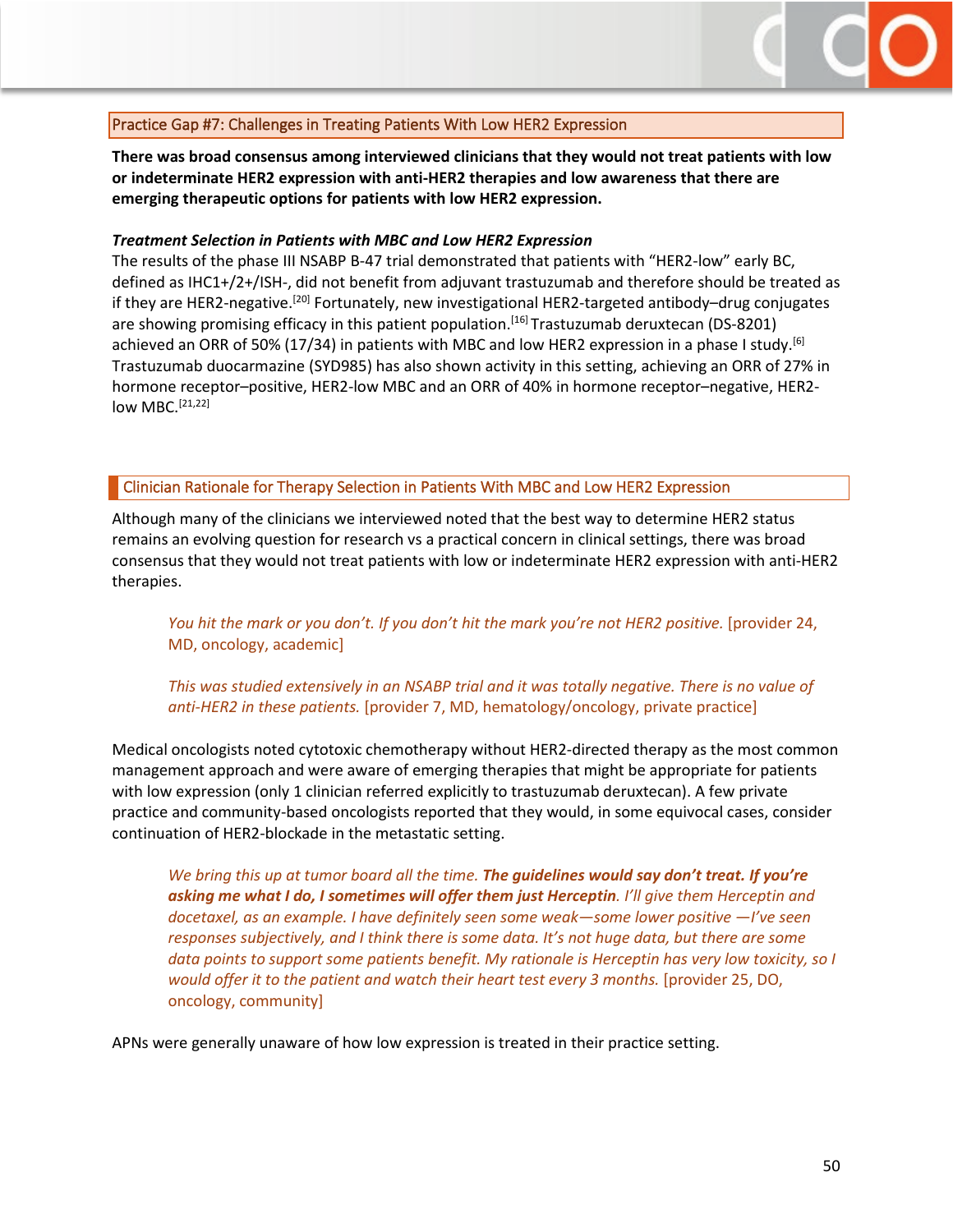

#### <span id="page-50-0"></span>**Practice Gap #8: Deficits in Familiarity With Novel Agents**

**Clinicians are largely unfamiliar with novel agents being developed for the treatment of HER2-positive MBC or their associated toxicity profiles, and in interviews, their mechanisms of action. A majority consider only FDA approval based on phase III clinical data as sufficient evidence to incorporate a new agent or regimen into their practice for patients with HER2-positive MBC.**

Survey data show that most clinicians are unfamiliar with several investigational agents currently being evaluated for HER2-positive MBC in ongoing randomized phase II and III trials (**Figure 15**). The highest level of familiarity among clinicians was with neratinib, which is currently approved by the FDA as extended adjuvant therapy for patients with HER2-positive early-stage BC.<sup>[27]</sup>



**Figure 15. Awareness of investigational therapies in randomized phase II/III trials (n = 177).**

**Furthermore, only 30% of survey respondents (n = 156) were able to identify tucatinib as a more selective HER2 TKI compared with lapatinib and neratinib, both of which are currently approved for different indications in patients with HER2-positive BC.**

This trend of unfamiliarity with investigational agents was mirrored among interviewed clinicians as illustrated by **Table 14**. Although approximately one third of interviewees mentioned being aware of either investigational HER2-targeted TKIs or antibody–drug conjugates, few were able to identify specific drugs in these classes or describe their mechanisms of action. Clinicians most frequently referred to neratinib. Notably, clinicians who referred to specific drugs by name were involved in clinical trials.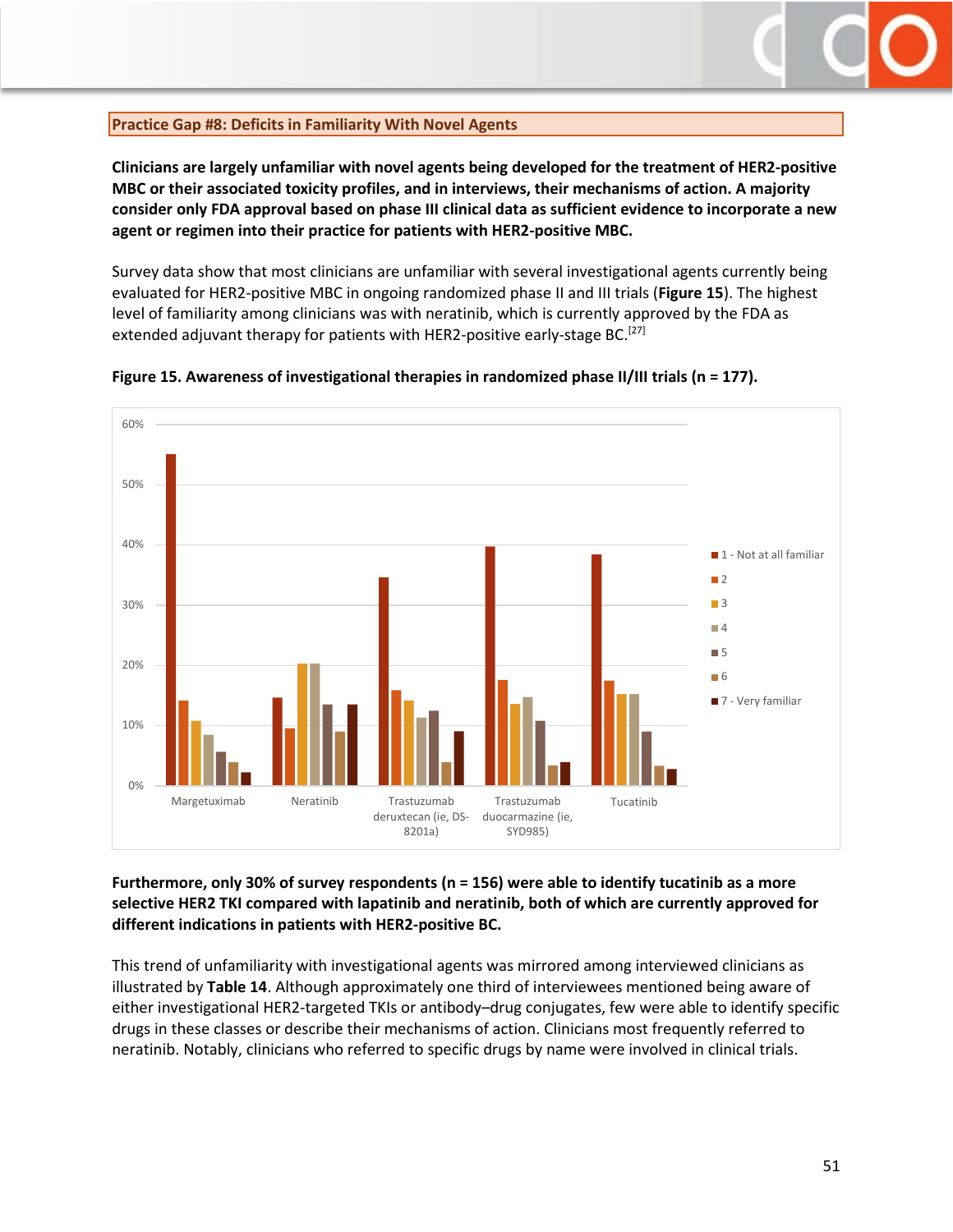Both Sara Tolaney, MD, MPH, and Sara A. Hurvitz, MD, FACP, were surprised by how many clinicians were unfamiliar with the new drugs and their mechanisms of action, with Sara A. Hurvitz, MD, FACP, remarking, "*Being in the field, I thought that everyone had heard about these agents…but the general lack of knowledge…certainly supports the need for CME programs*" on this topic.

#### **Table 14. Clinician Identification of Novel/Investigational Agents**

#### **Antibody–Drug Conjugates**

*There's another one that's coming down the pike, it's a Seattle Genetics product. I don't remember it right off the bat.* [provider 14, MD, hematology/oncology, community]

*Off the top of my head, I would just say the TULIP trial*. [provider 2, MD, hematology/oncology, academic]

*I mentioned trastuzumab diotoxin-something—I forgot its full name. Again, it looks very compelling*  data, the one I saw, and it's already moved to phase III trial. [provider 7, MD, hematology/oncology, private practice]

*I'd say—somewhat. There's some exciting novel agents coming down the pipeline which I've sort of heard about with regards to specific antibodies targeting HER2. You know, the 8201 really is the one that I've heard the most about. What's stuck out in my mind is just the fact that they're targeting HER2-low disease as well.* [provider 13, MD, hematology/oncology, community]

#### **TKIs**

*I'm sure I've heard the spiel but*…[provider 19, NP, oncology, private practice]

*I think that there are TKIs, which are obviously affecting downstream signaling, but I wouldn't know much beyond that.* [provider 11, MD, oncology, private practice]

*The ones that target HER2. So, give me an example. Nothing immediately comes to mind.* [provider 12, MD, hematology/oncology, private practice]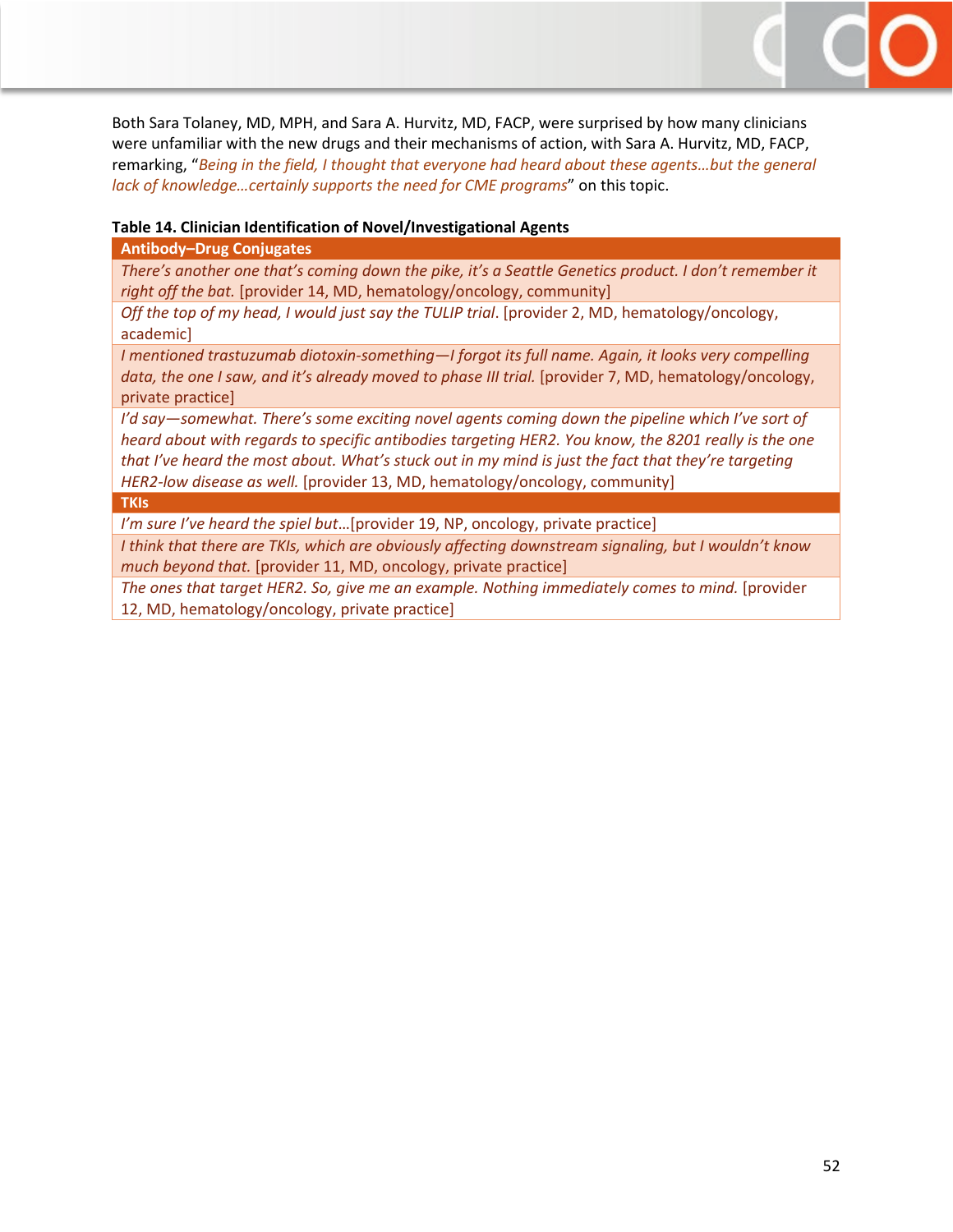

## <span id="page-52-0"></span>Scenarios Under Which Clinicians Will Use New Agents

Over one half of surveyed clinicians are unlikely to use newly approved or investigational therapies if they are not familiar with how the agents work (**Figure 16**). Given the lack of familiarity of clinicians with the agents under development for HER2-positive MBC noted earlier (ie, neratinib, tucatinib, margetuximab, trastuzumab deruxtecan, and trastuzumab duocarmazine), it is unlikely that they would consider these agents as options for their patients on a trial or when they become available in the clinic.



**Figure 16. Likelihood of using new agents if unfamiliar with drug class or mechanism of action (n = 168).**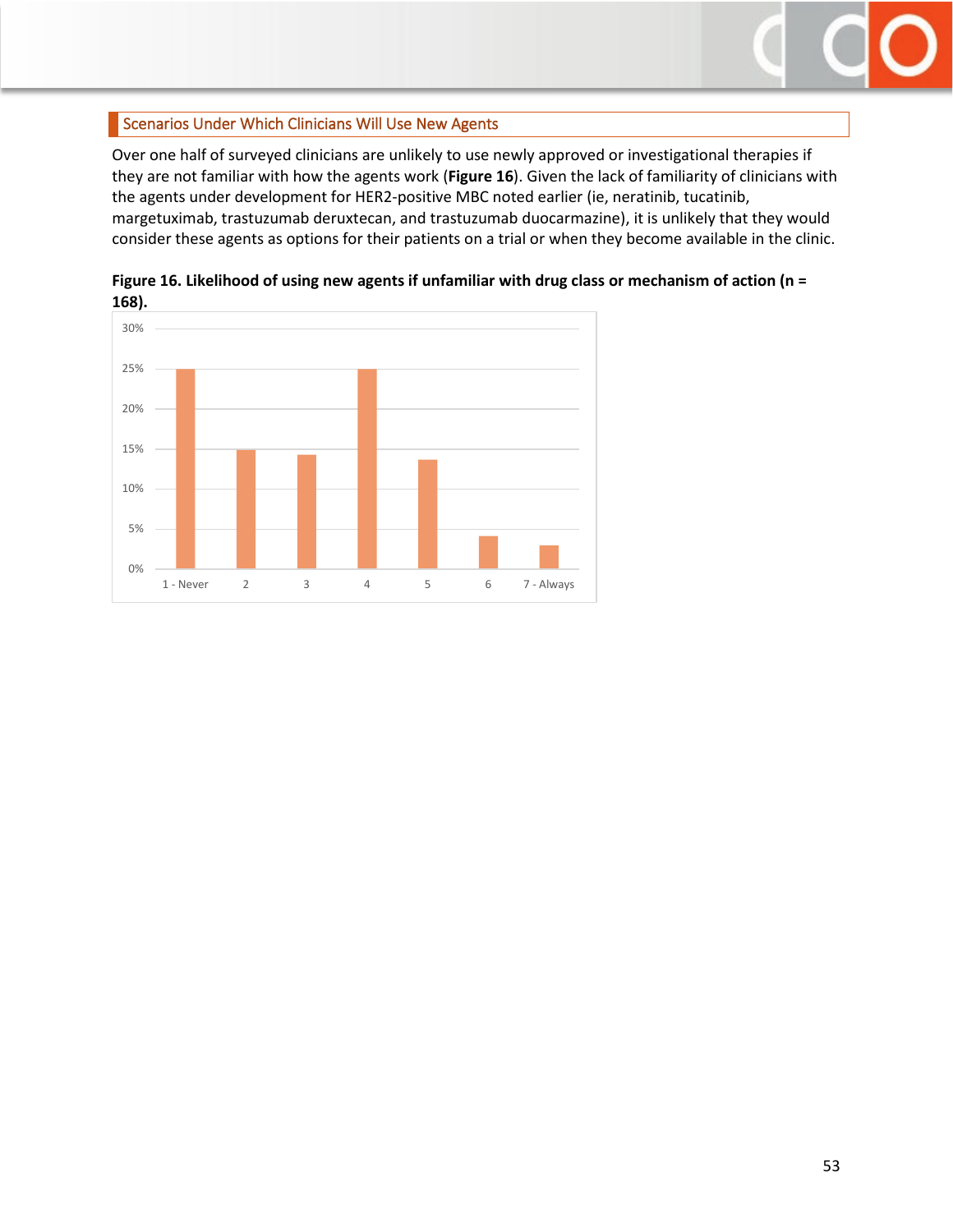

More than one half of survey respondents (55%; n = 130 respondents) indicated that they consider FDA approval based on phase III evidence sufficient evidence to incorporate a new agent or regimen into their practice for patients with HER2-positive MBC (**Figure 17**).



#### **Figure 17. Preferred level of evidence for using new agents (n = 178).**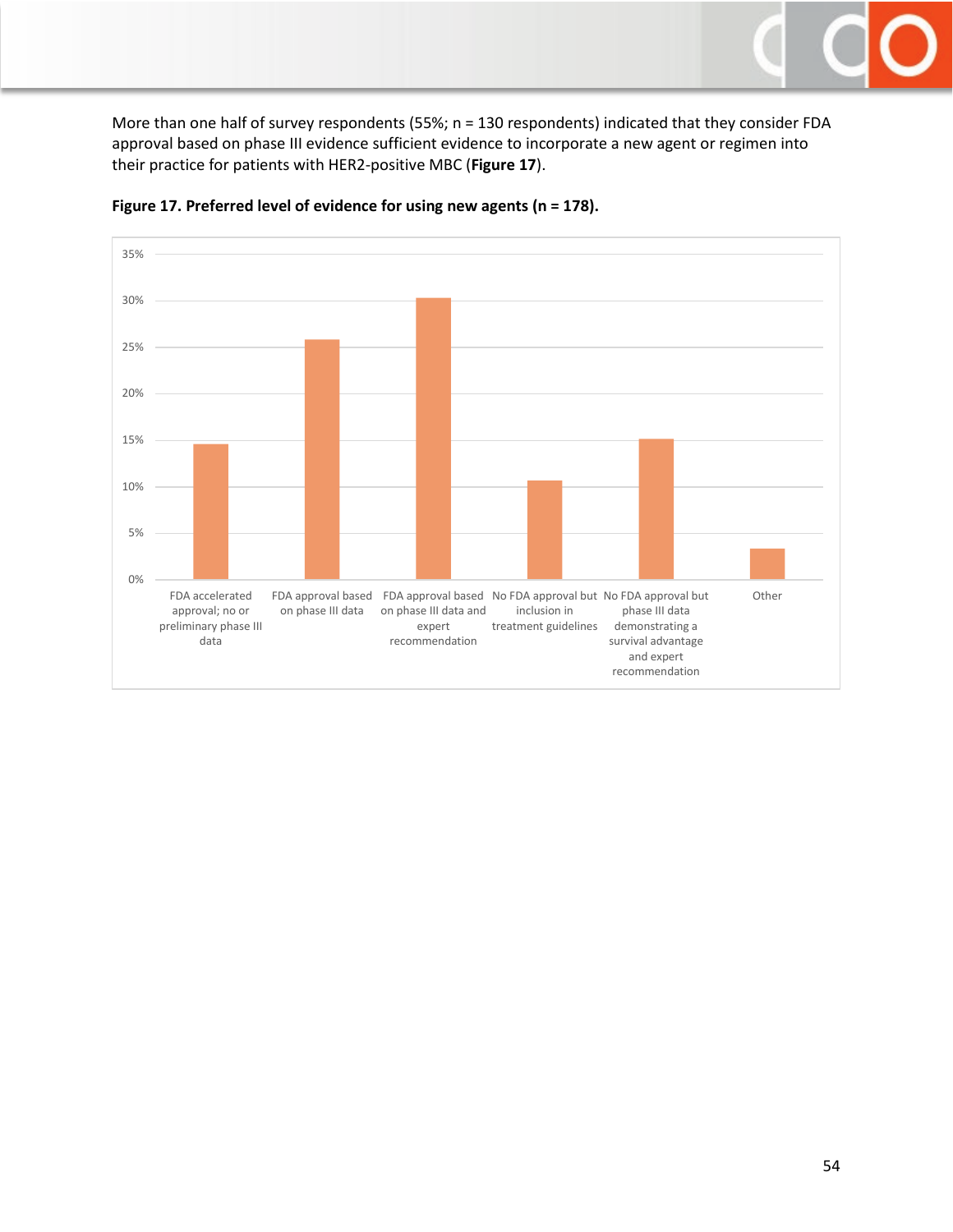The clinicians we interviewed provide additional context to the trends observed in the survey. A majority across setting and specialty noted they would use novel agents if accompanied by phase III clinical data, and the rest said they would when approved by the FDA and when other treatment options were exhausted (**Table 15**). One interviewed clinician, who described himself/herself as an "*early adopter,*" said that they would use investigational agents in practice following treatment with T-DM1, or following third-line treatment.

#### **Table 15. Rationale for Using New Agents**

#### **FDA Approved**

*In terms of using new drugs that are approved, I feel very comfortable doing that based on both safety and efficacy data.* [provider 26, MD, hematology/oncology, academic]

*Once they're FDA approved, usually, that's when we integrate them into our treatment pathways.*  [provider 16, MD, oncology, community]

#### **Phase III Clinical Data**

*Phase III trials are preferred where you are getting, you know, the investigational agent vs the standard of care*. [provider 2, MD, hematology, academic]

*I think the best is phase III clinical trials. But sometimes we can start looking at the phase II and the mature data again of phase III.* [provider 6, MD, hematology/oncology, private practice]

*They do if there is strong data over—let's say—Herceptin's been around for a while and if there's data suggesting that the treatment is superior or—either instead of or in combination, particularly when it comes to survival, OS, and then possibly as a second or third line of treatment if the first line fails*. [provider 21, MD, radiation oncology, community]

**Other Treatment Exhausted**

*At the tail end, either if they are just cycling too fast through their therapies or they are just not responding to therapy when biomarker wise and analyzing off-path, they really should be responding but they're not, then I feel like maybe they just need different drugs that we don't have as part of standard regimen.* [provider 4, MD, hematology/oncology, community]

*I would say any patient who has disease progression beyond the—I would say the top 3. So you always get concerned about the HER2-positive patient that should have had a durable response who's seen pertuzumab, who has seen T-DM1. Yeah, those are the patients that you kind of need to think a little bit out of the box.* [provider 24, MD, oncology, academic]

**Investigational**

*Very, very likely. I'm very excited about that. The question—so, I'm an early adopter, so if there's an opportunity, as I mentioned. So then the next question you might ask is: where if I might use and so on. And so then my answer would be post Kadcyla, before even neratinib or lapatinib, based on what I feel, what I perceive is the better efficacy and the better tolerability. So, basically, Herceptin, Perjeta chemotherapy, hormones, whatever the case may be, followed by Kadcyla, followed by novel agent.* [provider 14, MD, hematology/oncology, community]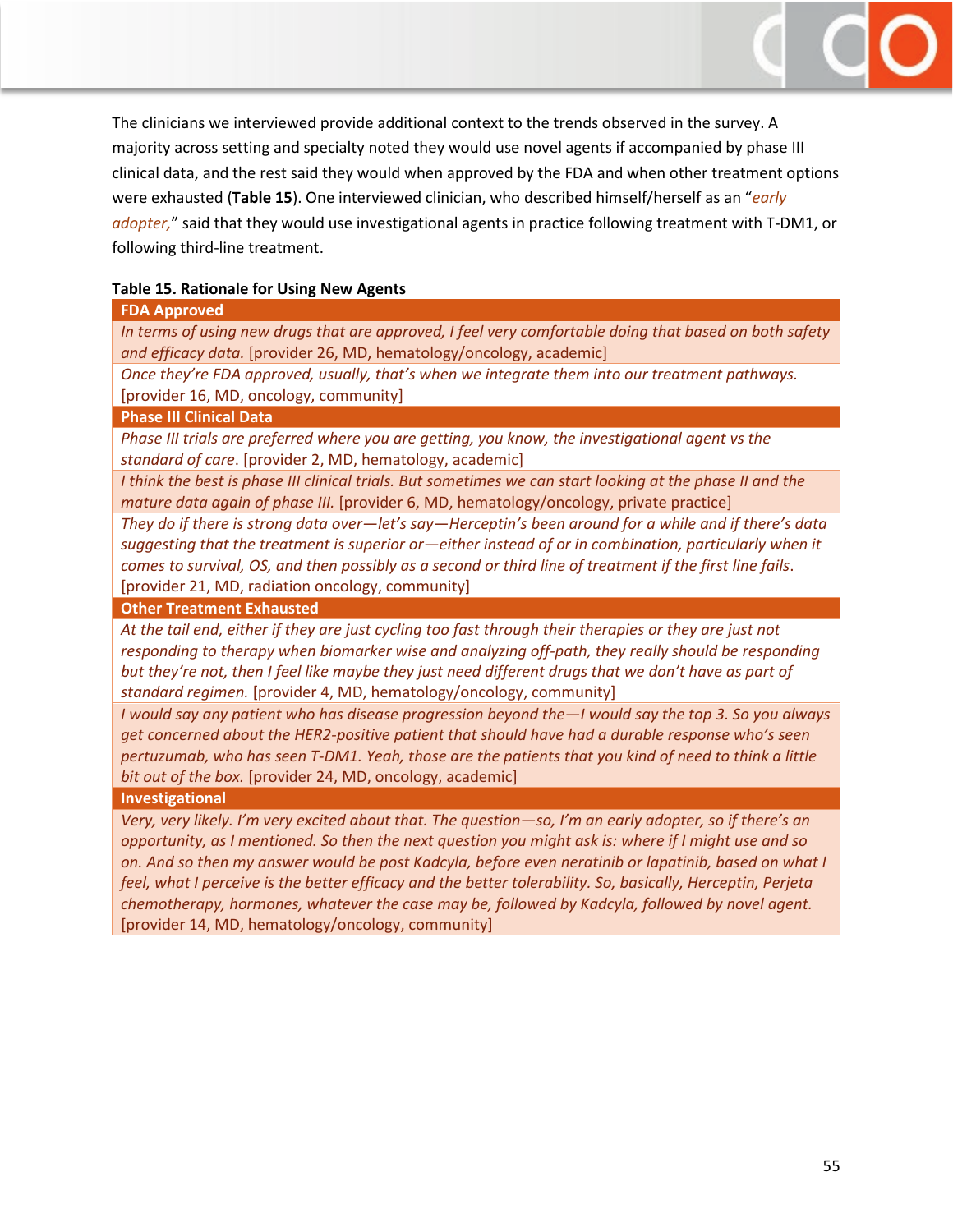

## <span id="page-55-0"></span>I Identification of Adverse Events Associated With HER2-Targeted Agents

Many surveyed clinicians were not able to identify the most concerning adverse events associated with various agents used in the treatment of patients with HER2-positive MBC as well as agents under investigation in this setting (**Table 16, most concerning adverse events for each agent highlighted in gold**). This was particularly evident among agents that have no currently FDA-approved indications (ie, trastuzumab deruxtecan, margetuximab, and tucatinib). According to clinical experts, a lack of knowledge about an agent's toxicities and their management can be another barrier to uptake of new agents.

#### **Table 16. Identification of Concerning Adverse Events Associated With Agents Used in HER2-Positive MBC (n = 154)**

| <b>Adverse Events, %</b>            | Pertuzumab   | T-DM1 | <b>Neratinib</b> | <b>Trastuzumab</b><br>deruxtecan<br>$(DS-8201a)$ | <b>Margetuximab</b> | <b>Tucatinib</b> |
|-------------------------------------|--------------|-------|------------------|--------------------------------------------------|---------------------|------------------|
| <b>Diarrhea</b>                     | 49.35        | 9.74  | 49.35            | 9.74                                             | 9.74                | 19.43            |
| Infusion-related<br>reaction        | 25.90 (rare) | 15.83 | 6.47             | 22.30                                            | 33.09               | 4.32             |
| <b>Interstitial lung</b><br>disease | 11.11        | 14.81 | 14.81            | 16.30                                            | 11.11               | 6.67             |
| <b>Increased AST/ALT</b>            | 10.22        | 35.04 | 18.25            | 10.95                                            | 8.76                | 12.41            |
| <b>Neuropathy</b>                   | 11.19        | 29.85 | 8.21             | 12.69                                            | 8.96                | 8.96             |
| Thrombocytopenia                    | 7.14         | 35.00 | 13.57            | 12.14                                            | 10.71               | 11.43            |
| General<br>myelosuppression         | 12.14        | 28.57 | 17.14            | 20.00                                            | 14.29               | 12.14            |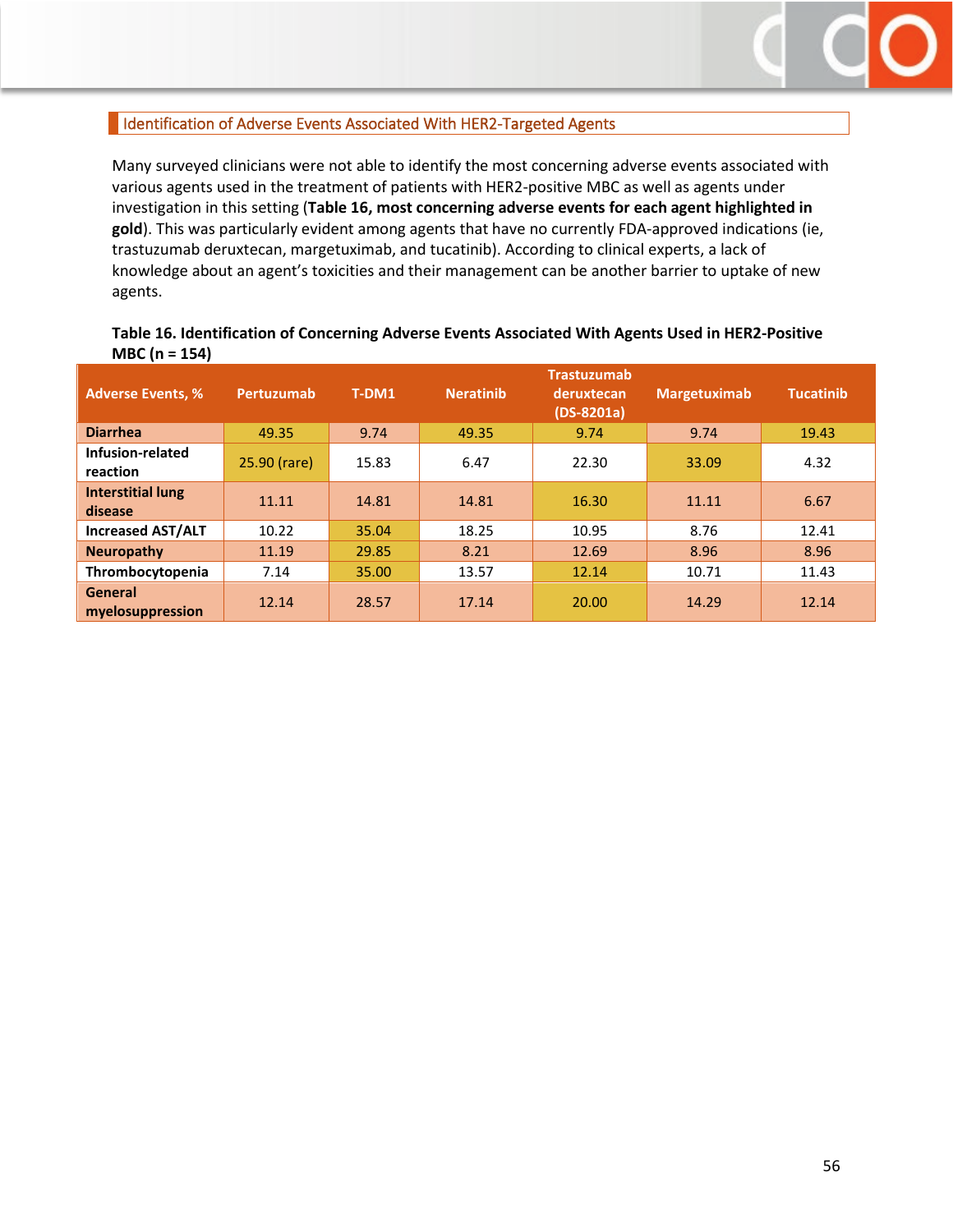

## <span id="page-56-0"></span>Practice Gap #9: Inconsistencies in Defining Quality of Life and Palliative Care

**Although quality of life factors into discussions about goal and expectation setting, there is little consensus among clinicians about how best to define quality of life. Similarly, clinicians view palliative care as an important component of addressing quality of life but vary in how they define palliative care and when they initiate discussions about palliative care with their patients.**

#### <span id="page-56-1"></span>**Quality of Life**

Clinicians identified several factors as being linked to quality of life, including disease control, toxicities, and pain. Clinicians factored quality of life into discussions about goal and expectation setting but varied in how they defined quality of life (**Table 17**).

#### **Table 17. Defining Quality of Life**

*Quality of life is something that is not obvious from the data. Not all studies have looked at quality of life, so I would say we would kind of summarize that the most important quality-of-life determinant is (a) is the disease able to be controlled and (b) [what is] the type of toxicity one would expect from the treatment? So if we are diligent and appropriately following and managing the side effects then, hopefully, we can maintain quality of life and minimize the deterioration and if we control the disease, we will also maintain the quality of life. That is what is expected, but in terms of numerical and statistical results, we don't always have that.* [provider 14, MD, hematology/oncology, community] *It's whatever the patient defines it as and that changes along their disease trajectory. We see it change. Something that's unacceptable in their mind at maybe the time of initial diagnosis becomes acceptable when they are faced with maybe stopping treatment and going on to kind of a hospice-type situation. So we have to constantly re-evaluate that.* [provider 17, APN, radiation oncology, academic] *A lot of docs get patients really fixated on bloodwork and markers and this and that and my approach is different from that. I'm very patient centered, so it's like, "How are you feeling?" and "How is this disease affecting your activities of daily living?" and that's what I measure.* [provider 23, MD, oncology, private practice]

APNs and NPs were more likely to view quality of life as less of a fixed entity and more as a consideration that changes as patients move through treatment options. APNs and NPs also described quality of life as something they would be more likely to explicitly discuss with patients than would oncologists or other specialists.

#### <span id="page-56-2"></span>**Palliative Care**

Clinicians viewed palliative care as an important component of addressing quality of life but varied in how they defined this concept. Clinicians seemed split on defining palliative care as equivalent to supportive care or defining it as end-of-life planning (**Table 18**). Others distinguished symptom management in early treatment from end-of-life planning, but referred to both as palliative care. As one PA put it:

*It's really interesting you bring that up, because I was just at ASCO and they were talking about the difference between palliative and supportive care and that they're using them interchangeably when they're really not.* [provider 9, APN, oncology, academic]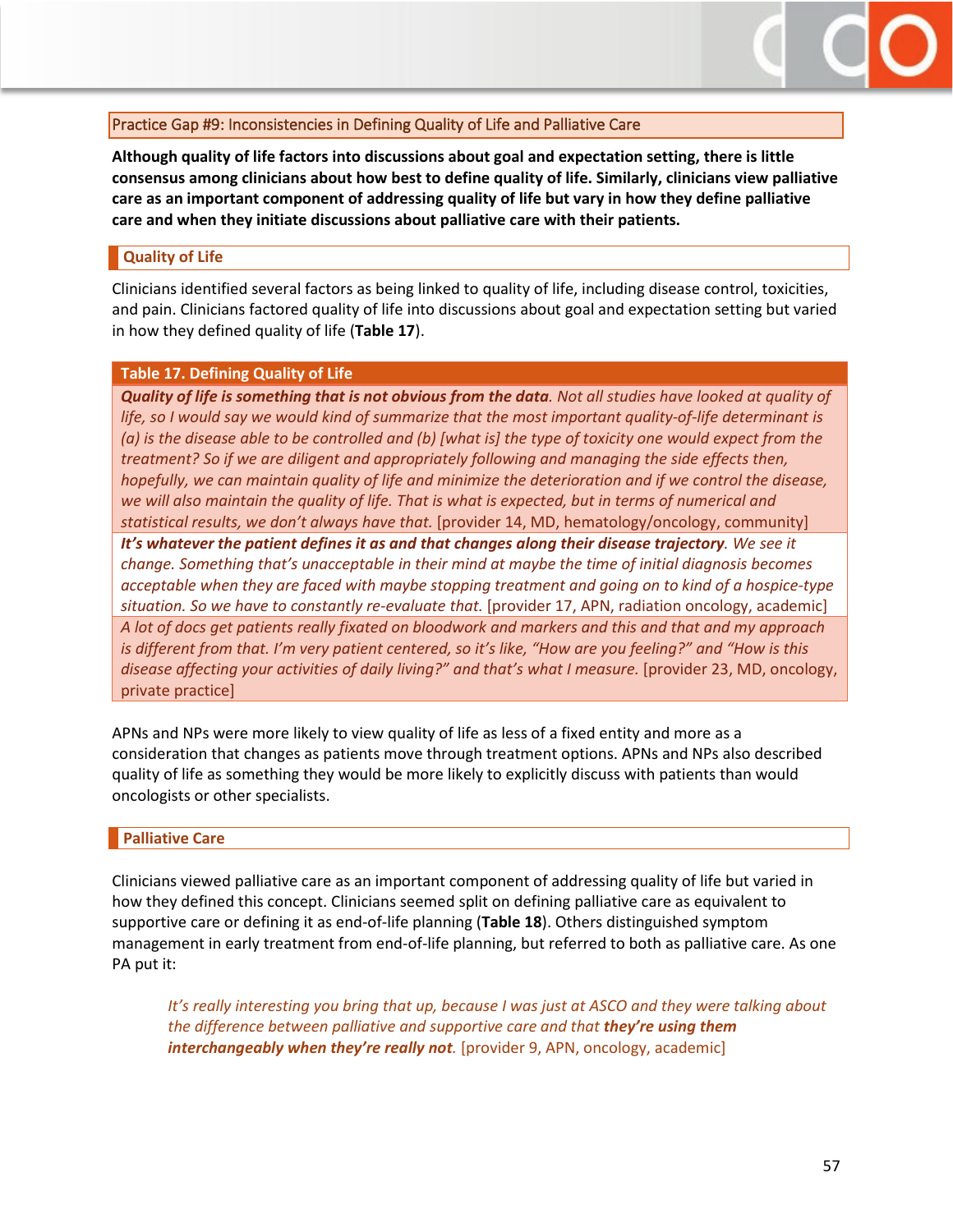

Clinicians also differed in their timing of discussing palliative care with their patients. Broadly, discussions about palliative care occurred either at the initial treatment planning visit or later in the disease/treatment trajectory as therapy failed. The timing of palliative care discussion likely hinges on how clinicians define palliative care. Clinicians who viewed palliative care as symptom management and/or supportive care throughout the treatment trajectory were more likely to introduce palliative care into early discussions with patients and to view it as integral to oncology care. Clinicians who viewed palliative care as end-of-life planning were more likely to initiate a discussion about palliative care after multiple lines of treatment (**Table 18**).

#### **Table 18. Definitions for Palliative Care**

#### **Palliative Care as Symptom Management**

*What I usually do in patients regardless of the breast cancer or the type of cancer, when you are dealing with advanced cancer, whether the patient is symptomatic or asymptomatic, I usually encourage and make sure that they are seen and been plugged in with a palliative care specialist, not only about symptom management but also managing the expectation, managing anxiety, and all of the other things that come with the cancer diagnosis.* [provider 14, MD, hematology/oncology, community]

*We actually frame it from the standpoint of that it's an extra layer of support. That it does not mean hospice. We are pretty upfront with that, that it's another team member or members to manage their symptoms, to optimize their quality of life basically.* [provider 17, APN, radiation oncology, academic]

*We talk about palliative care at the very beginning of the stage IV disease discussion. In fact, we refer newly diagnosed stage IV patients to our palliative care to fine-tune any of the kind of symptomatic treatments that they're already on. We've learned that early use of palliative care, both medicinal as well as psychosocial support, makes patients live longer and live better, so that's a standard of care in our cancer center.* [provider 12, MD, hematology/oncology, private practice]

#### **Palliative Care as End-of-Life Planning**

*End of life planning is during later end of cancer journey, not from the beginning because a lot of patients, they don't want to hear from the start but they are willing to listen at the later point of their treatment journey.* [provider 6, MD, hematology/oncology, private practice]

*We talk about if they're getting towards the end of what we can offer them medically—like, if they've had multiple lines of therapy and they continue to progress, then we typically say, "Well, this is like a third-line therapy and the results from this might not be so good, so it's also an option to not do the therapy, just do best supportive care, palliative care, where we're just trying to minimize symptoms related to cancer, but we're not actively treating it with anything." So we kind of usually introduce that when we think we're getting towards someone who has less than 6 months to a year to live, we start talking about those types of things*. [provider 16, MD, oncology, community]

*It depends on the situation. If I have an elderly patient coming in a wheelchair, of course we'll talk about end of life from day 1, but when I'm talking to a young patient—and we have a lot of people in their 40s and 50s—and here we're telling them the survival median is 5 years, you can go 10 years, especially if they have limited metastatic disease, they are not going to be interested in hearing this at all.* [provider 7, MD, hematology/oncology, private practice]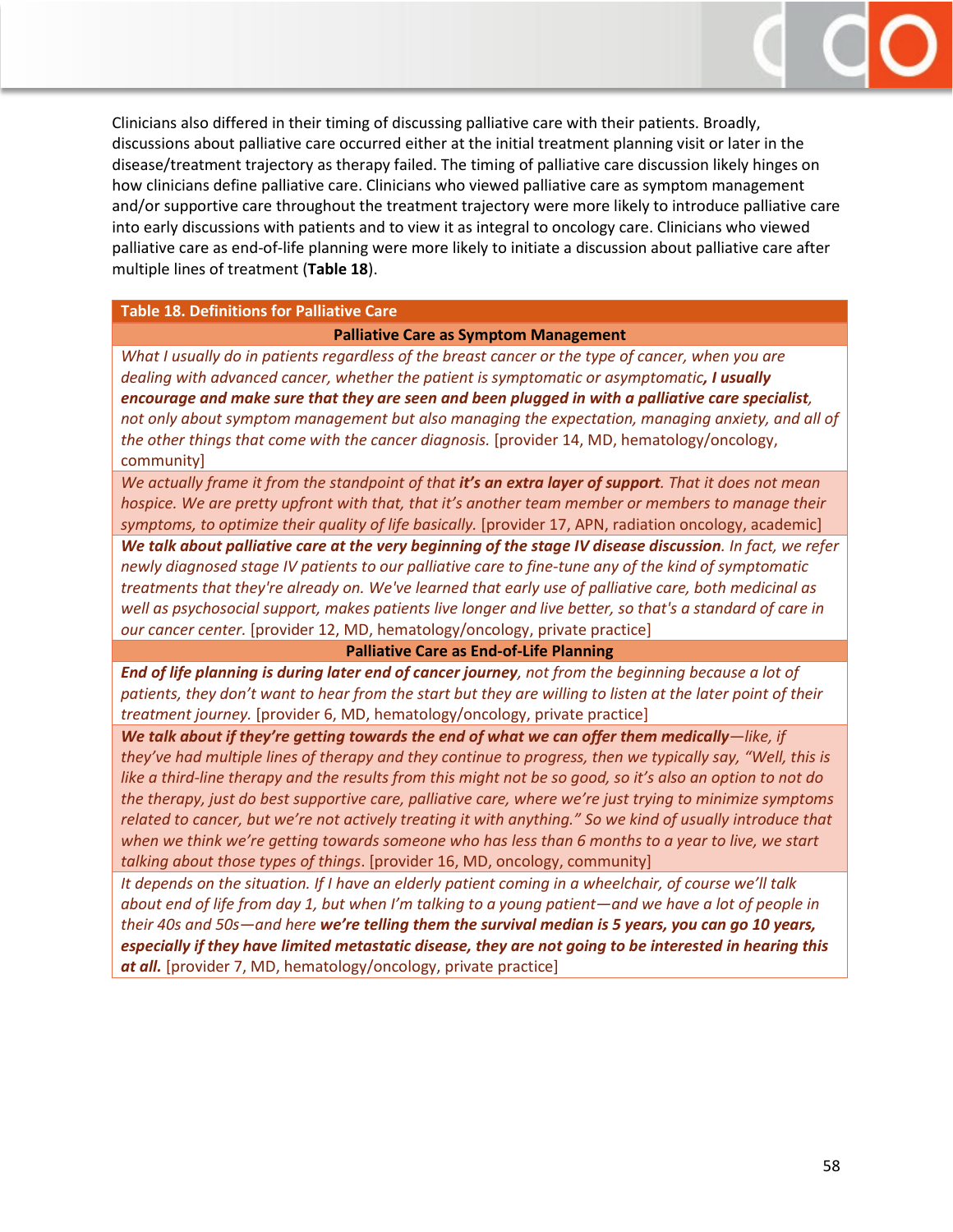#### <span id="page-58-0"></span>**Main Clinical Challenges in the Optimal Treatment of HER2-Positive MBC**

**The top 3 clinical challenges that interview participants identified as barriers to optimal treatment and patient management were disease progression, symptom management, and CNS disease (Figure 18).**



**Figure 18. Frequency of reported clinical challenges in interviews (n = 26).**

**Table 19** summarizes how participants described these challenges.

#### **Table 19. Clinician Descriptions of Barriers to Optimal Treatment**

#### **Symptom and Adverse Event Management**

- *I guess I would say some of the symptoms. Symptoms management with those patients as far as, you know, some of the therapies can cause the diarrhea pretty bad. So that would be 1 of the main ones and just the fatigue, just the not feeling well. Less often any cardiac stuff.* [provider 17, APN, radiation oncology, academic]
- *Occasionally, we start to see a cardiac problem. I mean, when you start to see a drop in ejection fraction, etc, which may happen, sometimes you have to do what's best for the patient and sometimes we have changed therapy to the oral TKIs because of that.* [provider 7, MD, hematology/oncology, private practice]
- *Symptom management. You know, side effect management. Dealing with the fear of recurrence. Helping patients manage being able to still function while going through treatment. When someone's got to have chemotherapy and surgery, radiation, how am I going to help them to continue to function in the workplace, possibly, as we're talking mostly women here, if they have*  families, if they have children, you know. These are all the challenges. Helping them deal with all *the emotional impacts of it. You know, self-image issues with losing hair, with losing breasts, all these body image changes. It's a lot.* [provider 10, APN, oncology, community]
- *A lot of my younger patients, they do tend to have more side effects, maybe because I'm using more chemotherapy or the fact that they just don't get breaks, like others can. They kind of move from one line to the next line in fairly rapid succession. So side effect management becomes pretty hard for a lot of people. There's a lot of back and forth to the clinic. Sometimes I have to admit*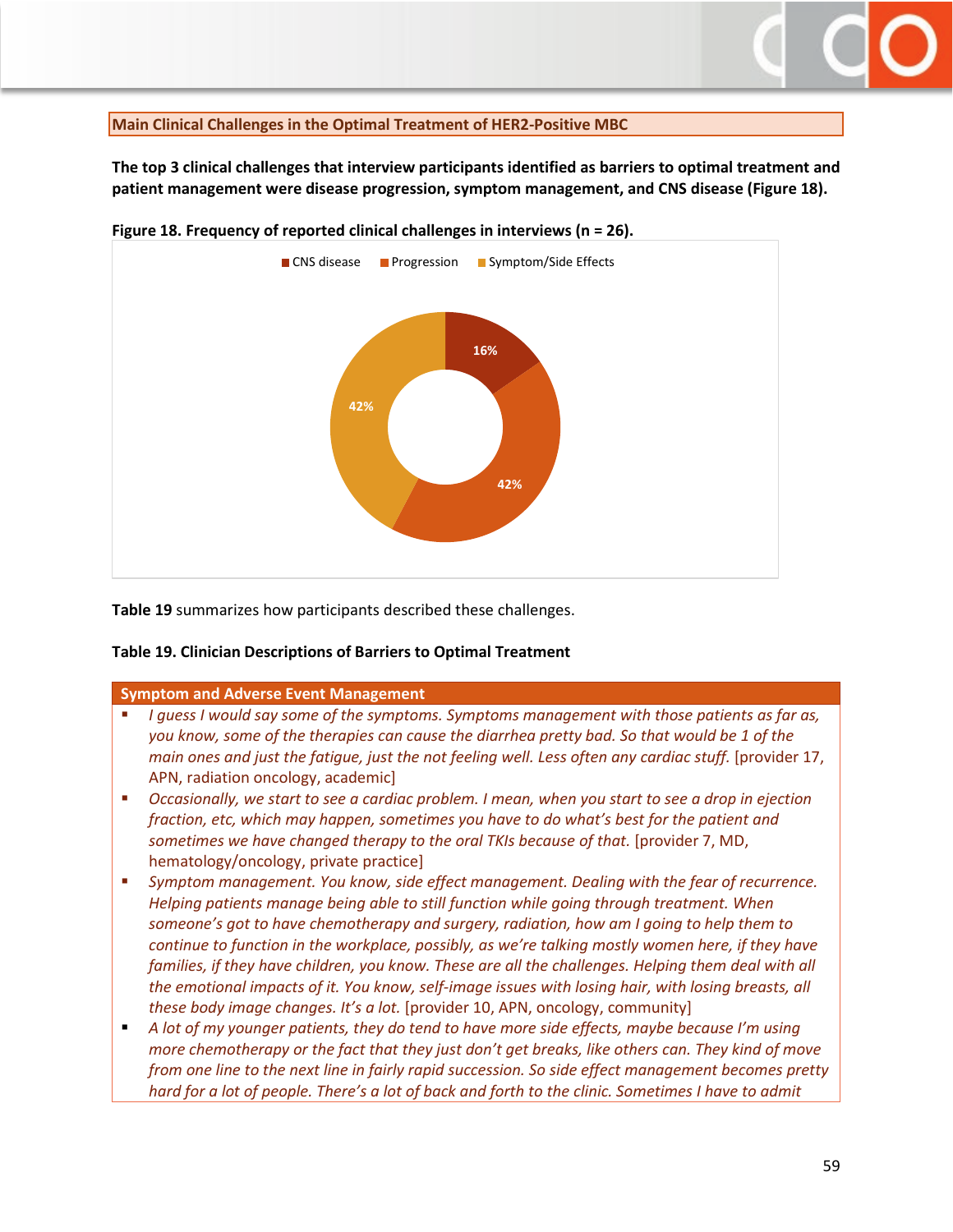*them to the hospital. Management of diarrhea is pretty challenging and that tends to be a not uncommon side effect on anti-HER2 drugs. So that becomes difficult because it requires a lot of education, people are very hesitant taking Imodium or lomodal or whatever. So there's just a lot of back and forth.* [provider 4, MD, hematology/oncology, community]

#### **Progression**

- *Number 2 is patients who become refractory or progress on Kadcyla. Although we have at least 1 other option or 2 other options, the duration of response is short, the toxicity is significant and that's not—there is room for improvement in those particular patients for outcome.* [provider 14, MD, hematology/oncology, community]
- *With HER2, we usually can kind of extend people's lives by years, but eventually they all can usually end up succumbing to the disease and so that's a challenge when you're dealing with younger patients and they have families and they're worried about passing and leaving—you know, who's going to take care of their kids or their parents or whoever else they're kind of taking care of. So it's challenging to deal with that.* [provider 16, MD, oncology, community]
- *The challenges are that the literature sometimes is more limited about the success rate of radiation in particular cases that may not be so common and the follow up for patients with HER2-positive cancer's not as long as the HER2 negative because even though it's been around for, now, nearly, maybe a decade and a half or so, we still don't have as much follow up as we do with other patients*. [provider 21, MD, radiation oncology, community]
- **A** lot of the drugs that we use for metastatic disease only have been moved up earlier in treatment *and so my concern has always been, when the patient progresses, when they have metastatic disease and they progress and we've used so many of this drug already upfront, how we're going to have to treat that. Also, patients may have a limit to their insurance allocation and drugs are so expensive and women are living so long with metastatic disease that they get to that limit, then how are they going to pay for treatment?* [provider 23, MD, oncology, private practice]

#### **CNS Disease**

- *Number 1 on my list would be brain metastases. You know, depending on the study that you look at, 30% to 50% of women with metastatic HER2-positive breast cancer will have brain metastases and we have many, many drugs that treat HER2-positive breast cancer, but we do not have many drugs that cross the blood–brain barrier and are effective in the treatment of breast cancer once it's spread to the brain. So that's a huge clinical problem and even though we've made strides in the OS of HER2-positive breast cancer over time, we actually have not yet made strides in women who develop brain mets; their survival is still about 2 years after formation of a brain met. And we're getting there. There are some drugs coming down the pipeline. One of them is called tucatinib, neratinib has CNS penetrability, so does lapatinib. T-DM1, which is the second line, which is standard of care in the second line, has some CNS activity as well.* [provider 26, MD, hematology/oncology, academic]
- *Brain metastases is a big issue and the agents are not as effective in the brain. I think that's a big problem*. [provider 26, DO, oncology, community]
- *The biggest clinical challenge, in my mind, is occurrence of or progression of CNS disease, intracranial metastasis, CNS metastasis. Those patients have a poor prognosis. Currently, existing therapy, very few of them have good data and a few of them good activity, so there's a tremendous unmet need, which may be fulfilled in the near future or at least to some extent would be filled by some of the newer active agents that are coming down the pike.* [provider 14, MD, hematology/oncology, community]
- *HER2 positive, they tend to metastasize to the brain, so sometimes if they have brain mets, that becomes an issue*. [provider 2, MD, hematology/oncology, community]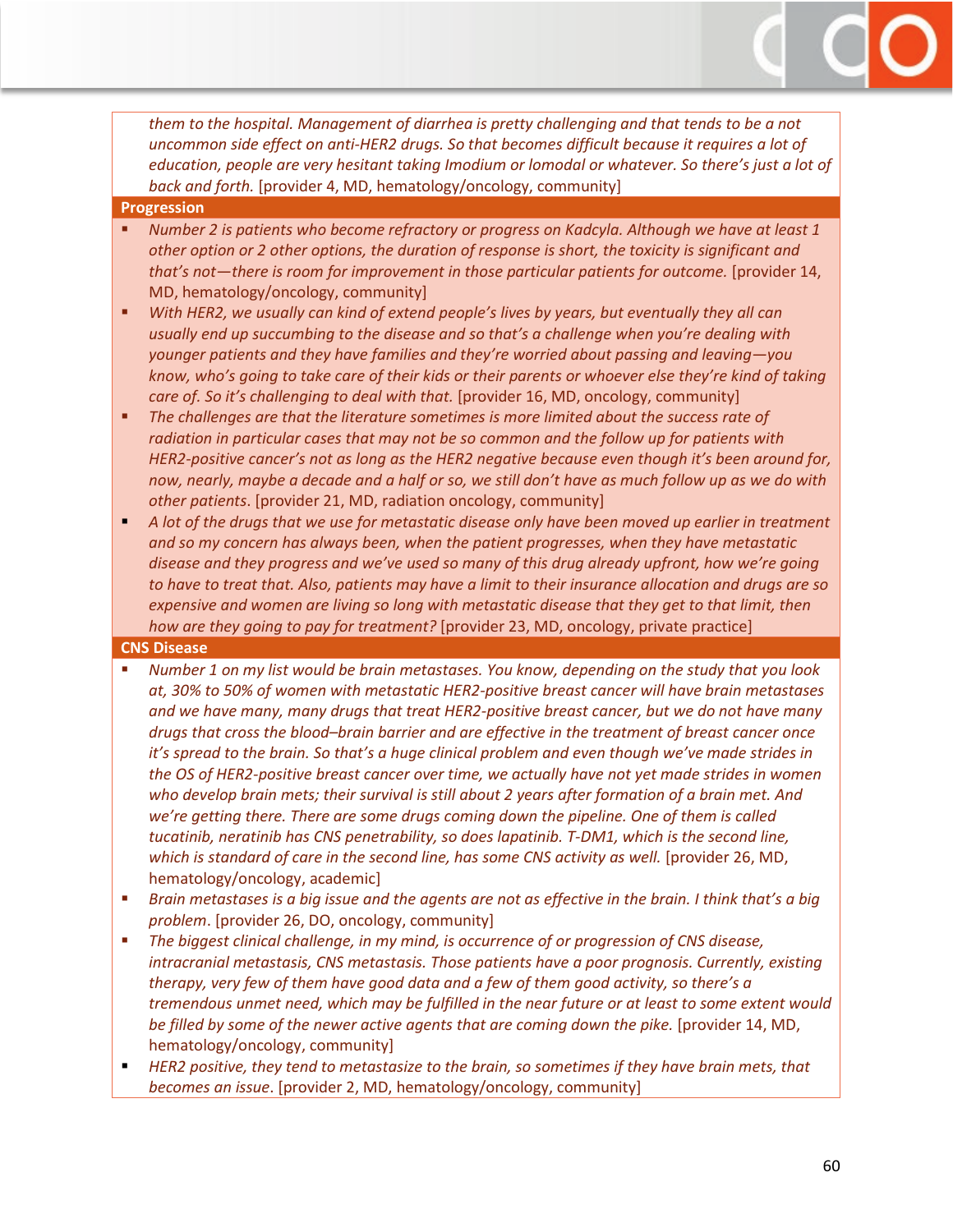

#### **Patient Engagement**

- *The other challenge is to keep patients engaged. In my experience with these patients, the first 6 months to a year they are very engaged; beyond that, the enthusiasm sort of cools down and they are coming in all the time, getting treatment. You have to keep them energized. You have to remind them what we are doing here to keep them involved, because this is a long therapy and it gets boring and some patients lose interest. Like, "Okay, I feel fine, I don't know if I want to keep doing this." It's our job to keep them engaged.* [provider 7, MD, hematology/oncology, private practice]
- *I do think categorically when you're first meeting patients that are HER2 positive and telling them the duration of therapy, everybody's face sinks when you tell them it's going to be a year of therapy, but it doesn't carry over to noncompliance. Everybody's compliant, but there is this moment when they're like, "A whole year?," so you have to get people to buy in.* [provider 24, MD, oncology, academic]
- *The biggest challenge, I would say, in advanced cancer ends up being engagement with palliative care. You know, I think we try to encourage patients to see palliative care earlier. I think there's still a stigma around palliative care being mostly for hospice only. And so I think often times they end up getting seen by palliative care later than I would've liked despite kind of encouraging it early on. And I see that's quite the biggest barrier that I see that really impacts patient quality of life.* [provider 13, MD, hematology/oncology, community]

In addition to the cost of treatment, interviewed clinicians also pointed to a range of other social, organizational, and interpersonal challenges, such as how best to: 1) keep current with novel and investigational therapies; 2) sustain patient engagement across the treatment trajectory; and 3) address cost and access to treatment (**Figure 19**). The top priorities for radiation oncology clinicians were cost, patient engagement, and managing radiation adverse events.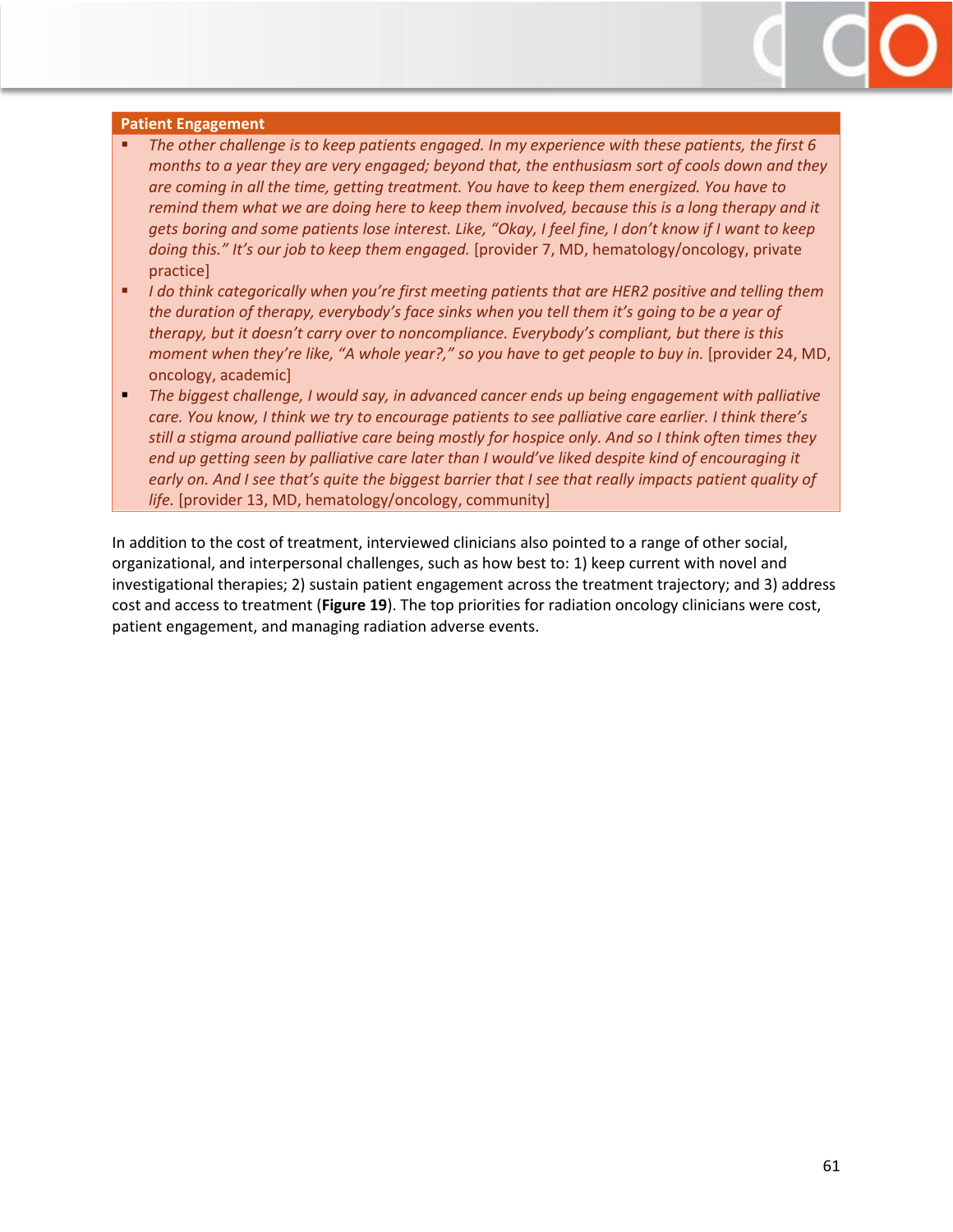



Interviewed clinicians noted the following range of strategies that their practice settings are using to address the challenges they described (**Figure 20**).

**Figure 20. Stated strategies to address practice challenges.**

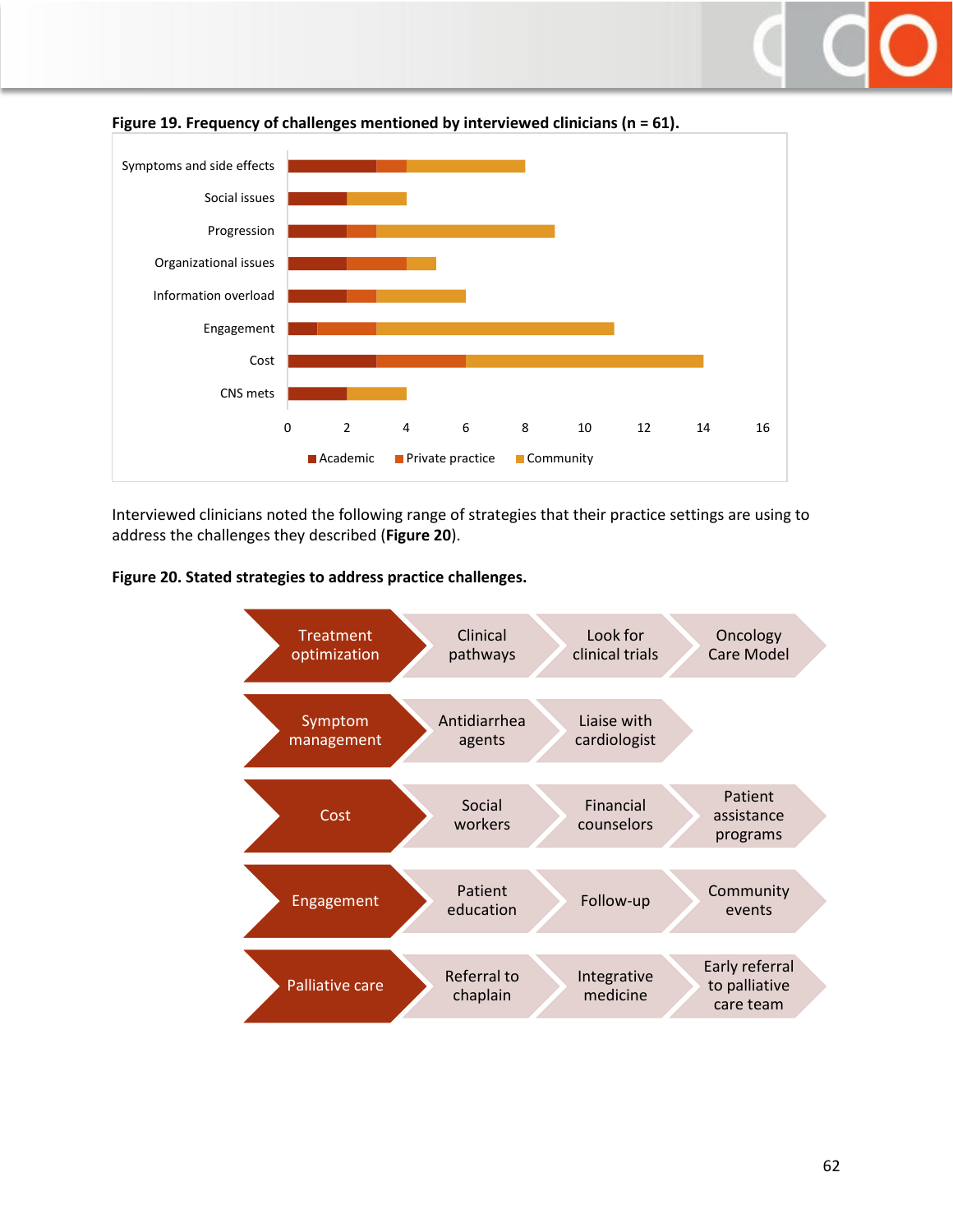## <span id="page-62-0"></span>**Preferred Educational Sources and Formats**

**Figure 21** shows the range of information sources that interviewed clinicians rely on to stay current with treatment and management developments in HER2-positive MBC.



**Figure 21. Preferred education sources reported in interviews (n = 50).** 

The *Journal of Clinical Oncology* and the *New England Journal of Medicine* were the most frequently cited journals; many also cited ASCO Post and Oncology Nurse Advisor as reliable sources of information. Oncologists cited ASCO, San Antonio Breast Cancer Conference, and the American 24%Association for Cancer Research conference as frequently attended meetings. Radiation oncology clinicians cited the American Society of Radiation Oncologists annual meeting. Participants also emphasized the importance of conversations with peers in tumor boards and locally organized weekly or monthly meetings as important spaces for discussions about patient management as well as sources of information about new agents, clinical trial data, and other management issues. UpToDate, Clinical Care Options, Research to Practice, OncLive, and Medscape were cited as frequently accessed online resources.

Time was a major factor in participant selection of educational format. Participants valued the accessibility and immediacy of online tools, information, and resources, but they preferred being able to go to meetings, interact with colleagues, discuss cases, and learn from subject matter experts. Podcasts and webcasts were valued for their easily digestible formats "*with a human touch*."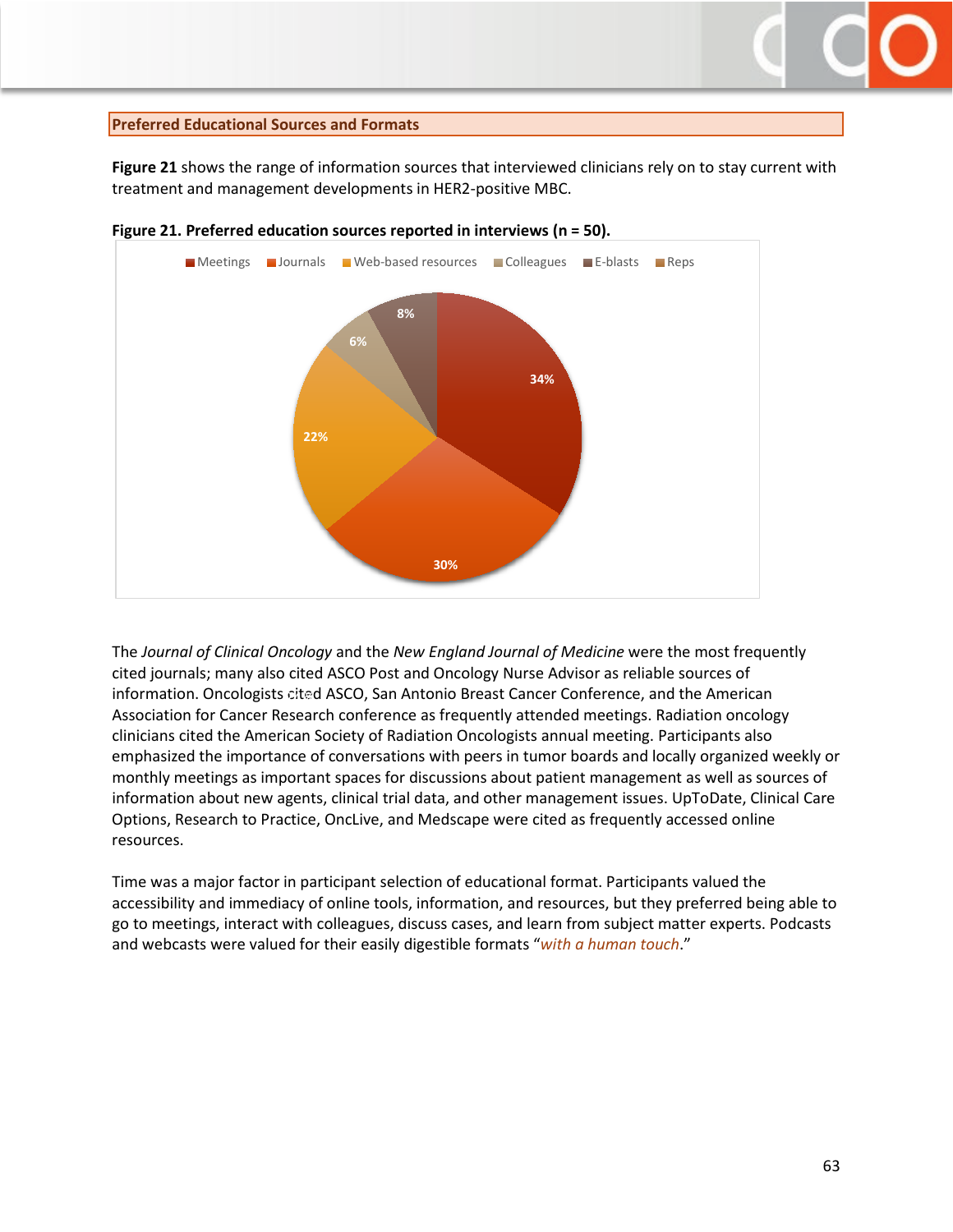

Most participants identified in-person meetings as the pre-eminent learning scenario, followed by online resources such as webcasts and downloadable slide presentations.

*I want to hear it first hand, so that's why I am at ASCO every year, but I also follow the latest and the greatest that is being presented and published and so on. But I also appreciate greatly the Clinical Care Options' review, the slide sets, the summary of the data, as well as the video from some of the symposia that are available along with slides and so on. So I appreciate all of that.* [provider 14, MD, hematology/oncology, community]

*I love meetings, especially the breakout sessions. I like going to a lot of the pharma presentations; so I know they're biased, but still you get a lot of information and you can ask direct questions.* [provider 9, APN, oncology, academic]

*Well, for convenience, preference is online, but if it's a new drug that I'm responsible for administering, I do like a site visit, especially for something that's new.* [provider 10, APN, oncology, community]

*I learn more visually, so I like looking at when someone's talking and you have slides in front of you, so that helps.* [provider 2, MD, hematology/oncology, academic]

Survey results regarding preferred education sources echoed that of the interviews (**Figure 22**).



#### **Figure 22. Preferred education sources reported in the survey (n = 157).**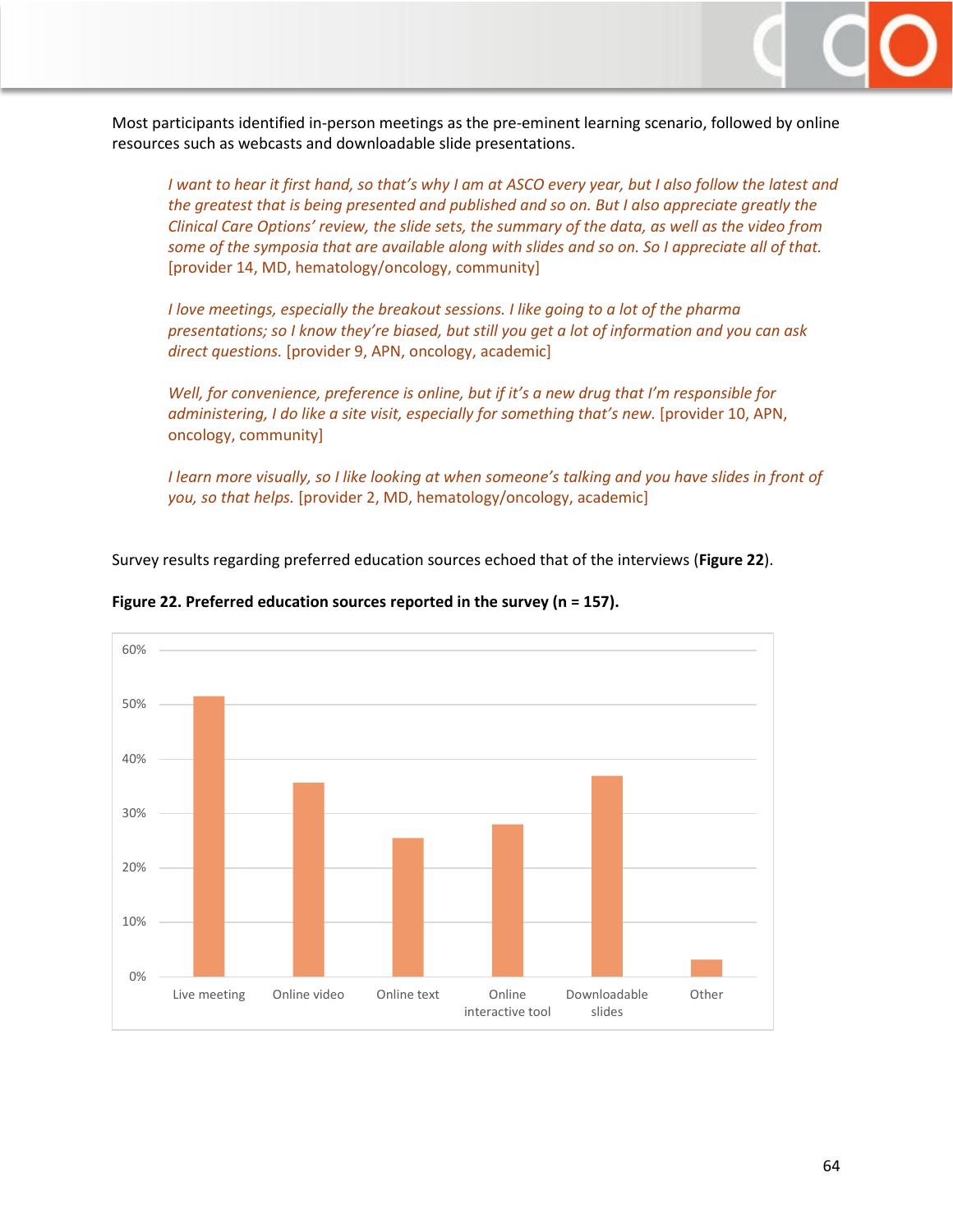#### <span id="page-64-0"></span>**References**

- 1. Clinical Care Options. Data on file. Interactive Decision Support Tool: Expert Guidance on Selecting Treatment for Metastatic Breast Cancer. 2019
- 2. [Duchnowska R,](https://www.ncbi.nlm.nih.gov/pubmed/?term=Duchnowska%20R%5BAuthor%5D&cauthor=true&cauthor_uid=29772459) [Loibl S,](https://www.ncbi.nlm.nih.gov/pubmed/?term=Loibl%20S%5BAuthor%5D&cauthor=true&cauthor_uid=29772459) [Jassem J.](https://www.ncbi.nlm.nih.gov/pubmed/?term=Jassem%20J%5BAuthor%5D&cauthor=true&cauthor_uid=29772459) Tyrosine kinase inhibitors for brain metastases in HER2-positive breast cancer. [Cancer Treat Rev.](https://www.ncbi.nlm.nih.gov/pubmed/29772459) 2018;67:71-77.
- 3. Murthy R, Borges VF, Conlin A, et al. Tucatinib [with capecitabine and trastuzumab in advanced](https://www.ncbi.nlm.nih.gov/pubmed/29804905)  [HER2-positive metastatic breast cancer with and without brain metastases: a non-randomised,](https://www.ncbi.nlm.nih.gov/pubmed/29804905)  [open-label, phase 1b study.](https://www.ncbi.nlm.nih.gov/pubmed/29804905) Lancet Oncol. 2018;19:880-888.
- 4. [Freedman RA,](https://www.ncbi.nlm.nih.gov/pubmed/?term=Freedman%20RA%5BAuthor%5D&cauthor=true&cauthor_uid=30860945) [Gelman RS,](https://www.ncbi.nlm.nih.gov/pubmed/?term=Gelman%20RS%5BAuthor%5D&cauthor=true&cauthor_uid=30860945) [Anders CK,](https://www.ncbi.nlm.nih.gov/pubmed/?term=Anders%20CK%5BAuthor%5D&cauthor=true&cauthor_uid=30860945) et al. TBCRC 022: a phase II trial of neratinib and capecitabine for patients with human epidermal growth factor receptor 2-positive breast cancer and brain metastases. [J Clin Oncol.](https://www.ncbi.nlm.nih.gov/pubmed) 2019;[Epub ahead of print].
- 5. Borges VF, Ferrario C, Aucoin N, et al. Tucatinib combined with ado-trastuzumab emtansine in advanced ERBB2/HER2-positive metastatic breast cancer: a phase 1b clinical trial. JAMA Oncol. 2018;4:1214-1220.
- 6. Iwata H, Tamura K, Doi T, et al. Trastuzumab deruxtecan (DS-8201a) in subjects with HER2 expressing solid tumors: long-term results of a large phase 1 study with multiple expansion cohorts. J Clin Oncol. 2018;36(suppl 15). Abstract 2501.
- 7. Doi T, Shitara K, Naito Y, et al. Safety, pharmacokinetics, and antitumour activity of trastuzumab deruxtecan (DS-8201), a HER2-targeting antibody-drug conjugate, in patients with advanced breast and gastric or gastro-oesophageal tumours: A phase 1 dose-escalation study. [Lancet](http://www.thelancet.com/journals/lanonc/article/PIIS1470-2045(17)30604-6/fulltext)  Oncol. [2017;18:1512-1522.](http://www.thelancet.com/journals/lanonc/article/PIIS1470-2045(17)30604-6/fulltext)
- 8. Saura C, Thistlethwaite F, Banerji U, et al. A phase I expansion cohorts study of SYD985 in heavily pretreated patients with HER2-positive or HER2-low metastatic breast cancer. J Clin Oncol. 2018;36(suppl 15). Abstract 1014.
- 9. Bang YJ, Giaccone G, Im SA, et al. First-in-human phase 1 study of margetuximab (MGAH22), an Fc-modified chimeric monoclonal antibody, in patients with HER2-positive advanced solid tumors. Ann Oncol. [2017;28:855-861.](https://academic.oup.com/annonc/article/28/4/855/2949627)
- 10. Braun V, Clarke V. Successful Qualitative Research. London: Sage. 2015.
- 11. Swain SM, Baselga J, Kim SB, et al. Pertuzumab, trastuzumab, and docetaxel in HER2-positive metastatic breast cancer. N Engl J Med. 2015;372:724-734.
- 12. Verma S, Miles D, Gianni L. Trastuzumab emtansine for HER2-positive advanced breast cancer. N Engl J Med. 2012;367:1783-1791.
- 13. Loibl S, Gianni L. HER2-positive breast cancer. Lancet. 2017;389:2415-2429.
- 14. Echavarria I, López-Tarruella S, Márquez-Rodas I, et al. Neratinib for the treatment of HER2 positive early stage breast cancer. Expert Rev Anticancer Ther. 2017;17:669-679.
- 15. Ado-trastuzumab emtansine [package insert]. South San Francisco, California: Genentech; 2019.
- 16. Pernas S, Tolaney SM. HER2-positive breast cancer: new therapeutic frontiers and overcoming resistance. Ther Adv Med Oncol. 2019;11: 1-16.
- 17. Saura C, Oliveira M, Feng YH, et al. Neratinib + capecitabine versus lapatinib + capecitabine in patients with HER2+ metastatic breast cancer previously treated with ≥ 2 HER2-directed regimens: findings from the multinational, randomized, phase III NALA trial. Program and abstracts of the 2019 American Society of Clinical Oncology annual meeting; May 31 - June 4, 2019; Chicago, Illinois. Abstr 1002.
- 18. Hamilton E, Borges V, Conlin A, et al. Efficacy results of a phase 1b study of ONT-380, an oral HER2-specific inhibitor, in combination with capecitabine (C) and trastuzumab (T) in HER2+ metastatic breast cancer (MBC), including patients (pts) with brain metastases (mets) [abstract].